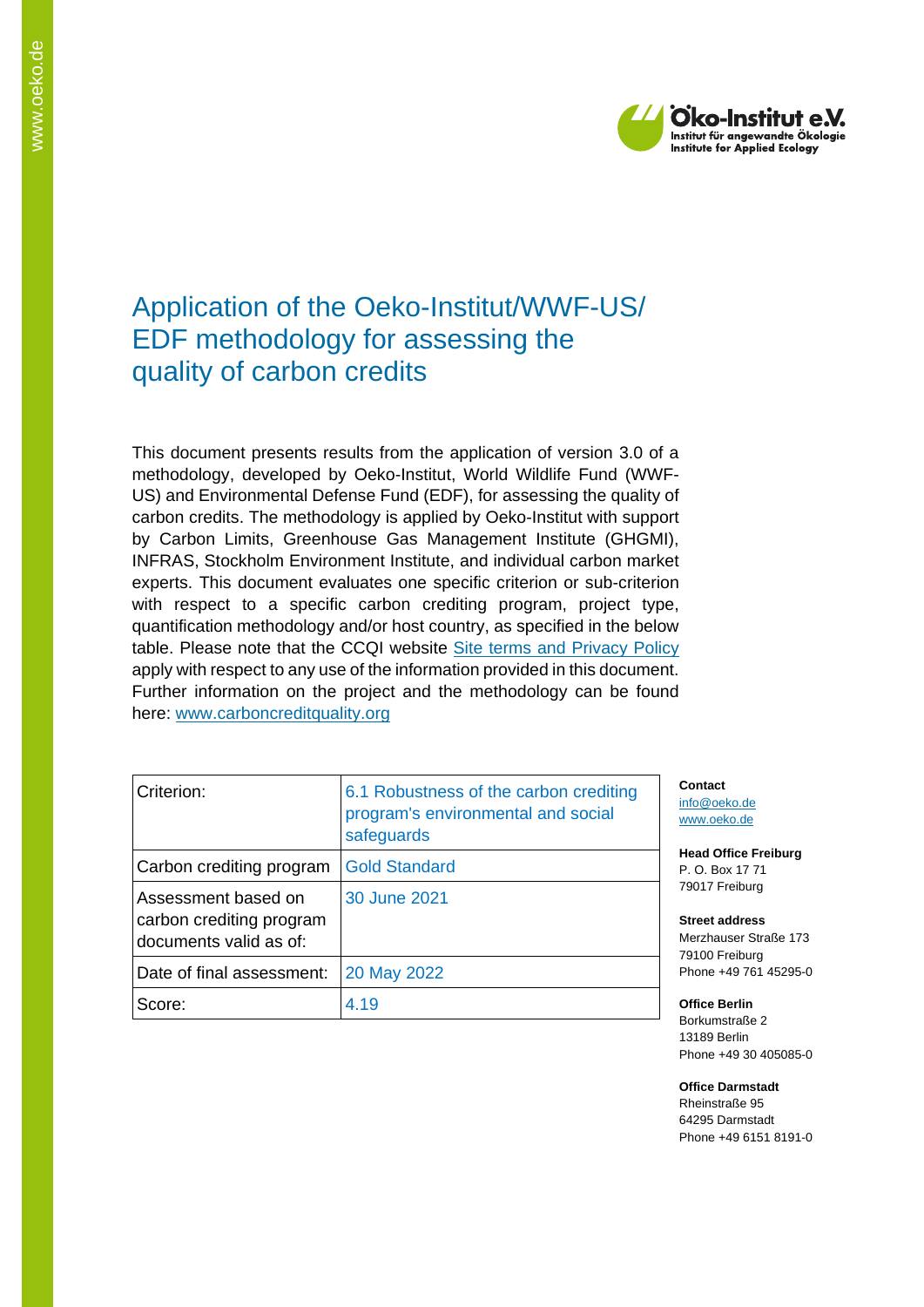# **Assessment**

# **Indicator 6.1.1**

### **Relevant scoring methodology provisions**

"The program requires the project owners to identify and mitigate potential negative environmental and social impacts, including to local and affected stakeholder wellbeing."

# **Information sources considered**

- 1 Gold Standard Safeguarding principles & requirements. Version 1.2. Document issued on 9 October 2019. Online available at: [https://globalgoals.goldstandard.org/103-par-safeguarding](https://globalgoals.goldstandard.org/103-par-safeguarding-principles-requirements/)[principles-requirements/.](https://globalgoals.goldstandard.org/103-par-safeguarding-principles-requirements/)
- 2 Gold Standard Principles & Requirements. Version 1.2. Document issued in October 2019. Online available at: [https://globalgoals.goldstandard.org/101-par-principles-requirements/.](https://globalgoals.goldstandard.org/101-par-principles-requirements/)

### **Relevant carbon crediting program provisions**

- Provision 1 Source 1, section 1.1.1, page 3: "Interventions are never one-dimensional. The interconnected nature of climate and development projects calls for appropriate safeguarding mechanisms. These safeguards help projects to identify, prevent and mitigate negative, unintended consequences that may arise from a given intervention. Credible safeguards are important in both ensuring development outcomes are not undermined as well as gaining public support for climate actions. The Gold Standard for the Global Goals Safeguarding Principles & Requirements are derived from a number of international conventions, including:
	- UNDP's Social and Environmental Standards (SES)
	- UN Environment's Environmental, Social and Economic Sustainability Framework
	- The World Bank's International Finance Corporation Performance Standard"
- Provision 2 Source 1, section 1.1.2, page 3: "All projects shall conform to the Gold Standard for the Global Goals Safeguarding Principles & Requirements as set out in this document. This document outlines the following overarching safeguarding principles that a project is required to meet throughout the entire project cycle."
- Provision 3 Source 1, section 2.1.2, page 4: "All Safeguarding Principles and corresponding Requirements apply to all Projects seeking Gold Standard certification."
- Provision 4 Source 2, principle 2, page 11: "Projects shall conduct a Safeguarding Principles Assessment and conform to Gold Standard Safeguarding Principles and Requirements."
- Provision 5 Source 2, section 4.1.19, page 11: "By successfully following these Requirements and Procedures: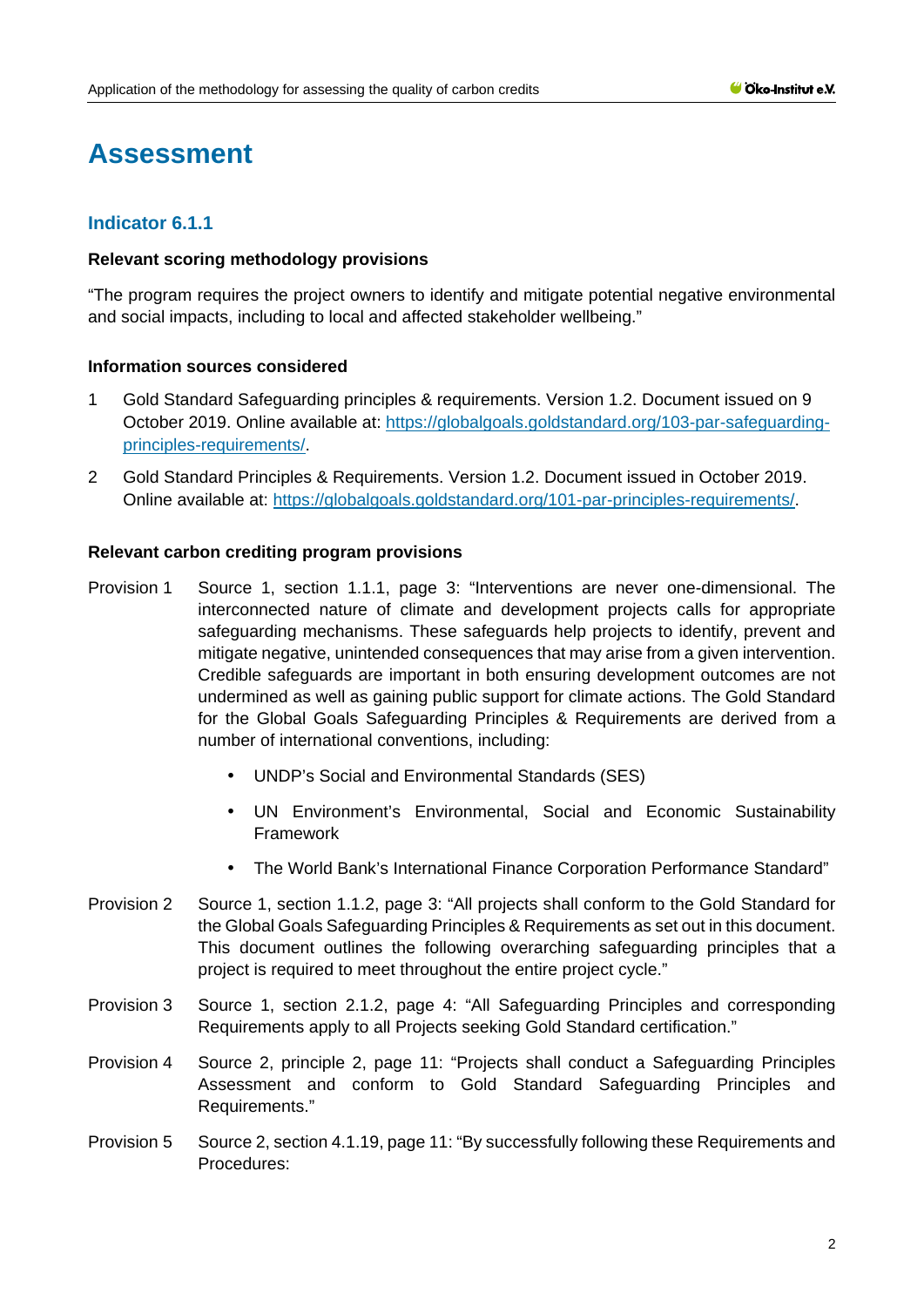(a) The Project completes a Safeguarding Principles Assessment as per Safeguarding Principles and Requirements to define the relevance of the different Requirements to the Project (note, further guidance is also provided in specific Activity Requirements).

(b) The Project demonstrates how all relevant Requirements are met.

(c) The Project includes above points (a & b) in the Project Design Document, including the Monitoring & Reporting Plan."

### **Assessment outcome**

Yes (2 Points).

### **Justification of assessment**

The Gold Standard Safeguarding principles & requirements define overarching social, economic and environmental & ecological safeguarding principles that a project is required to meet throughout the entire project cycle.

# **Indicator 6.1.2**

### **Relevant scoring methodology provisions**

"The program clearly defines the types of environmental and social impacts that the project owners must identify and mitigate."

#### **Information sources considered**

1 Gold Standard Safeguarding principles & requirements. Version 1.2. Document issued on 9 October 2019. Online available at: [https://globalgoals.goldstandard.org/103-par-safeguarding](https://globalgoals.goldstandard.org/103-par-safeguarding-principles-requirements/)[principles-requirements/.](https://globalgoals.goldstandard.org/103-par-safeguarding-principles-requirements/)

#### **Relevant carbon crediting program provisions**

Provision 1 Source 1, section 1 "Scope and Applicability", page 3:

#### **Table 1 Safeguarding Principles**

| <b>Safeguarding Principles</b> |                                                                                     |  |  |  |
|--------------------------------|-------------------------------------------------------------------------------------|--|--|--|
| <b>Social</b>                  | Principle 1 Human Rights                                                            |  |  |  |
|                                | Principle 2 Gender Equality and Women's Rights                                      |  |  |  |
|                                | Principle 3 Community Health, Safety and Working<br>Conditions                      |  |  |  |
|                                | Principle 4 Cultural Heritage, Indigenous Peoples,<br>Displacement and Resettlement |  |  |  |
|                                | Principle 5 Corruption                                                              |  |  |  |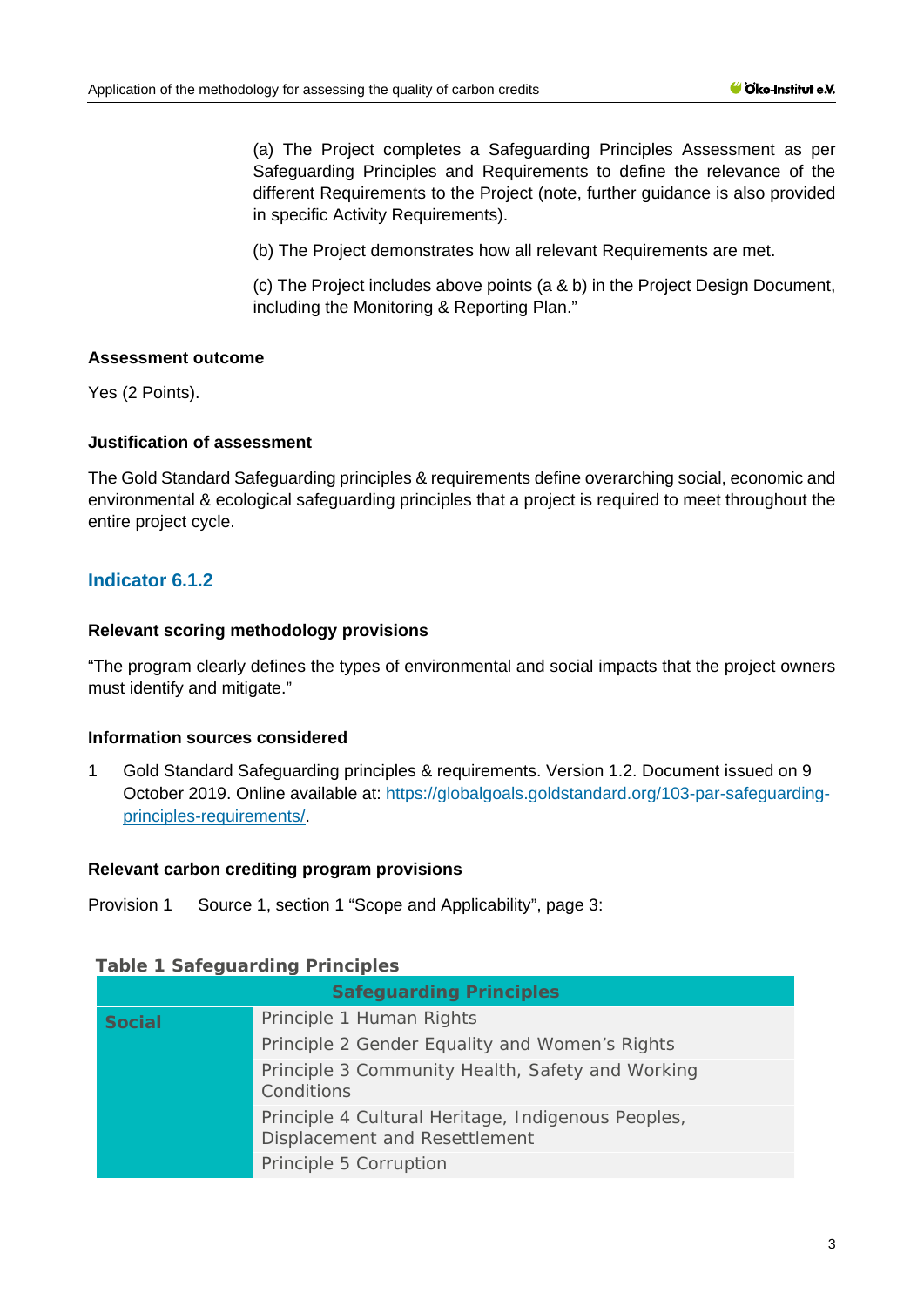| <b>Economic</b>               | Principle 6 Economic Impacts                  |  |  |
|-------------------------------|-----------------------------------------------|--|--|
| Environmental<br>& Ecological | Principle 7 Climate and Energy                |  |  |
|                               | Principle 8 Water                             |  |  |
|                               | Principle 9 Environment, Ecology and Land Use |  |  |

#### **Assessment outcome**

Yes (1 Point).

#### **Justification of assessment**

Table 1 of the Gold Standard Safeguarding principles & requirements (Provision 1) clearly defines the social, economic and environmental & ecological impacts that must be assessed.

# **Indicator 6.1.3**

### **Relevant scoring methodology provisions**

"The program requires the project owners to assign roles and responsibilities for managing environmental and social risks of the project."

### **Information sources considered**

-

#### **Relevant carbon crediting program provisions**

-

# **Assessment outcome**

No (0 Points).

# **Justification of assessment**

This indicator assesses whether programs require the project owners to clearly assign responsibilities for managing environmental and social risks to senior staff members implementing the project. Clear assignment of responsibilities supports creating a project environment where adherence to safeguards is constantly monitored and risks are proactively managed. No such requirements were identified during the assessment of relevant Gold Standard provisions.

# **Indicator 6.1.4**

# **Relevant scoring methodology provisions**

"The program assesses the institutional arrangements and capacities of the project owners to identify and manage the environmental and social risks associated with the project."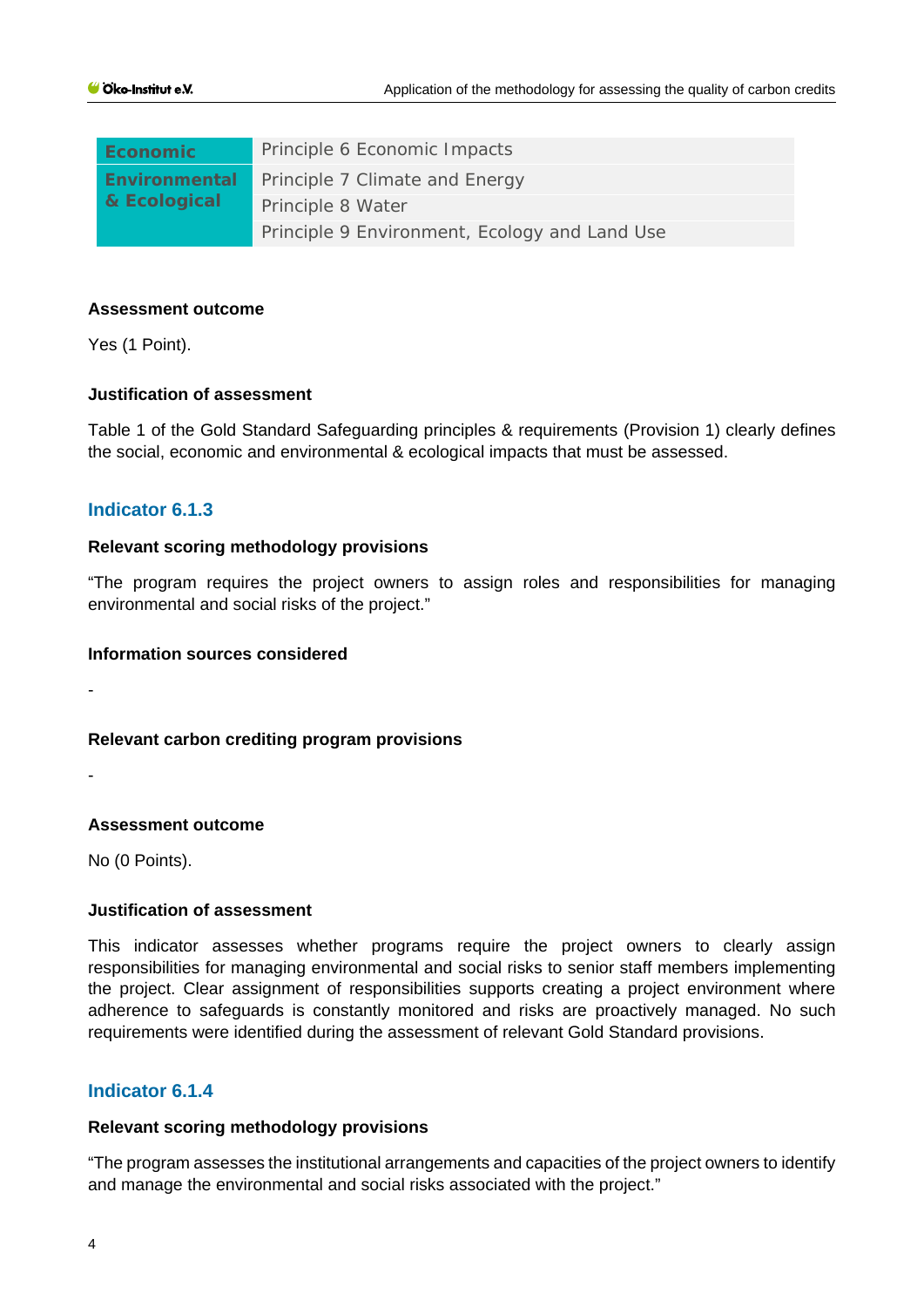### **Information sources considered**

### **Relevant carbon crediting program provisions**

-

-

### **Assessment outcome**

No (0 Points).

### **Justification of assessment**

This indicator assesses whether the carbon crediting program assesses the institutional capacities of the project owner to identify and manage the environmental and social risks associated with the project. Managing environmental and social risks is often a complex process that requires expert knowledge and the ability to proactively engage with a wide set of stakeholders with sometimes competing interests. Project owners who have institutionalized environmental and social risk management processes and can rely on established in-house capacities (or established and dependable networks with external expertise) are likely better positioned to ensure that safeguards are adhered to during project implementation. No such requirements were identified during the assessment of relevant Gold Standard provisions.

# **Indicator 6.1.5**

#### **Relevant scoring methodology provisions**

"The program requires the project owners to identify and adhere to any national or local legal requirements which may be relevant to the project."

#### **Information sources considered**

1 Gold Standard Safeguarding principles & requirements. Version 1.2. Document issued on 9 October 2019. Online available at: [https://globalgoals.goldstandard.org/103-par-safeguarding](https://globalgoals.goldstandard.org/103-par-safeguarding-principles-requirements/)[principles-requirements/.](https://globalgoals.goldstandard.org/103-par-safeguarding-principles-requirements/)

#### **Relevant carbon crediting program provisions**

Provision 1 Source 1, section 3 "General Eligibility Criteria", page 6: " The following General Eligibility Criteria applies to all projects seeking Gold Standard Certification:

[…]

(d) Host Country Requirements: Projects shall be in compliance with applicable Host Country's legal, environmental, ecological and social regulations.

#### **Assessment outcome**

Yes (1 Point).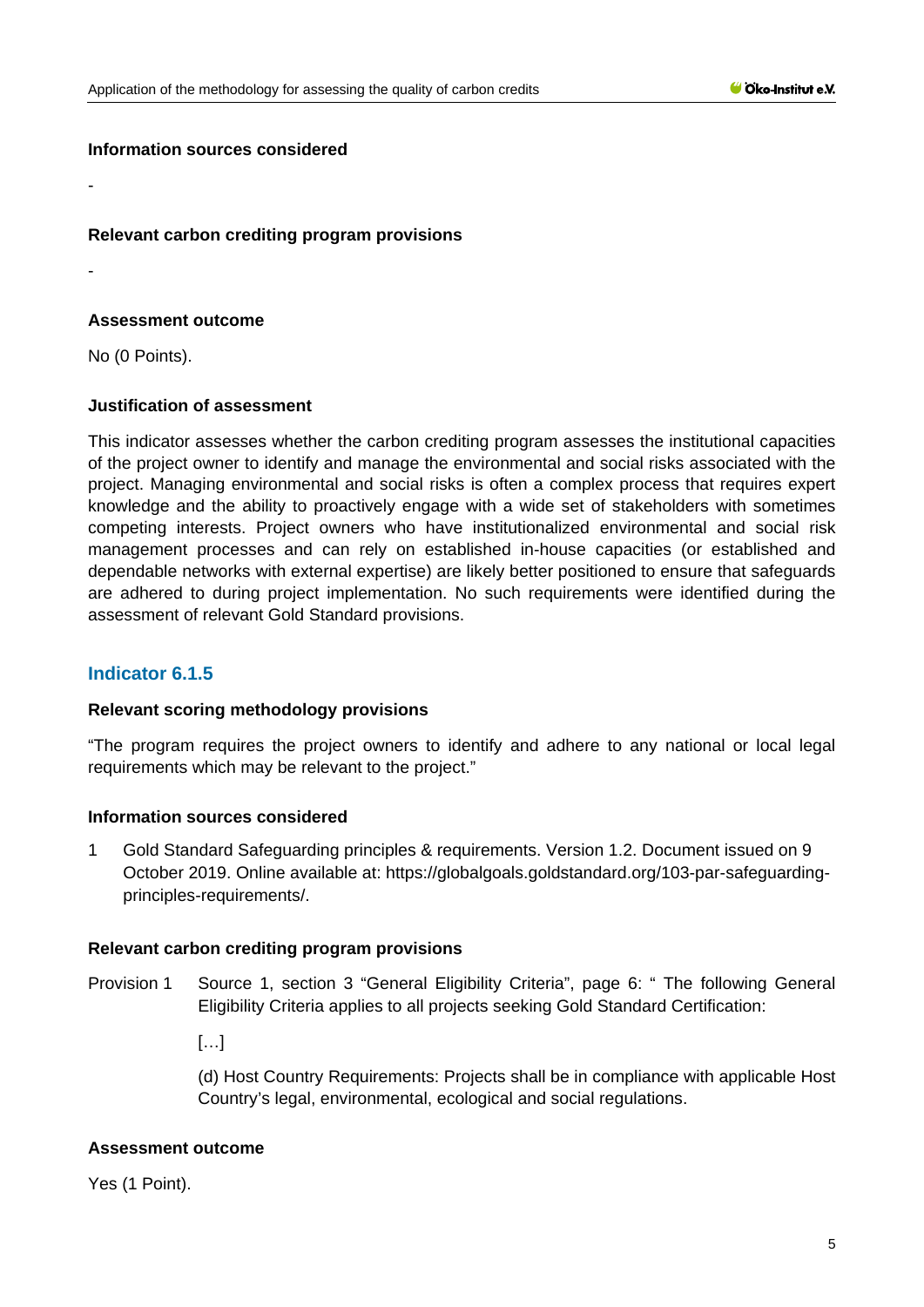### **Justification of assessment**

The carbon crediting program requires that all projects are in compliance with the host country's legal regulations. The indicator is therefore considered to be fulfilled.

# **Indicator 6.1.6**

### **Relevant scoring methodology provisions**

"The program requires the disclosure of all relevant information from the project owner's evaluation of environmental or social impacts. If an Environmental Impact Assessment is relevant or required to be carried out in the project's local legal context, the assessment is fully disclosed (except for any confidential information that is not relevant to the conclusions of the assessment)."

### **Information sources considered**

- 1 Gold Standard Safeguarding principles & requirements. Version 1.2. Document issued on 9 October 2019. Online available at: [https://globalgoals.goldstandard.org/103-par-safeguarding](https://globalgoals.goldstandard.org/103-par-safeguarding-principles-requirements/)[principles-requirements/.](https://globalgoals.goldstandard.org/103-par-safeguarding-principles-requirements/)
- 2 Gold Standard Principles & Requirements. Version 1.2. Document issued in October 2019. Online available at: [https://globalgoals.goldstandard.org/101-par-principles-requirements/.](https://globalgoals.goldstandard.org/101-par-principles-requirements/)

#### **Relevant carbon crediting program provisions**

- Provision 1 Source 1, section 2.1.11, table 2 "Safeguarding Assessment Information", page 5-6: "The Project shall provide the following information with regards to the Safeguarding Assessment at different project stages; […] Information on draft Safeguarding Principles Assessment including a summary of environmental, social and economic impacts of projects shall be made available to Stakeholders to seek feedback during Consultations."
- Provision 2 Source 2, section 5.1.8, page 20: "The minimum requirements for submission of Project Documentation include Key Project Information and
	- (a) A completed Stakeholder Consultation Report
	- (b) A substantially completed Project Design Documentation submission that captures:
		- i. Fully completed details required under Section General Eligibility Criteria.
		- ii. A substantially completed Safeguarding Principles Assessment (meaning the majority completed, including any key matters that relate to the project type or context) including any Expert Stakeholder opinions and recommendations.
		- iii. Defined SDG Impacts including any Expert Stakeholder opinions and recommendations sought.
		- iv. Confirmation of certification pathway and any Gold Standard Approved Methodologies and Product Requirements followed including a demonstration of Financial Additionality where required.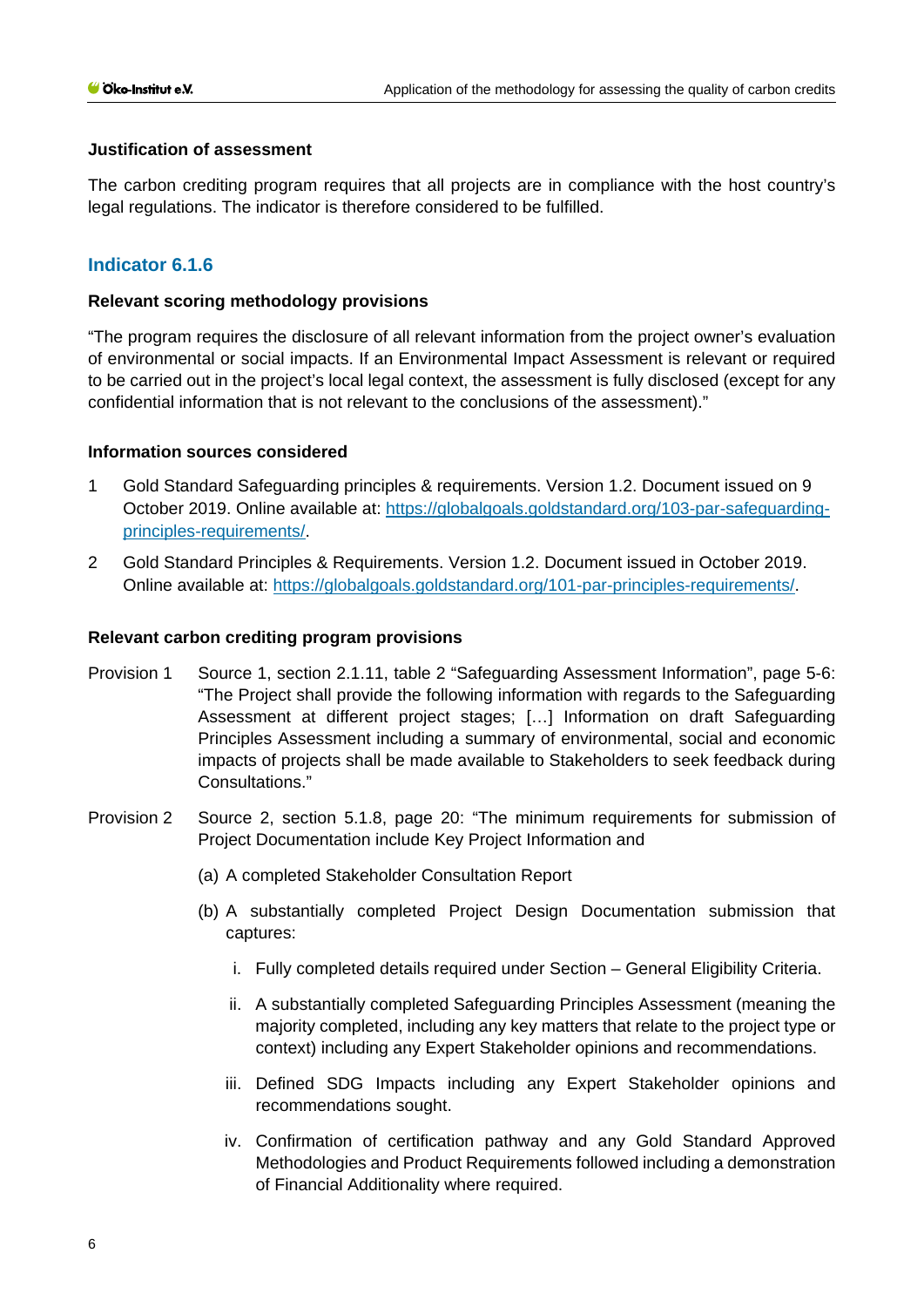- v. A draft Monitoring Plan."
- Provision 3 Source 2, section 5.1.11, page 22: "With a successful Preliminary Review, the Project will obtain 'Listed' status in the Gold Standard Registry. This means that:
	- (a) The Key Project Information, draft Project Design Documentation and supporting documentation are made publicly available, AND
	- (b) The Project Developer may promote the Project according to the Claims Guidelines as appropriate for Listed status Projects.
	- (c) The Project may proceed to Validation."
- Provision 4 Source 2, section 5.1.20, page 23: "During Design Review, all project documentation is made available to the Gold Standard Technical Advisory Committee (TAC) and NGO Supporters for review."
- Provision 5 Source 2, section 5.1.33, page 25: "During the Performance Review, all Project Documentation are also made available to Technical Advisory Committee (TAC) and NGO Supporters for their review."
- Provision 6 Source 2, section 5.1.36, pages 25-26 "The positive conclusion of the Performance Review period shall result in Gold Standard Certified Project status, which means that:
	- (a) The Project Documentation, supporting documentation and Verification Report are made public via the Impact Registry.
	- (b) The Project can issue any Gold Standard Certified Products or Impact Statements upon payment of required fee.

#### **Assessment outcome**

No (0 Points).

# **Justification of assessment**

The carbon crediting program requires that project owners conduct a Safeguarding Principles Assessment for all projects. The results of the Safeguarding Principles Assessment, including a summary of environmental, social and economic impacts must be made available to Stakeholders to seek feedback during Consultations (Provision 1). A draft Safeguarding Principles Assessment must further be submitted for a preliminary review through Gold Standard before listing of the project (Provision 2). With successful listing, the Safeguarding Principles Assessment is made publicly available as part of the draft Project Design Documentation (Provision 3). During Design and Performance Review all project documentation is further made available to the Gold Standard Technical Committee and NGO supporters (Provisions 4 and 5). After the Performance review project documents are made publicly available on the impact registry (Provision 6).The indicator's requirement for the disclosure of the project owners' own evaluation of environmental or social impacts is therefore fulfilled.

The program's provisions however do not contain any requirements for project owners to disclose Environmental Impact Assessments that might be required by local legislation for the activity. This aspect of the indicator is therefore not fulfilled.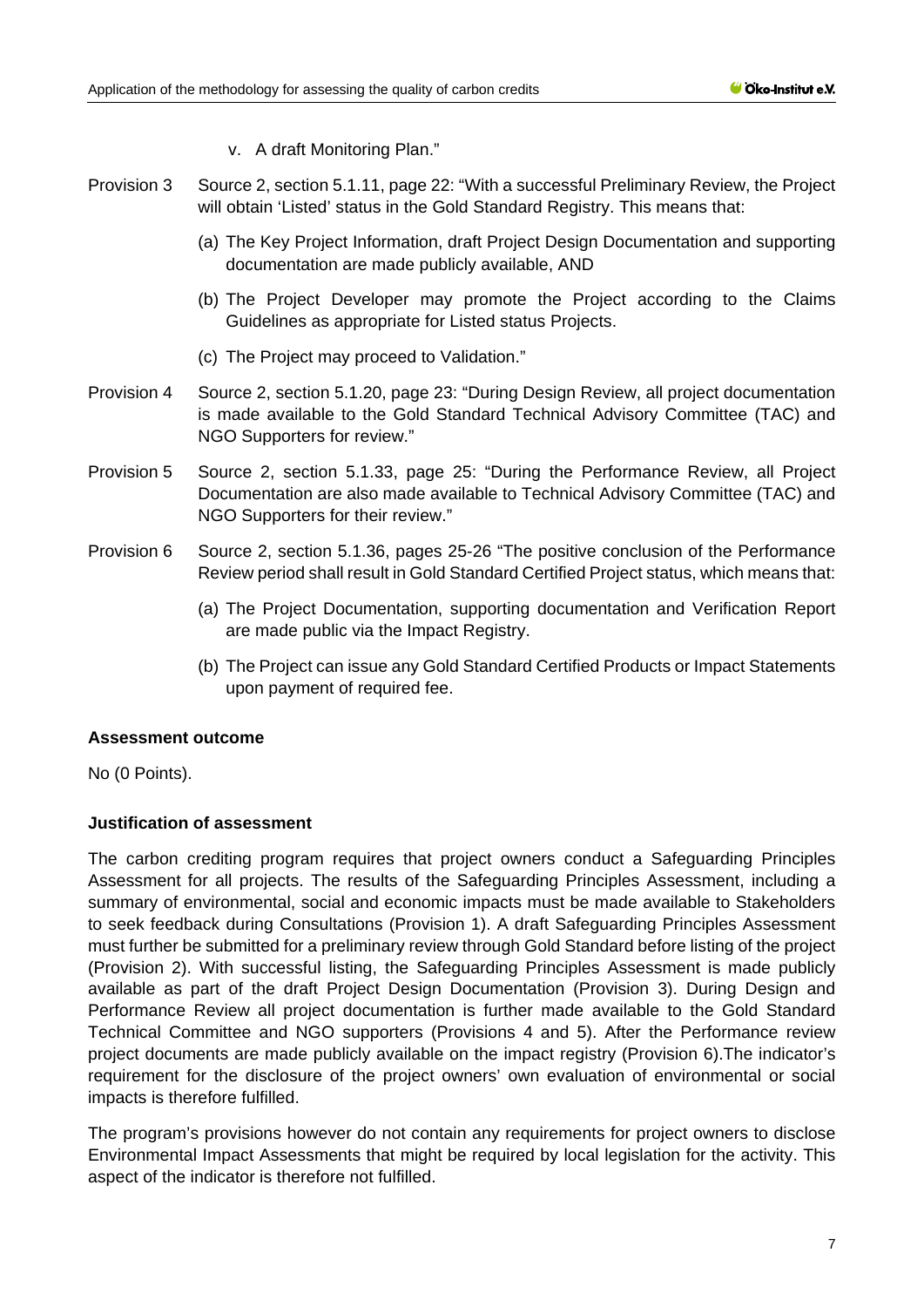# **Indicator 6.1.7**

### **Relevant scoring methodology provisions**

"The program requires, at least for any potential negative impacts, that a validation and verification entity validates the evaluation of social and environmental impacts by the project owner prior to registration."

### **Information sources considered**

- 1 Gold Standard Safeguarding principles & requirements. Version 1.2. Document issued on 9 October 2019. Online available at: [https://globalgoals.goldstandard.org/103-par-safeguarding](https://globalgoals.goldstandard.org/103-par-safeguarding-principles-requirements/)[principles-requirements/](https://globalgoals.goldstandard.org/103-par-safeguarding-principles-requirements/) .
- 2 Gold Standard Principles & Requirements. Version 1.2. Document issued in October 2019. Online available at:<https://globalgoals.goldstandard.org/101-par-principles-requirements/>

### **Relevant carbon crediting program provisions**

- Provision 1 Source 1, section 2.1.2, page 4: "All Safeguarding Principles and corresponding Requirements apply to all Projects seeking Gold Standard certification."
- Provision 2 Source 2, section 2.1.3, page 4: "All Projects shall undertake an upfront assessment against the Safeguarding Principles and implement their Project in accordance with the stated Requirements. The assessment shall apply to the Project Scenario, although assessment questions and Requirements involve a comparison to the Baseline Scenario(s) and/or the implementation or decommissioning phases of a Project."
- Provision 3 Source 1, section 2.1.11, table 2 "Safeguarding Assessment Information", page 5-6: "The Project shall provide the following information with regards to the Safeguarding Assessment at different project stages;

[…]

Design Review - A completed Safeguarding Principles Assessment fully assessed by the Gold Standard Validation/Verification Body (GS-VVB)."

#### **Assessment outcome**

Yes (1 Point).

# **Justification of assessment**

According to the Gold Standard Safeguarding principles and requirements, all projects seeking Gold Standard certification must undertake an upfront assessment against the Gold Standard Safeguarding Principles (Provision 1 and Provision 2). For the project design review, project owners must submit a completed Safeguarding Principle Assessment that is fully assessed by the Gold Standard Validation/Verification Body (Provision 3). The indicator is therefore fulfilled.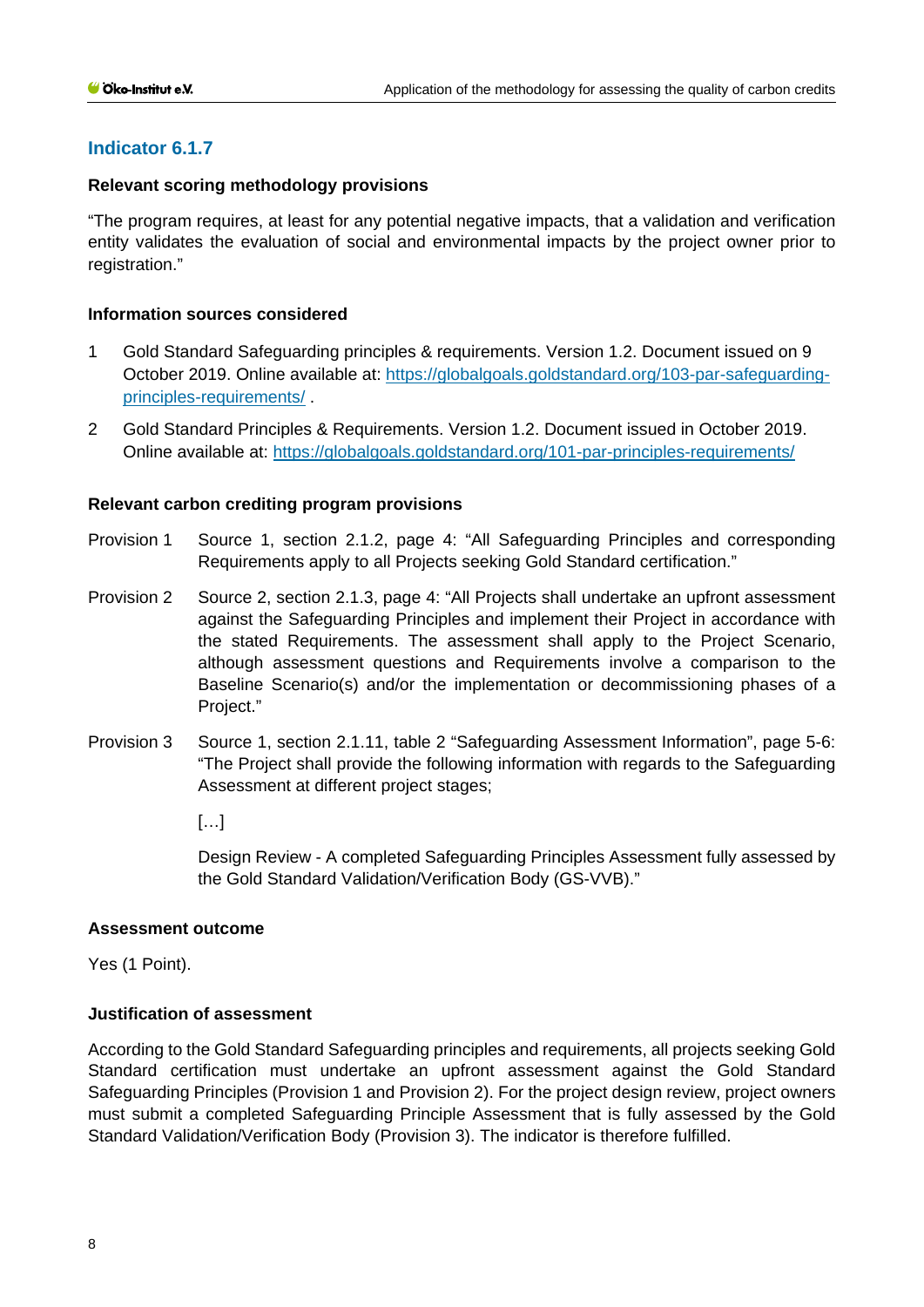# **Indicator 6.1.8**

# **Relevant scoring methodology provisions**

"The program requires a follow-up on any potential negative impacts identified in the evaluation of social and environmental impacts prior to registration, e.g., by including measures to mitigate any negative impacts in monitoring plans."

# **Information sources considered**

- 1 Gold Standard Principles & Requirements. Version 1.2. Document issued in October 2019. Online available at: [https://globalgoals.goldstandard.org/101-par-principles-requirements/.](https://globalgoals.goldstandard.org/101-par-principles-requirements/)
- 2 Gold Standard Safeguarding principles & requirements. Version 1.2. Document issued on 9 October 2019. Online available at: [https://globalgoals.goldstandard.org/103-par-safeguarding](https://globalgoals.goldstandard.org/103-par-safeguarding-principles-requirements/)[principles-requirements/.](https://globalgoals.goldstandard.org/103-par-safeguarding-principles-requirements/)
- 3 TEMPLATE GUIDE Monitoring Report v. 1.1. Document issued on 14 October 2020. Online available at: [https://globalgoals.goldstandard.org/standards/TGuide-PerfCert\\_V1.1-Monitoring-](https://globalgoals.goldstandard.org/standards/TGuide-PerfCert_V1.1-Monitoring-Report.pdf)[Report.pdf.](https://globalgoals.goldstandard.org/standards/TGuide-PerfCert_V1.1-Monitoring-Report.pdf)

# **Relevant carbon crediting program provisions**

- Provision 1 Source 1, section 4.1.22, page 11-12: "The Safeguarding Principles Assessment and evidence of conformity to the associated Requirements shall be included in the Project Design Document, including the proposed monitoring parameters in the Monitoring & Reporting Plan. The Monitoring & Reporting Plan shall capture any parameters that are required to be monitored and reported upon and/or reassessed in the future, in line with the Safeguarding Principles & Requirements. This shall be used to inform the ongoing Monitoring Reports, Verification and Performance Review."
- Provision 2 Source 2, section 2.1.11, table 2 "Safeguarding Assessment Information", page 5-6: "The Project shall provide the following information with regards to the Safeguarding Assessment at different project stages; […] A completed Safeguarding Principles Assessment fully assessed by the Gold Standard Validation/Verification Body (GS-VVB). The monitoring report shall include:

(a) An update on the implementation including information on relative success and failures, or improvements to proposed mitigation measures

(b) Monitoring and reporting on any key indicators identified, including against pre-set tolerances

(c) Information on any assessment questions answered 'Potentially' or where Requirements call for regular re-assessment"

Provision 3 Source 3, section F: "Safeguards reporting", page 15: "Provide a report on the Safeguarding principles that were added to the monitoring plan. Refer to parameter boxes in D.2. where applicable. You should include:

> (a) An update on the implementation including information on relative success and failures, or improvements to proposed mitigation measures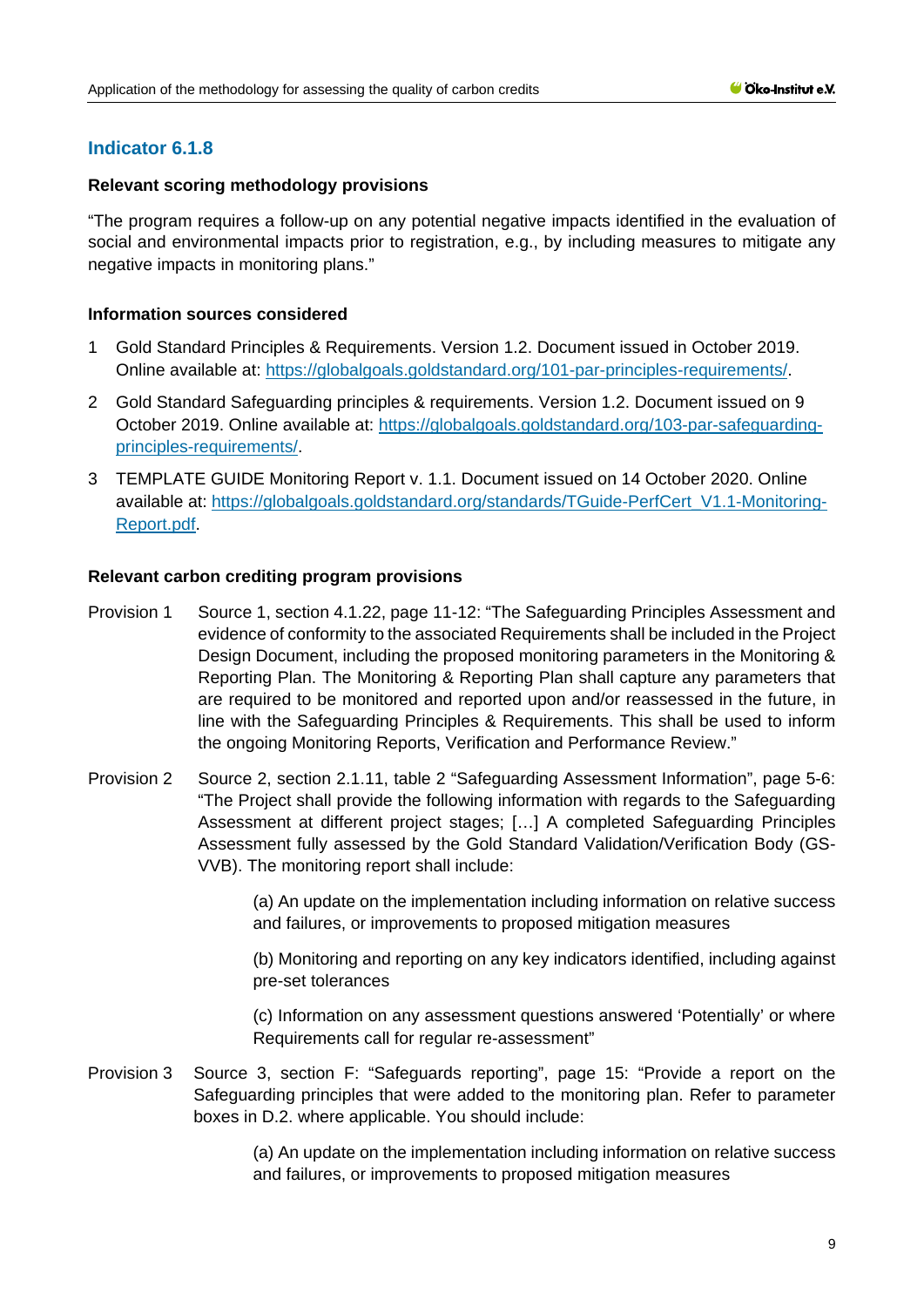(b) Monitoring and reporting on any key indicators identified, including against pre-set tolerances

(c) Information on any assessment questions answered 'Potentially' or where Requirements call for regular re-assessment"

### **Assessment outcome**

Yes (1 Point).

### **Justification of assessment**

The program requires that the monitoring plan includes information on relative success and failures, or improvements to proposed mitigation measures, monitoring and reporting on any key indicators identified, and information on any assessment questions answered 'Potentially' or where Requirements call for regular re-assessment (Provision 1 and 2). Corresponding provisions are included in the guidelines for the monitoring plan template (Provision 3).

# **Indicator 6.1.9**

### **Relevant scoring methodology provisions**

"The program requires, at least for any potential negative impacts, that social and economic impacts be monitored throughout the crediting periods of the project."

#### **Information sources considered**

- 1 Gold Standard Principles & Requirements. Version 1.2. Document issued in October 2019. Online available at: [https://globalgoals.goldstandard.org/101-par-principles-requirements/.](https://globalgoals.goldstandard.org/101-par-principles-requirements/)
- 2 Gold Standard Safeguarding principles & requirements. Version 1.2. Document issued on 9 October 2019. Online available at: [https://globalgoals.goldstandard.org/103-par-safeguarding](https://globalgoals.goldstandard.org/103-par-safeguarding-principles-requirements/)[principles-requirements/.](https://globalgoals.goldstandard.org/103-par-safeguarding-principles-requirements/)

#### **Relevant carbon crediting program provisions**

- Provision 1 Source 1, section 4.1.22, page 11-12: "The Safeguarding Principles Assessment and evidence of conformity to the associated Requirements shall be included in the Project Design Document, including the proposed monitoring parameters in the Monitoring & Reporting Plan. The Monitoring & Reporting Plan shall capture any parameters that are required to be monitored and reported upon and/or reassessed in the future, in line with the Safeguarding Principles & Requirements. This shall be used to inform the ongoing Monitoring Reports, Verification and Performance Review."
- Provision 2 Source 2, section 2.1.4, page 4: "A non-exhaustive list of assessment questions set out against each Principle is provided in the table below. The Project shall provide responses to these questions, including justifications for responses following the below guidance: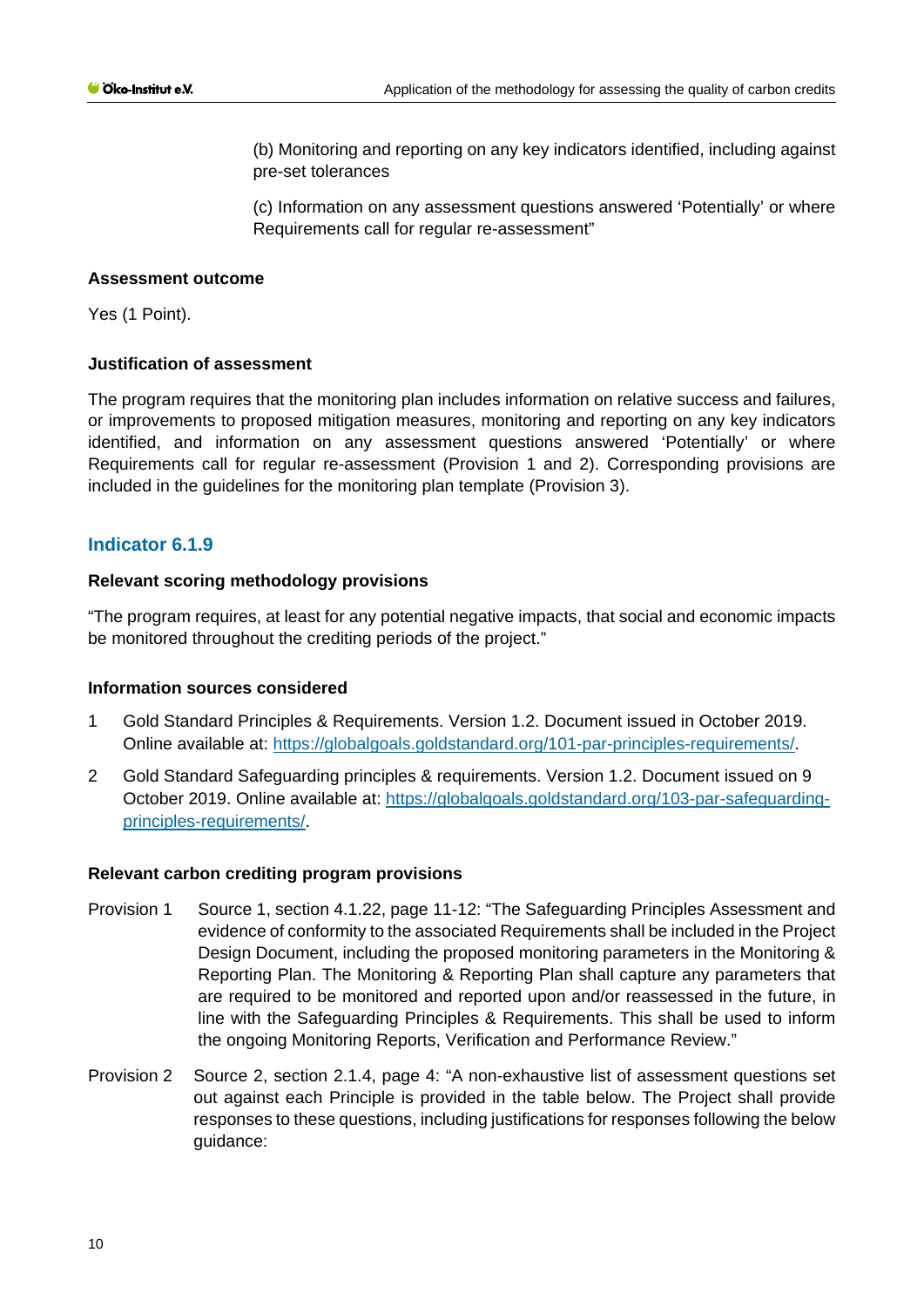(a) 'Yes' – Meaning that the risk or expected issue identified in the assessment question is relevant to the Project and context. The Requirements apply and adherence shall be demonstrated. All information must be included in the Monitoring & Reporting Plan and future Monitoring Reports."

### **Assessment outcome**

Yes (1 Point).

### **Justification of assessment**

The carbon crediting program requires that monitoring parameters related to safeguards must be included in the project's monitoring & reporting plan (Provision 1). Potential impacts that are relevant for a project (those where the answer to the assessment questions of the Safeguarding Principle is "yes") must be included in all future monitoring reports for the project (Provision 2).

# **Indicator 6.1.10**

### **Relevant scoring methodology provisions**

"The program requires the project owners to establish an environmental and social management plan, at least for projects that the program classifies as having high environmental and social risks."

### **Information sources considered**

- 1 Gold Standard Safeguarding principles & requirements. Version 1.2. Document issued on 9 October 2019. Online available at: [https://globalgoals.goldstandard.org/103-par-safeguarding](https://globalgoals.goldstandard.org/103-par-safeguarding-principles-requirements/)[principles-requirements/.](https://globalgoals.goldstandard.org/103-par-safeguarding-principles-requirements/)
- 2 Gold Standard Principles & Requirements. Version 1.2. Document issued in October 2019. Online available at: [https://globalgoals.goldstandard.org/101-par-principles-requirements/.](https://globalgoals.goldstandard.org/101-par-principles-requirements/)
- 3 Gold Standard Claims Guidelines. Version 1.0. Document issued on 30 June 2016. Online available at: [https://globalgoals.goldstandard.org/105-par-claims-guidelines/.](https://globalgoals.goldstandard.org/105-par-claims-guidelines/)
- 4 TEMPLATE GUIDE Monitoring Report v. 1.1. Document issued on 14 October 2020. Online available at: [https://globalgoals.goldstandard.org/standards/TGuide-PerfCert\\_V1.1-Monitoring-](https://globalgoals.goldstandard.org/standards/TGuide-PerfCert_V1.1-Monitoring-Report.pdf)[Report.pdf.](https://globalgoals.goldstandard.org/standards/TGuide-PerfCert_V1.1-Monitoring-Report.pdf)

#### **Relevant carbon crediting program provisions**

Provision 1 Source 1, section 2.1.11, Table 2 "Safeguarding Assessment Information", page 5-6: "The Project shall provide the following information with regards to the Safeguarding Assessment at different project stages; […] A completed Safeguarding Principles Assessment fully assessed by the Gold Standard Validation/Verification Body (GS-VVB). The monitoring report shall include:

> (a) An update on the implementation including information on relative success and failures, or improvements to proposed mitigation measures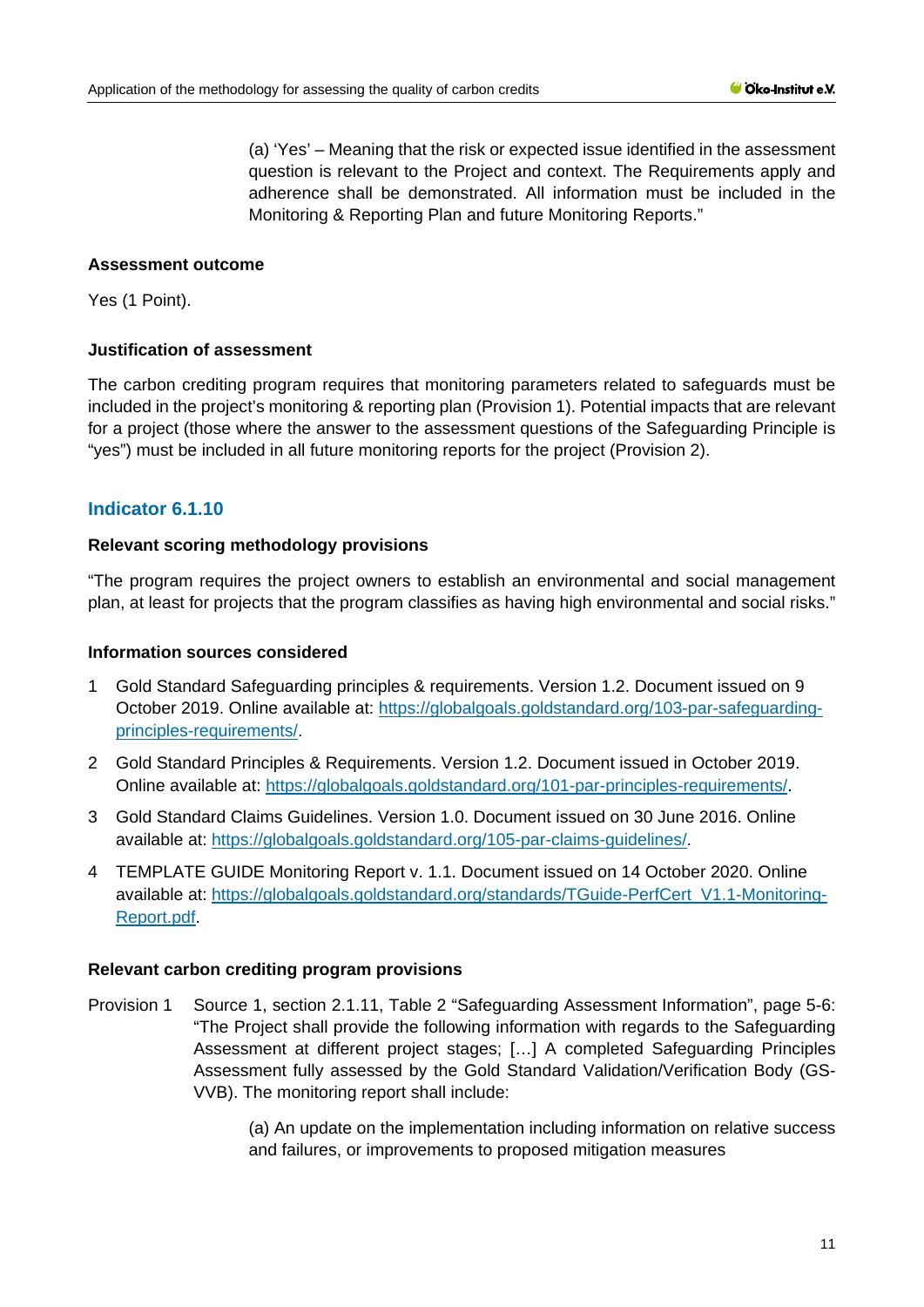(b) Monitoring and reporting on any key indicators identified, including against pre-set tolerances

(c) Information on any assessment questions answered 'Potentially' or where Requirements call for regular re-assessment"

Provision 2 Source 2, section 2.2.1, page 5: "Gold Standard Certified Project status is achieved by successfully undergoing Verification and performance review (Performance Certification), which means:

> (a) The project has followed a Monitoring Plan approved at the time of Design Certification and has submitted Monitoring Report for Verification.

> (b) The project and its Certified SDG Impacts have been validated and verified as required by an accredited, approved third party VVB.

> (c) Following this, the project has been reviewed by Gold Standard and is subject to an over-arching independent review by the Gold Standard Technical Advisory Committee (TAC) and NGO Supporters."

Provision 3 Source 4, section F: "Safeguards reporting"; page 15: "Provide a report on the Safeguarding principles that were added to the monitoring plan. Refer to parameter boxes in D.2. where applicable. You should include:

> (a) An update on the implementation including information on relative success and failures, or improvements to proposed mitigation measures

> (b) Monitoring and reporting on any key indicators identified, including against pre-set tolerances

> (c) Information on any assessment questions answered 'Potentially' or where Requirements call for regular re-assessment"

# **Assessment outcome**

No (0 Points).

# **Justification of assessment**

While program requires the inclusion of safeguards in the monitoring plan and subsequent reports, there are no provisions that require a dedicated environmental and social management plan for projects that have high environmental and social risks.

# **Indicator 6.1.11**

#### **Relevant scoring methodology provisions**

"The program has a grievance mechanism in place that allows local stakeholders to submit grievances throughout the lifetime of the project without any barriers (e.g. liability for expenses associated with the investigation). Such grievances must be duly considered by the carbon crediting program."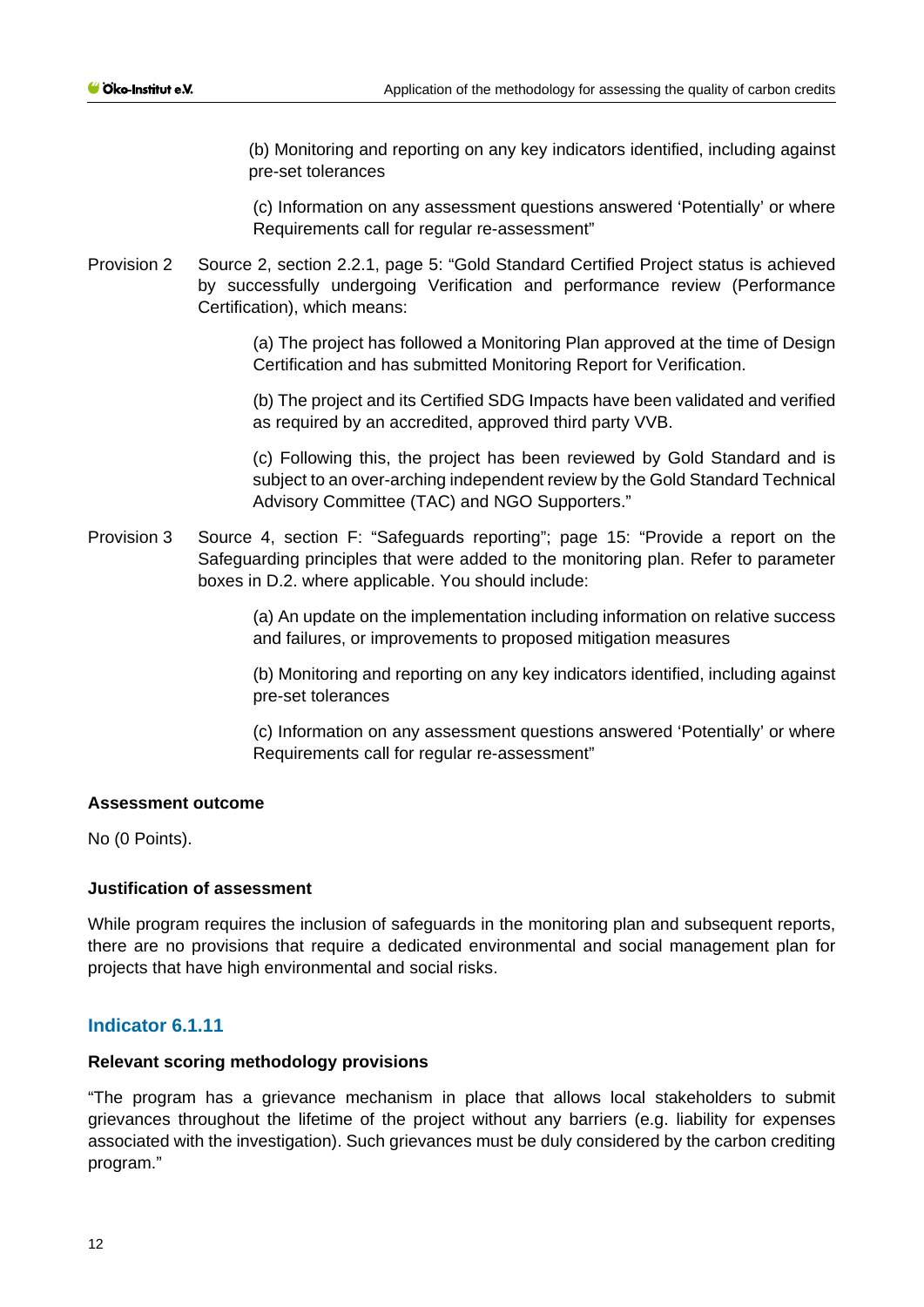### **Information sources considered**

- 1 Gold Standard Grievance Approval Procedure. Version 3.0. Document issued on 3 July 2020, Online available at: [https://globalgoals.goldstandard.org/000-8-gov-grievance-approval](https://globalgoals.goldstandard.org/000-8-gov-grievance-approval-procedure/)[procedure/](https://globalgoals.goldstandard.org/000-8-gov-grievance-approval-procedure/)
- 2 Sustain CERT Website Resources: Complaints and Grievances [https://www.sustain](https://www.sustain-cert.com/home/complaints-appeals/)[cert.com/home/complaints-appeals/,](https://www.sustain-cert.com/home/complaints-appeals/) last accessed on 10 January 2022.

### **Relevant carbon crediting program provisions**

- Provision 1 Source 1, section 1.1. 3, page 2: "The scope of the Gold Standard Grievance procedure is to provide a formal process for addressing grievances related to:
	- Gold Standard policies, procedures (including Standard Setting) or personnel
	- Substantive complaints regarding the rules, requirements, content of the standard documents
	- SustainCERT performance matters (including the external experts appointed by SustainCERT to perform certification activity such as reviews, project site visits, etc.), Gold Standard VVBs or the Oversight Body (if any)"
- Provision 2 Source 1, section 1.1.4, page 4: "It is not within the scope of the Gold Standard Grievance procedure to directly accept project related grievances as listed below. In these cases, stakeholders shall first submit concerns to the SustainCERT grievance procedure:
	- Non-compliance of standard requirements as applicable to a project, including but not limited to, stakeholder consultations and grievance mechanism, sustainable development impact, and safeguards assessment including monitoring activities
	- Certification decisions, including but not limited to, design certification, performance review, GHGs emission reductions monitoring, calculation approaches and any other certification related decisions
	- VVB audits"  $\mathbf{r}$
- Provision 3 Source 2: "SustainCERT is committed to providing a fair, transparent, and objective procedure for any stakeholder who wishes to make a Complaint about its performance, a VVB's performance, or register any suspected non-compliance of a project with Gold Standard rules. It also provides the same principles to allow a Project Representative to Appeal a certification decision.

 $[...]$ 

A Grievance is a special type of Complaint defined as a Complaint about a suspected non-compliance of a project with Gold Standard rules (whether it be the result of SustainCERT's decision making or not)

Complaints can be made by sending an email to [compliance@sustain-cert.com](mailto:compliance@sustain-cert.com) and will be managed by the Compliance Director."

Provision 4 Source 2: "Upon receiving a Complaint, SustainCERT will confirm receipt of the email;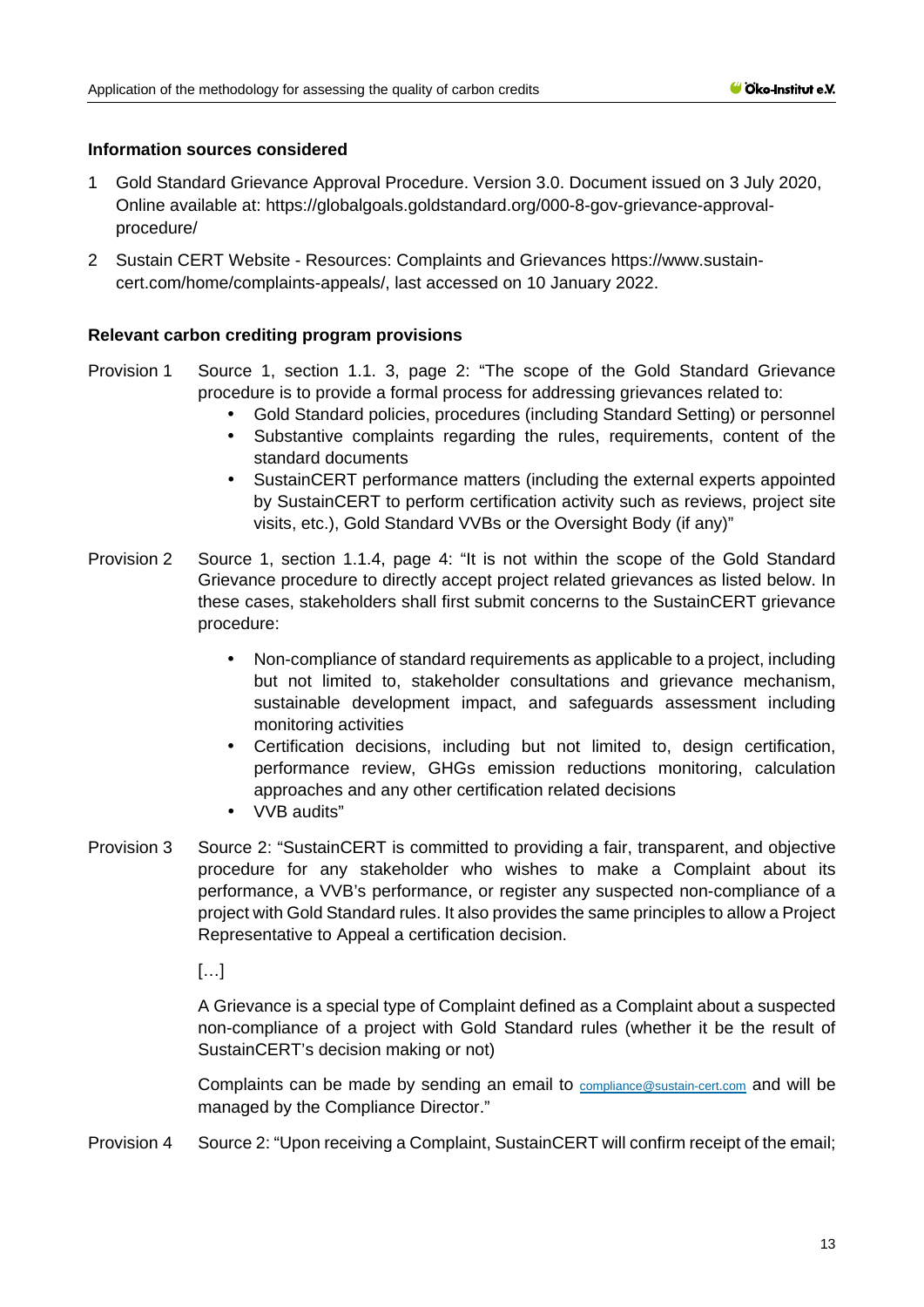- within 10 days of confirming receipt, determine if it has sufficient information to decide on appropriate action or request further information from the Complainant;
	- within 20 days of receiving sufficient information.
		- o determine if the Complaint will be processed as a Grievance and inform Gold Standard
		- o provide a contact person during the review of the Complaint;
		- o provide details of the staff engaged in reviewing the Complaint, confirming that they are different to those who took the decision; and
		- o determine the indicative timelines and steps involved in reviewing the **Complaint**
- review the Complaint according to the indicative timeline and, in case of delay, promptly inform the Complainant.
- upon conclusion of a Complaint, take any necessary corrective actions and share these with the Complainant

SustainCERT will publish the conclusion of all Complaints processed as Grievances.

If the Complainant is non-responsive for more than 20 days during an investigation into a Complaint, SustainCERT reserves the right to close the Complaint.

SustainCERT will keep a record of all Complaints and resulting actions to be made available for internal audits and management reviews."

#### **Assessment outcome**

Yes (1 Point).

### **Justification of assessment**

The carbon crediting program provides a grievance mechanism for stakeholder to submit complaints and grievances about a project. The mechanism is not managed directly by the program but by SustainCERT which acts as the operative arm of the program, managing the certification processes (Provision 1 and Provision 2). The procedures of the grievance mechanism stipulate that SustainCERT must consider grievances and outlines timelines and documentation requirements (Provision 3 and Provision 4). The indicator is therefore fulfilled.

# **Indicator 6.1.12**

#### **Relevant scoring methodology provisions**

"The program requires that project owners have a culturally appropriate grievance mechanism in place for local stakeholders to submit grievances to them throughout the lifetime of the project. Such grievances must be duly considered by the project owner."

#### **Information sources considered**

1 Gold Standard Principles & Requirements. Version 1.2. Document issued in October 2019. Online available at:<https://globalgoals.goldstandard.org/101-par-principles-requirements/> .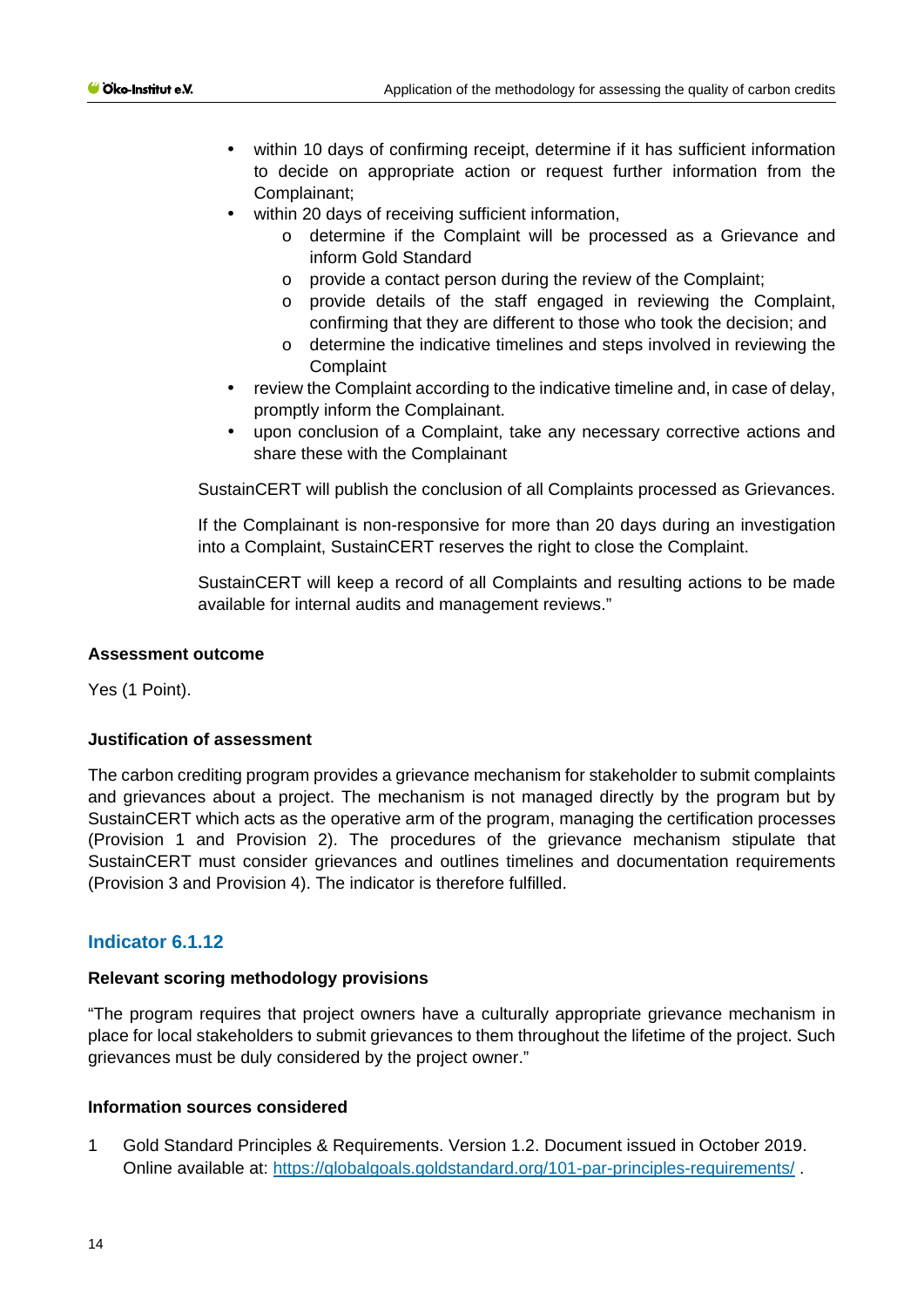2 Gold Standard Stakeholder Consultation and Engagement Requirements. Version 1.2. Document issued in October 2019. Online available at: [https://globalgoals.goldstandard.org/102-par-stakeholder-consultation-requirements/.](https://globalgoals.goldstandard.org/102-par-stakeholder-consultation-requirements/)

### **Relevant carbon crediting program provisions**

- Provision 1 Source 1, section 4.1.34, page 13: "The Project shall have a formal input, feedback and grievance mechanism in place and the grievance mechanism shall be discussed during the Stakeholder Consultations as per Stakeholder Consultation & Engagement Requirements."
- Provision 2 Source 2, section 7.1.1, page 6: "All projects shall setup a formal input, feedback and grievance mechanism with the purpose of providing stakeholders with an opportunity to submit any feedback or raise grievances during the entire project life."
- Provision 3 Source 2, section 7.1.2, page 6: "The project shall discuss the potential options with stakeholders and agree on an appropriate method."
- Provision 4 Source 2, section 7.1.3, page 6: "At a minimum, Continuous Input and Grievance Expression Process Book shall be made available at an agreed location."
- Provision 5 Source 1, section 5.1.42, page 26: "The Annual Report shall focus on information since the last Annual Report or Verification Report as appropriate and provide following information

[…]

(b) A clear statement on how stakeholders may provide inputs/grievances,

(c) A list of all inputs/grievances that have been received since the last Annual Report together with their respective answers/actions"

# **Assessment outcome**

Yes (1 Point).

# **Justification of assessment**

The carbon crediting program requires project owners to establish a formal grievance mechanism for enabling stakeholders to raise grievances (Provision 1 and Provision 2). The provision further stipulates that the opportunity to submit feedback or raise grievance must be available during the entire project time (Provision 2). Furthermore, the method for the grievance mechanism must be developed and agreed jointly with stakeholders, including through discussions in the stakeholder consultation (Provision 1 and Provision 3). Although there is no specific provision that the mechanism has to be culturally appropriate the ability of stakeholders to shape the design of the mechanism is considered as fulfilling this aspect of the indicator. Furthermore, the project owner must report in each annual report on the respective answers and actions on inputs and grievances received (Provision 5). This is considered as fulfilling the requirement of the indicator that project owners must duly consider grievances raised. All aspects of the indicator are therefore considered to be fulfilled.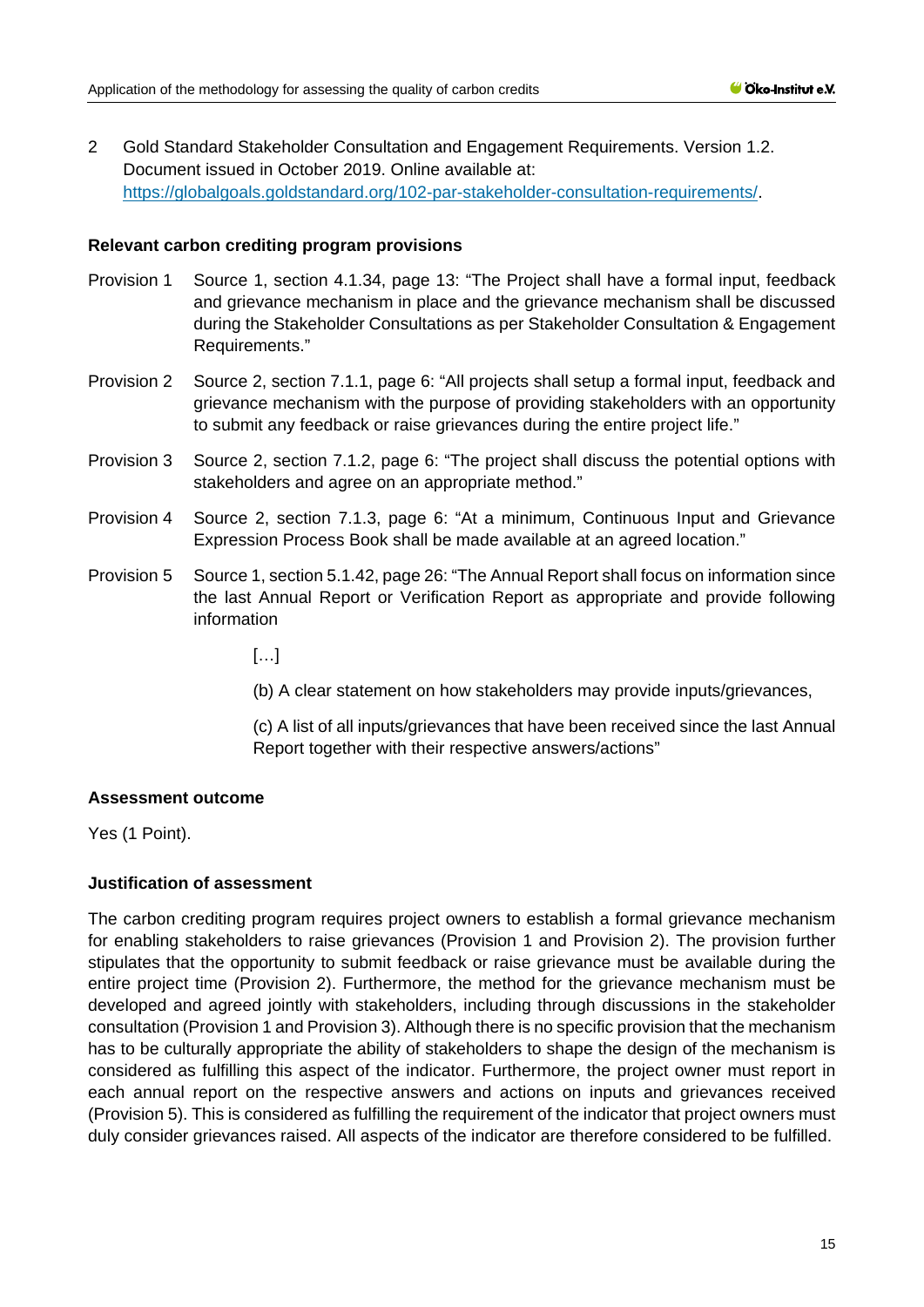# **Indicator 6.1.13**

### **Relevant scoring methodology provisions**

"The program requires that the grievance mechanism to be established by the project owners provide the possibility of providing anonymous grievances."

### **Information sources considered**

1 Gold Standard Stakeholder Consultation and Engagement Requirements. Version 1.2. Document issued in October 2019. Online available at: [https://globalgoals.goldstandard.org/102-par-stakeholder-consultation-requirements/.](https://globalgoals.goldstandard.org/102-par-stakeholder-consultation-requirements/)

### **Relevant carbon crediting program provisions**

- Provision 1 Source 1, section 7.1.1, page 6: "All projects shall setup a formal input, feedback and grievance mechanism with the purpose of providing stakeholders with an opportunity to submit any feedback or raise grievances during the entire project life."
- Provision 2 Source 1, section 7.1.2, page 6: "The project shall discuss the potential options with stakeholders and agree on an appropriate method."
- Provision 3 Source 1, section 7.1.3, page 6: "At a minimum, Continuous Input and Grievance Expression Process Book shall be made available at an agreed location."

#### **Assessment outcome**

No (0 Points).

#### **Justification of assessment**

The carbon crediting program provisions require project owners to discuss potential options for the grievance mechanism with the stakeholders and jointly agree on an appropriate method for submitting and processing grievances (Provision 2). In principle, this would allow stakeholders to agree on procedures that allow for anonymous submission of feedback and grievances. It is however not a prescriptive requirement by the program to provide for this option. The indicator is therefore considered not to be fulfilled.

# **Indicator 6.1.14**

"The program requires that grievances received by the carbon crediting program and/or the project owners must be responded to within a specific response time."

# **Information sources considered**

1 Gold Standard Grievance Approval Procedure. Version 3.0. Document issued on 3 July 2020, Online available at: [https://globalgoals.goldstandard.org/000-8-gov-grievance-approval](https://globalgoals.goldstandard.org/000-8-gov-grievance-approval-procedure/)[procedure/](https://globalgoals.goldstandard.org/000-8-gov-grievance-approval-procedure/)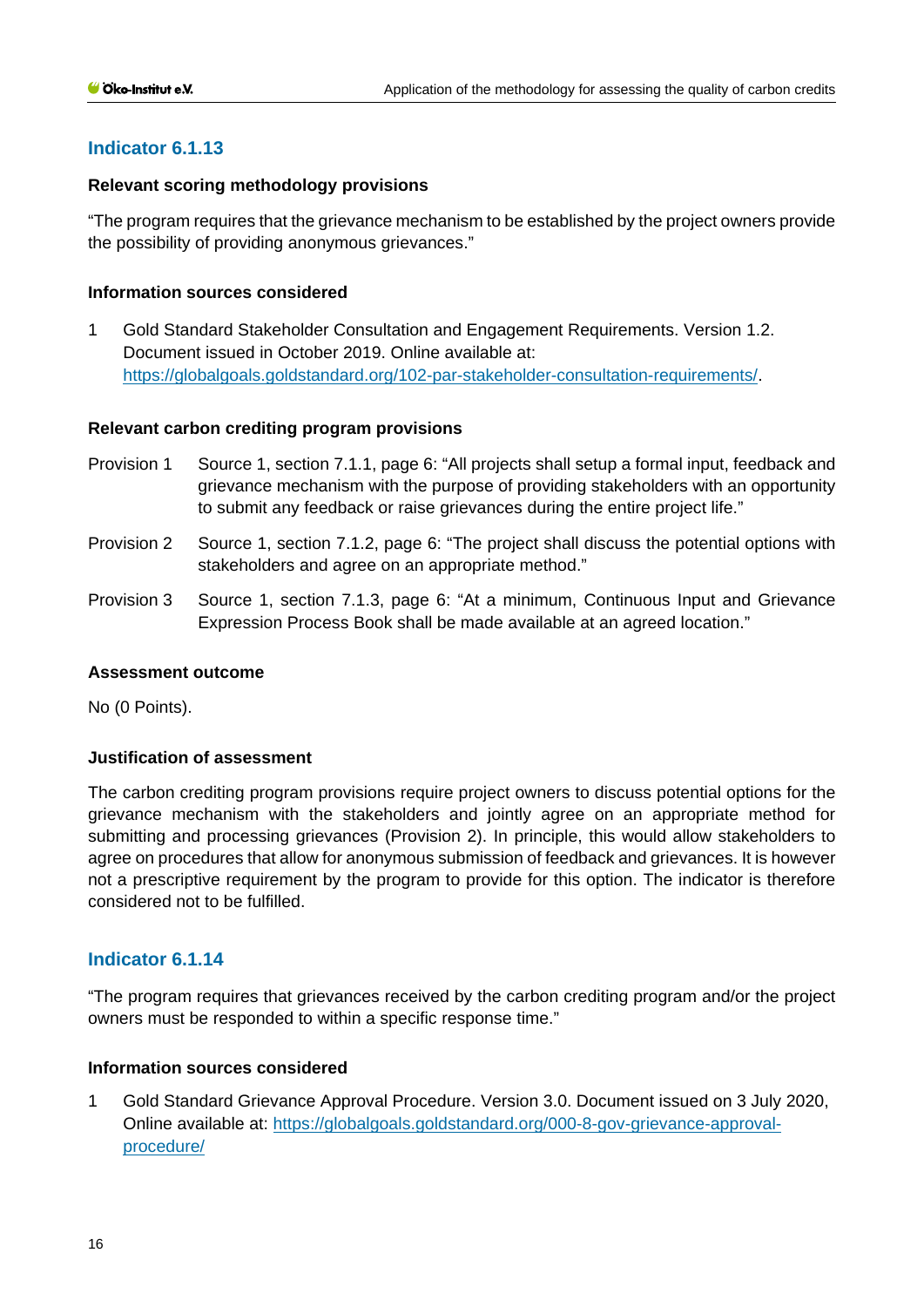- 2 Sustain CERT Website Resources: Complaints and Grievances [https://www.sustain](https://www.sustain-cert.com/home/complaints-appeals/)[cert.com/home/complaints-appeals/,](https://www.sustain-cert.com/home/complaints-appeals/) last accessed on 10 January 2022.
- 3 Gold Standard Stakeholder Consultation and Engagement Requirements. Version 1.2. Document issued in October 2019. Online available at: <https://globalgoals.goldstandard.org/102-par-stakeholder-consultation-requirements/>
- 4 Program website: Grievances & Deregistration [\(https://www.goldstandard.org/our](https://www.goldstandard.org/our-story/grievances-deregistration)[story/grievances-deregistration\)](https://www.goldstandard.org/our-story/grievances-deregistration), last accessed on 10 January 2022.

#### **Relevant carbon crediting program provisions**

- Provision 1 Source 1, section 4.1.2, page 5: "Following the receipt of a valid grievance, the Gold Standard will conduct a desk review to determine the extent of the alleged breach of the Gold Standard Requirements. Gold Standard will respond in writing within thirty (30) days of submission of grievance. If the grievance is found ineligible, Gold Standard will provide an explanation and a recommendation on how to address the grievance correctly, if possible. A grievance against a decision by SustainCERT is considered an appeal and will be dealt with following the appeal procedure managed by SustainCERT and not included in this document."
- Provision 2 Source 1, section 4.1.3, page 5: "Within 20 days of completion of initial review Gold Standard shall conduct an assessment to decide if an investigation is required, then the Gold Standard will produce a written investigation plan. The investigation plan will include, but not be limited to, the scope of the investigation, a list of potential other stakeholders to be queried, and the timeline for resolution. If the complexity of the grievance requires it, Gold Standard, at its discretion may appoint an external agency to conduct the investigation and manage the grievance."
- Provision 3 Source 1, section 4.1.4, page 6: "Gold Standard shall send a non-disclosure agreement (NDA) to complainant. If any complainant party chooses not to sign the NDA, they shall not have access to the draft and final investigation reports, if Gold Standard decides not to make the investigation report public."
- Provision 4 Source 1, section 4.1.5, page 6: "Following initial review, the Gold Standard may reach out to the complainant and/or parties involved o attempt to resolve the issue in an informal manner, unless such an attempt is reasonably considered an unnecessary exercise."
- Provision 5 Source 1, section 4.1.6, page 6: "If the grievance cannot be resolved through informal discussion or mediation, Gold Standard will follow the process summarised in the figure below to resolve the grievance, within the indicative timelines."
- Provision 6 Source 1, section 4.1.7, page 6: "Gold Standard shall conduct the investigation within 90 days after the initial review. Gold Standard reserves the right to extend the investigation deadlines, as required. The complainant will be informed about the revised timeline and expected dates."
- Provision 7 Source 1, section 4.1.8, page 6: "During the initial review, investigation of grievance, Gold Standard may request additional information from complainant. If complainant is non-responsive for more than 30 days during initial review or investigation, Gold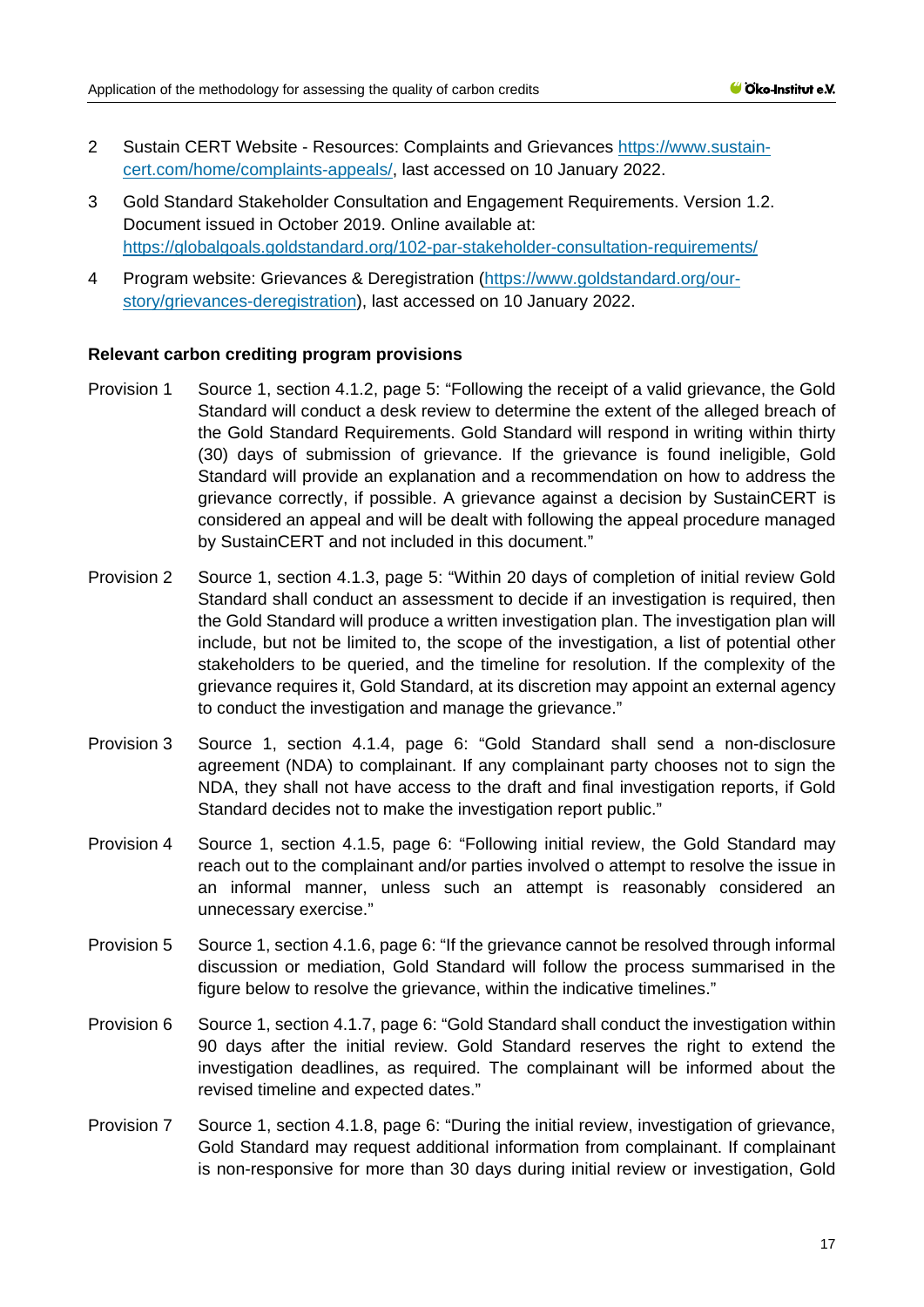Standard reserves the right to close the grievance. Extended periods of slow or nonresponsiveness will affect the overall timelines for the investigation."

- Provision 8 Source 1, section 4.1.9, page 6: "Gold Standard shall communicate the decision regarding the resolution, including the reasons for the decisions, if applicable, any follow up actions and/or corrective measures to complainant and parties involved in the grievance."
- Provision 9 Source 1, section 4.1.10, page 6: "If the complainant is not satisfied with the resolution, the complainant has the right to appeal the outcome of an investigation by notifying the Gold Standard that it would like to do so within 30 days of receiving the investigation findings. Their request will only be considered if they can present evidence of material information that has not been accounted for in Gold Standard's investigation."
- Provision 10 Source 2: "Upon receiving a Complaint, SustainCERT will
	- confirm receipt of the email;
	- within 10 days of confirming receipt, determine if it has sufficient information to decide on appropriate action or request further information from the Complainant;
	- within 20 days of receiving sufficient information,
		- o determine if the Complaint will be processed as a Grievance and inform Gold Standard
		- o provide a contact person during the review of the Complaint;
		- o provide details of the staff engaged in reviewing the Complaint, confirming that they are different to those who took the decision; and
		- o determine the indicative timelines and steps involved in reviewing the **Complaint**
	- review the Complaint according to the indicative timeline and, in case of delay, promptly inform the Complainant.
	- upon conclusion of a Complaint, take any necessary corrective actions and share these with the Complainant

SustainCERT will publish the conclusion of all Complaints processed as Grievances.

If the Complainant is non-responsive for more than 20 days during an investigation into a Complaint, SustainCERT reserves the right to close the Complaint.

SustainCERT will keep a record of all Complaints and resulting actions to be made available for internal audits and management reviews."

- Provision 11 Source 3, section 7.1.1, page 6: "All projects shall setup a formal input, feedback and grievance mechanism with the purpose of providing stakeholders with an opportunity to submit any feedback or raise grievances during the entire project life."
- Provision 12 Source 3, section 7.1.2, page 6: "The project shall discuss the potential options with stakeholders and agree on an appropriate method."
- Provision 13 Source 3, section 7.1.3, page 6: "At a minimum, Continuous Input and Grievance Expression Process Book shall be made available at an agreed location."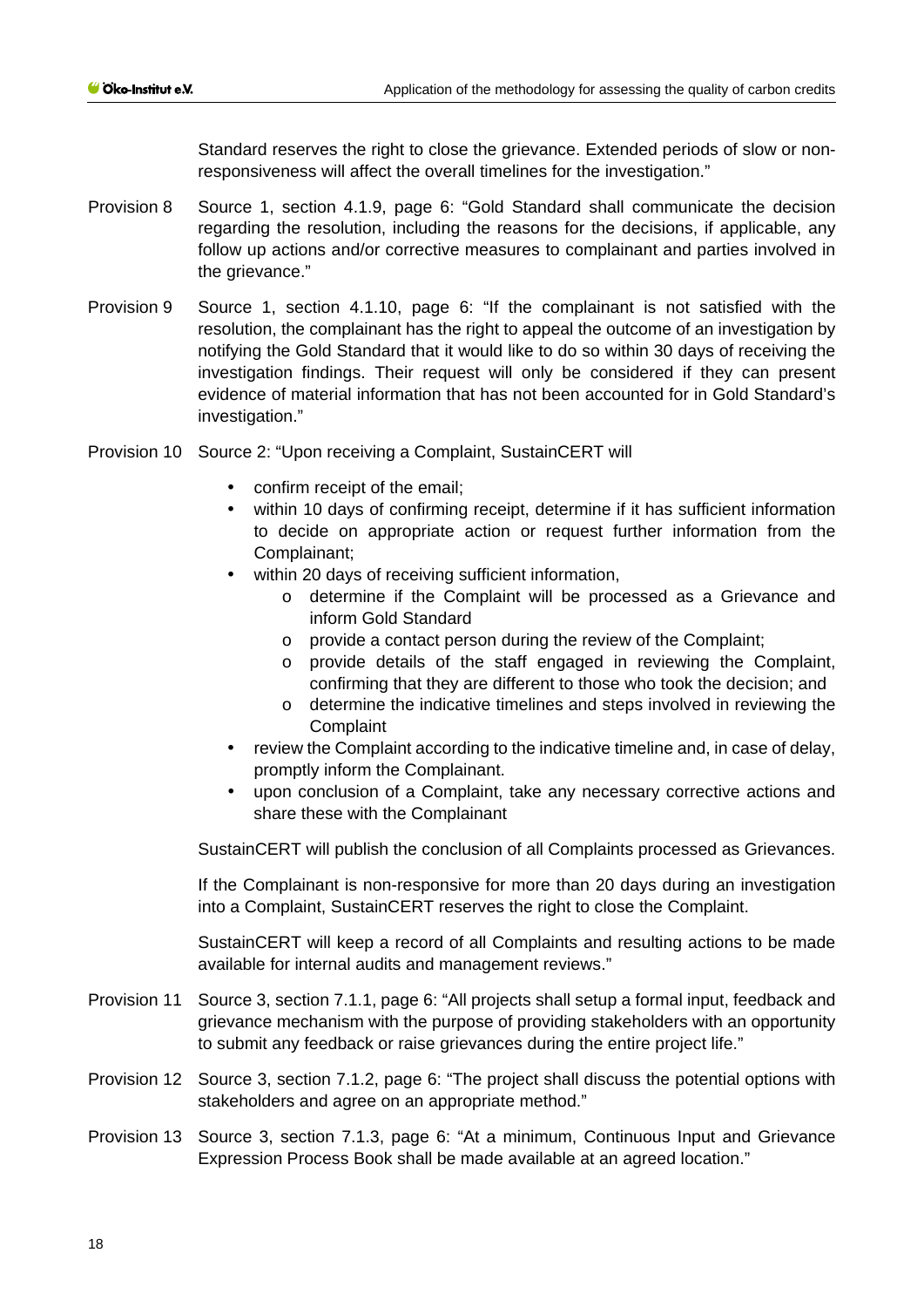### **Assessment outcome**

Yes (1 Point).

# **Justification of assessment**

The Gold Standard grievance approval process includes time-limited provisions for the program to consider grievances received (Provision 1 to Provision 9). However, these provisions are only applicable to grievances on the program's provisions and procedures. Project related provision must be submitted via the grievance mechanism of SustainCERT. Here, specific response time apply as well (Provision 10). The program provisions do not include requirements for specific response times for the grievance mechanisms set up by the project owners. As methods for these mechanisms will be agreed by project owners and stakeholders on a project-by-project basis (Provision 12), stakeholders in principle may be able to agree on rules with specific response times. The indicator is therefore fulfilled.

# **Indicator 6.1.15**

### **Relevant scoring methodology provisions**

"The program requires the project owners to conduct an assessment of which local stakeholders will be impacted by the project."

### **Information sources considered**

- 1 Gold Standard Public Stakeholder Consultation and Engagement Requirements. Version 1.2. Document issued in October 2019. Online available at: <https://globalgoals.goldstandard.org/102-par-stakeholder-consultation-requirements/> .
- 2 Gold Standard Principles & Requirements. Version 1.2. Document issued in October 2019. Online available at: [https://globalgoals.goldstandard.org/101-par-principles-requirements/.](https://globalgoals.goldstandard.org/101-par-principles-requirements/)

#### **Relevant carbon crediting program provisions**

- Provision 1 Source 2, Principle 3 Stakeholder Inclusivity, page 12: "Projects shall identify and engage Relevant Stakeholders and seek Expert Stakeholder input where necessary in the design, planning and implementation of the Project. Project design shall reflect the views and inputs of stakeholders and ongoing feedback shall be sought, captured and acted upon throughout the life of the Project."
- Provision 2 Source 2, section 4.1.24, page 12: "By successfully following these Requirements and Procedures:

(a) The Project demonstrates how it has identified, engaged and consulted with relevant stakeholders. Where required, expert stakeholders are engaged in the process."

Provision 3 Source 1, section 3.1.1, page 3: The Project Developer shall identify and invite all relevant (local, affected and interested) stakeholders as mentioned below for consultations and comments.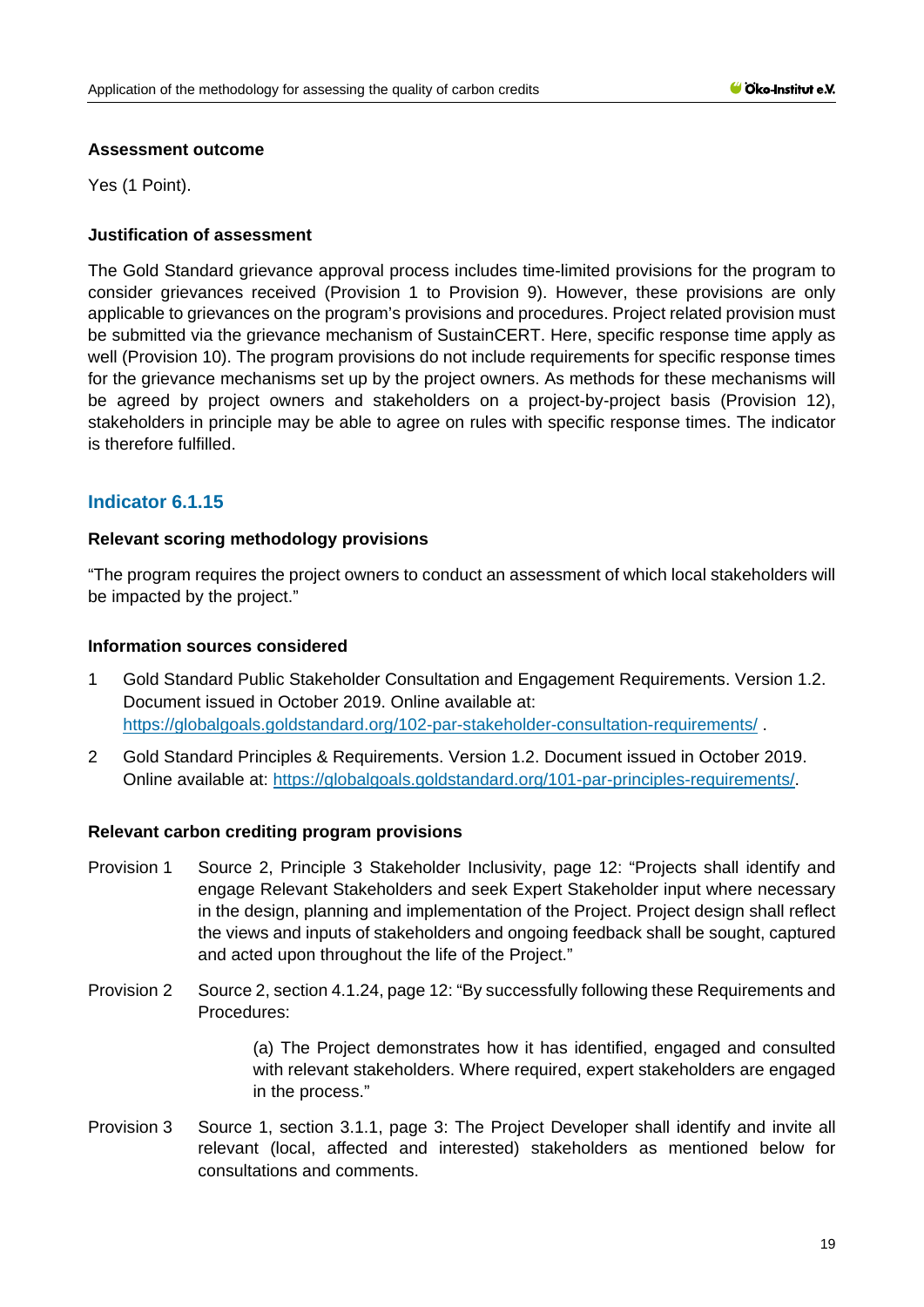(a) Local people, communities and or representatives who are directly or indirectly affected by the project

(b) Stakeholders with land-tenure rights within or adjacent to the project must be contacted

(c) Local policy makers and representatives of local authorities

(d) National government officials or National focal bodies responsible for the project in the host country, for example, Designated National Authority (DNA)

(e) Local non-governmental organisations (NGOs), Women Groups working on topics relevant to the project or working with communities who are likely to be affected by the project

(f) A Gold Standard representative

(g) Relevant international Gold Standard NGO Supporters with representation in your region and all Gold Standard NGO Supporters located in the host country of the project

# **Assessment outcome**

Yes (1 Point).

### **Justification of assessment**

The carbon crediting program included Stakeholder Inclusivity as one of the program eligibility principles and requirements. Accordingly, project owners must engage relevant stakeholders and seek expert stakeholder input where necessary in the design, planning and implementation of the Project (Provision 1). To comply with these principles the project must demonstrate how it has identified, engaged, and consulted with relevant stakeholders (Provision 2). This requirement is also mirrored in the program's Stakeholder Consultation and Engagement Requirements which stipulate that the project owner identifies all relevant stakeholder for the project and stipulates what different groups of stakeholders must be considered and invited (Provision 3). The indicator is therefore considered to be fulfilled.

# **Indicator 6.1.16**

#### **Relevant scoring methodology provisions**

"In assessing which local stakeholders will be impacted by the project, the program explicitly requires, at least for projects affecting land use, that the project owners identify local stakeholders that hold any legal or customary tenure or access rights to the land."

#### **Information sources considered**

1 Gold Standard Public Stakeholder Consultation and Engagement Requirements. Version 1.2. Document issued in October 2019. Online available at[:](https://globalgoals.goldstandard.org/102-par-stakeholder-consultation-requirements/) [https://globalgoals.goldstandard.org/102-par-stakeholder-consultation-requirements/.](https://globalgoals.goldstandard.org/102-par-stakeholder-consultation-requirements/)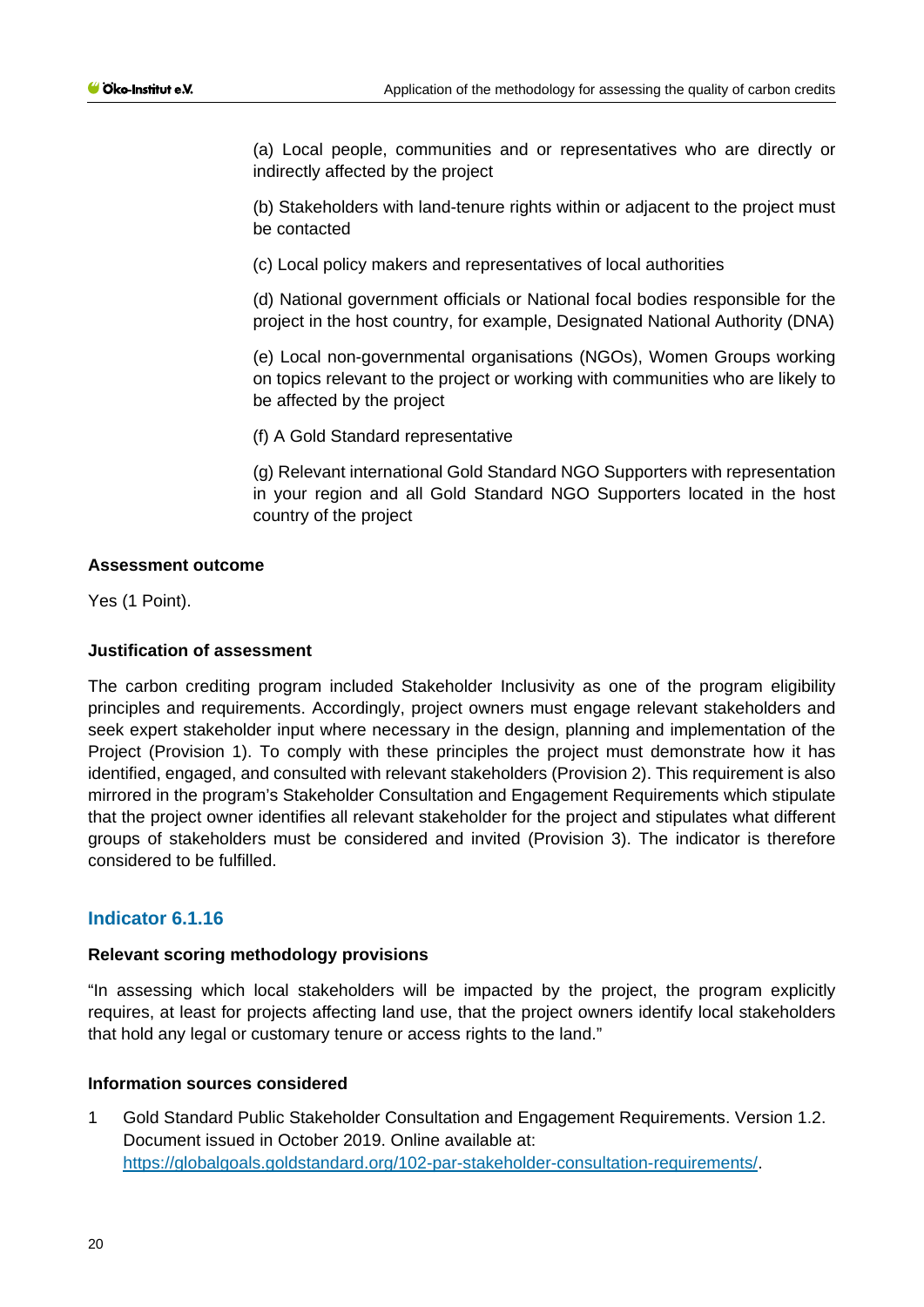### **Relevant carbon crediting program provisions**

Provision 1 Source 1, section 3.1.1, page 3-4: "The Project Developer shall identify and invite all relevant (local, affected and interested) stakeholders as mentioned below for consultations and comments.

> (a) Local people, communities and or representatives who are directly or indirectly affected by the project

> (b) Stakeholders with land-tenure rights within or adjacent to the project must be contacted

(c) Local policy makers and representatives of local authorities

(d) National government officials or National focal bodies responsible for the project in the host country, for example, Designated National Authority (DNA)

(e) Local non-governmental organisations (NGOs), Women Groups working on topics relevant to the project or working with communities who are likely to be affected by the project

(f) A Gold Standard representative at help@goldstandard.org

(g) Relevant international Gold Standard NGO Supporters with representation in your region and all Gold Standard NGO Supporters located in the host country of the project"

#### **Assessment outcome**

Yes (1 Point).

# **Justification of assessment**

The Stakeholder Consultation and Engagement requirements stipulate that stakeholders with landtenure rights within or adjacent to the project must be contacted by the project owner (Provision 1). The indicator is therefore considered to be fulfilled.

# **Indicator 6.1.17**

#### **Relevant scoring methodology provisions**

"The program requires the project owners to conduct a local stakeholder consultation in a way that is inclusive and culturally appropriate for local communities (taking into account, e.g., literacy, culture and language)."

### **Information sources considered**

1 Gold Standard Stakeholder Consultation and Engagement Requirements. Version 1.2. Document issued in October 2019. Online available at: [https://globalgoals.goldstandard.org/standards/102\\_V1.2\\_PAR\\_Stakeholder-Consultation-](https://globalgoals.goldstandard.org/standards/102_V1.2_PAR_Stakeholder-Consultation-Requirements.pdf)[Requirements.pdf](https://globalgoals.goldstandard.org/standards/102_V1.2_PAR_Stakeholder-Consultation-Requirements.pdf)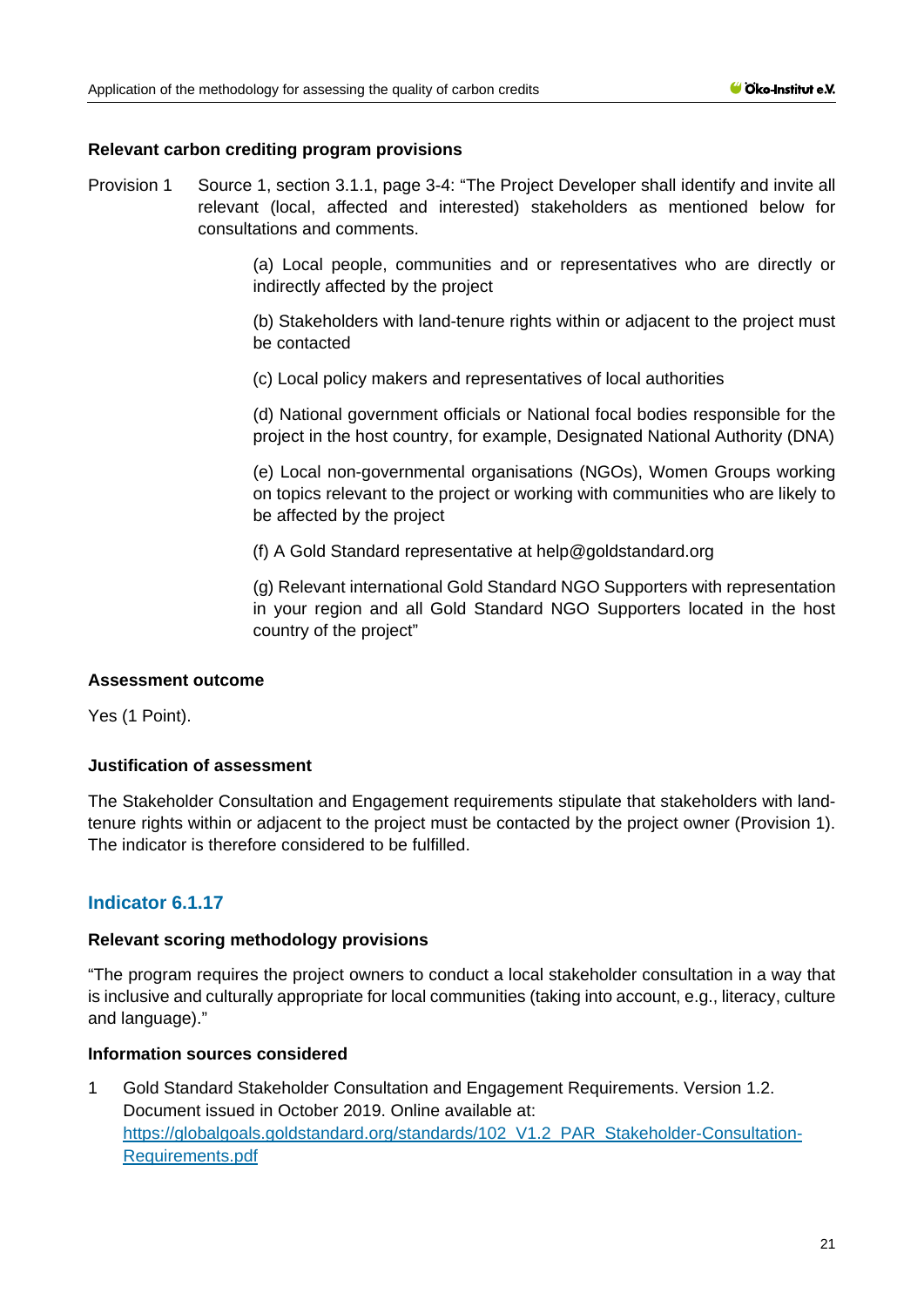2 Gold Standard Stakeholder Consultation and Engagement Guidelines. Version 1.2. Document issued in October 2019. Online available at: [https://globalgoals.goldstandard.org/standards/102G\\_V1.2\\_PAR\\_Stakeholder-Consultation](https://globalgoals.goldstandard.org/standards/102G_V1.2_PAR_Stakeholder-Consultation-and-engagement-Guidelines.pdf)[and-engagement-Guidelines.pdf](https://globalgoals.goldstandard.org/standards/102G_V1.2_PAR_Stakeholder-Consultation-and-engagement-Guidelines.pdf)

### **Relevant carbon crediting program provisions**

- Provision 1 Source 1, section 1.1.2, page 3: "All Gold Standard projects shall "take gender issues into account". This requires local stakeholder consultation processes to reach a wide range of community representatives in ways that ensure equal and effective participation of both women and men, and that gender issues are fully factored into comprehensive social and environmental impact assessments." Project Developers are referred to the Gold Standard Gender Equality Requirements & Guidelines and Gender Policy."
- Provision 2 Source 1, section 4.1.2, page 4: "The Project Developer shall invite the stakeholders selecting an invitation method that is most appropriate to the context and for the region, taking into account local and national circumstances, including appropriate language and measures and using adequate and effective means."
- Provision 3 Source 1, section 4.1.3, page 4: "Projects shall ensure that the stakeholders are invited in a 'gender-sensitive' manner and efforts must be made to solicit input from women and marginalised groups."
- Provision 4 Source 1, section 4.1.4, page 4: "The Project Developer shall not deny anyone access to the consultation. It shall be open for anyone wishing to participate"
- Provision 5 Source 1, section 5.1.1, page 5: "Prior to the consultation, the Project Developer shall provide information in a manner including format, language(s) that allows local stakeholders to understand and engage with the project. The information to be made available to stakeholders shall include, inter alia:

(a) A non–technical summary of the project including information on project design, technology, objectives, scale, duration and implementation plan (so far as known)

(b) Summary of the economic, social and environmental impacts of the project as per Safeguarding Principles & Requirements

(c) Contact details to get further technical detail and project information, should any stakeholder be interested

(d) Other relevant information to help stakeholders understand the project

(e) Means and method to provide feedback for those who are not able to join the consultation meeting"

Provision 6 Source 1, section 6.1.2, page 5: "Where necessary, other means and approaches that are appropriate for local and national circumstances can be used to conduct stakeholder consultation meetings. For example, due to the nature of the project, instead of one big physical consultation meeting, several meetings at different locations may be conducted to ensure that relevant stakeholders can participate."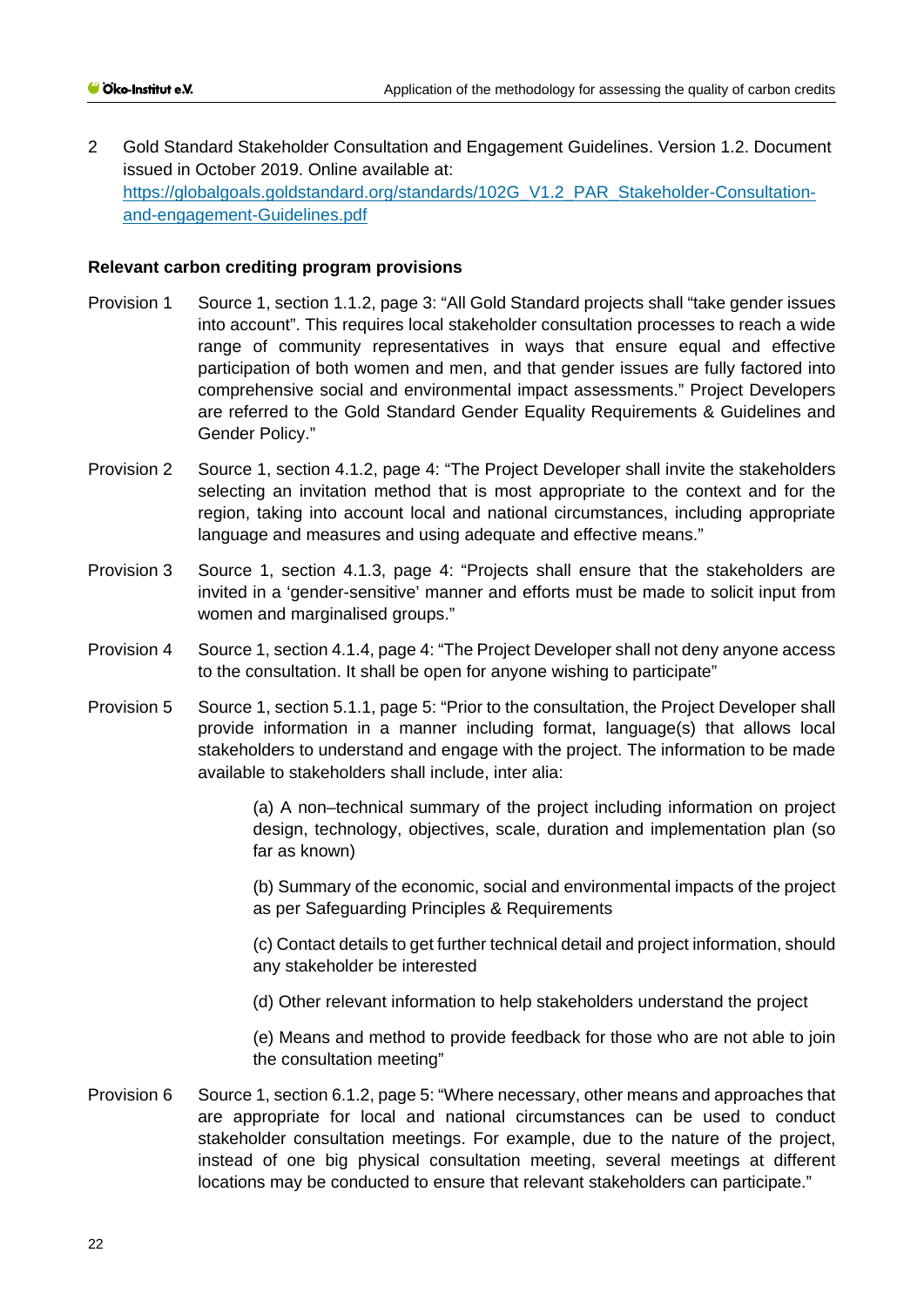- Provision 7 Source 1, section 6.1.3, page 5: "The project shall encourage equal and effective participation by both men and women in the stakeholder consultation (this also includes the suitability of place and timing of the consultation(s))."
- Provision 8 Source 2, section 2.1.3, page 3 to 4: "The Gold Stakeholder consultation process comprises of at least two rounds of consultation. The project should consider different gender relationships and roles in the project area while preparing for consultations. Women and men typically fulfil different roles and responsibilities, depending on the context and the country. Virtually no role is always exclusively performed by just women or men. Because women often are assigned lower social status relative to men, women tend to have lower confidence, less influence and less involvement in the design, decisions and engagement with projects. In developing a project, "taking gender issues into account" requires that local stakeholder consultation processes reach a wide range of community representatives in ways that ensure equal and effective participation of women and men, and that gender issues are fully factored into comprehensive social and environmental impact assessments." Project Developers are referred to the Gold Standard Gender Equality & Requirements Guidelines and Gold Standard Gender Policy."
- Provision 9 Source 2, section 3.1.2, page 6: "The Project Developer should ensure all stakeholder groups are engaged, particularly the stakeholders that are often marginalised, including women, youth, the poor informal sector workers, ethnic minorities, indigenous peoples, disabled or elderly people, and members of the LGBTQ community."
- Provision 10 Source 2, section 3.1.3, page 6: "Where it is not appropriate to engage with stakeholder groups, for example indigenous peoples, the project should make provisions to engage with their legitimate representatives (this may include community leaders, regional or national political groups and NGOs)."
- Provision 11 Source 2, section 4.1.1, page 7: "To schedule the physical meeting, the Project Developer should take into account the stakeholder's work arrangements, accessibility, cultural or religious sensitivities. Particular attention should be given to women and the needs of marginalised groups to ensure their participation."
- Provision 12 Source 2, section 4.1.2, page 7: "The Project Developer should ensure that the physical meeting(s) is organised in an atmosphere that allows all participants to express their views and concerns freely."
- Provision 13 Source 2, section 4.1.3, page 7: "When one meeting is not adequate due to social, cultural, logistics and other barriers, the Project Developer should consider organising focus groups or smaller meetings for specific groups. For example,
	- A women's only meeting may be required in order to register their concerns and insights
	- In some communities, power relations play a part in who may or may not voice an opinion or concern in a meeting. Therefore, excessive representation of a hierarchy in a physical meeting could be intimidating for particular stakeholder groups. For example, a senior government official and a female widowed farmer may have different perspectives and positions of power, which might affect their contributions in the meeting. In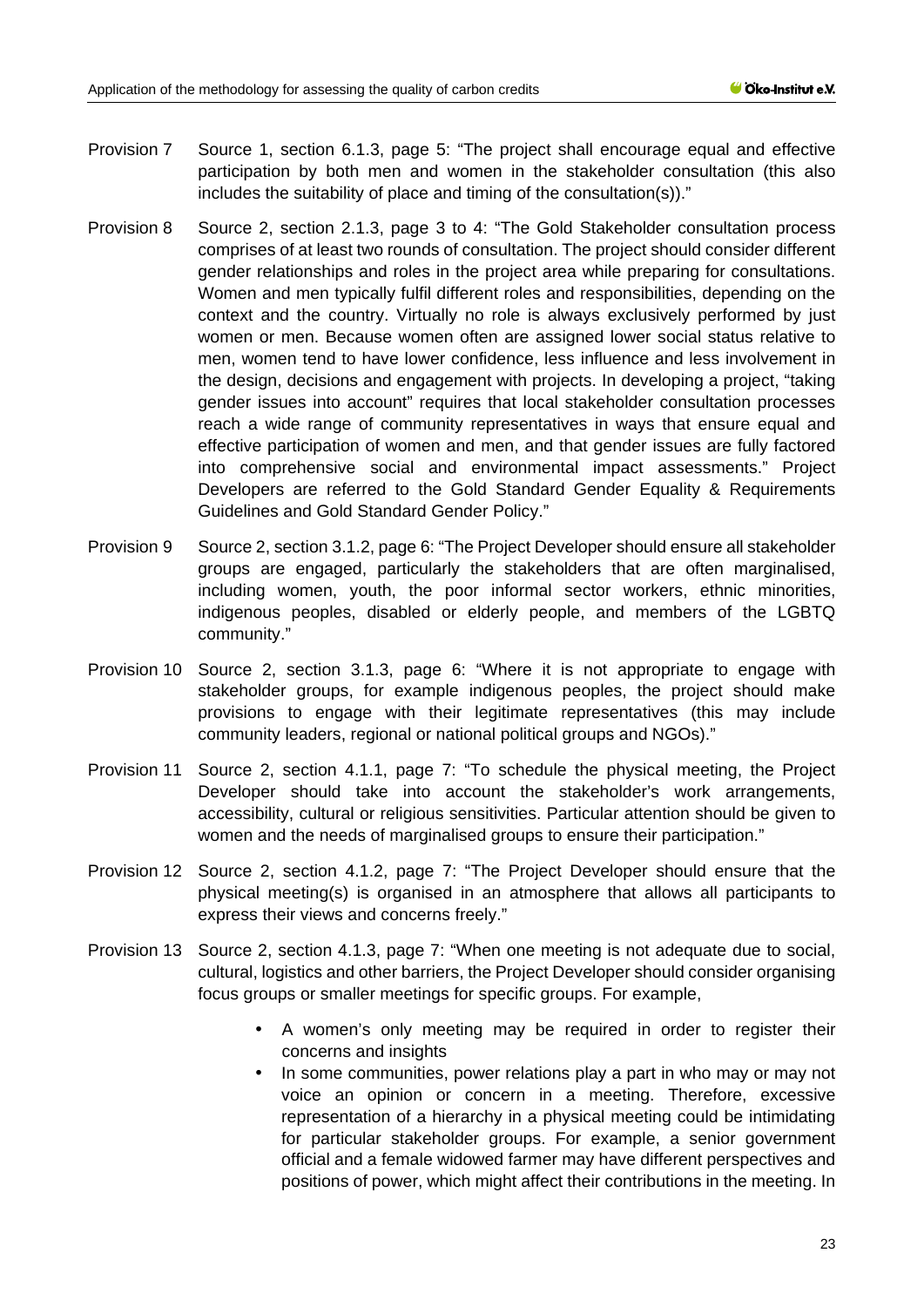such cases, the developer may need to organise several meetings in different locations to ensure that all stakeholders can participate and contribute to the discussion and share their views."

- Provision 14 Source 2, section 5.1.3, page 8: "The Project Developer should select an invitation method taking into account local and national circumstances, including appropriate language and measures to ensure a gender-sensitive communications process, using adequate and effective means."
- Provision 15 Source 2, section 5.1.4, page 8: "The invitations should include both oral and written invitations – for example door to door announcements, announcements in newspapers, radio or television, emails, announcements in public meetings, phone messages and calls, announcements at places which stakeholders visit frequently, for example, community centres, cultural centres, health clinics, post offices, municipality offices, schools and places of worship (churches, shrines, temples, mosques, etc.)."
- Provision 16 Source 2, section 5.1.5, page 8: "The Project Developer should also use alternative means of invitations considering the local context. For example, the written notice is not a useful mode of communication with an illiterate group of stakeholders. In cases, where the majority of stakeholders are illiterate, the Project Developer should use oral means – like radio announcement or hand-delivered invitation in the local language."
- Provision 17 Source 2, section 6.1.4, page 9: "The Project Developer should consider some key points to decide the format in which project information should be prepared and presented to stakeholders - level of technical detail; local language and dialects; cultural sensitivity; and the roles of women and men, including the impact of the project on gender relations, ethnic composition of communities, literacy levels, community leadership structures, and local methods of disseminating information within stakeholder groups."
- Provision 18 Source 2, section 7.1.3, page 10: "The Project Developer should identify a respected local facilitator(s) to assist with engaging all stakeholders present and avoid allowing a single person or stakeholder group to set an atmosphere that prevents others from sharing their views and concerns. Particular attention should be given to encourage women to voice their opinions and if this is not possible given local customs, consider conducting a separate meeting, for example, a separate consultation for women only."

# **Assessment outcome**

Yes (1 Point).

# **Justification of assessment**

The Gold Standard requires the local stakeholder consultation to reach a wide range of community representatives in ways that ensure equal and effective participation of both women and men (Provision 1 and 9). If it is not appropriate to engage directly with stakeholder groups, the project is required to make provisions to engage with their legitimate representatives (Provision 10). When scheduling the physical meeting, the Project Developer should consider the stakeholder's cultural or religious sensitivities (Provision 11). The project owner must invite the stakeholders selecting an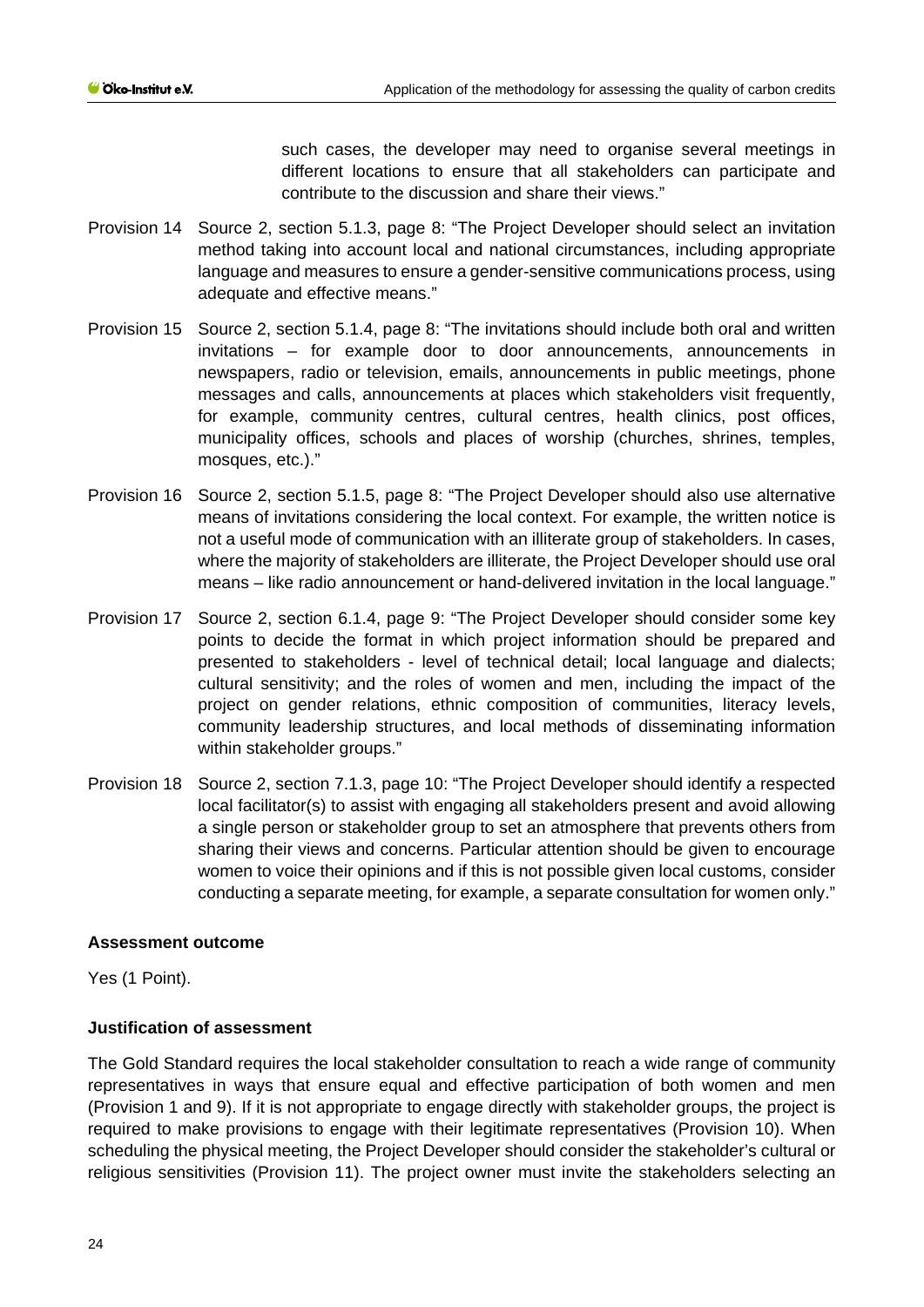invitation method that is most appropriate to the context and for the region, considering local and national circumstances, including appropriate language and measures, and using adequate and effective means (Provision 2 and 14). If a meeting is not suitable because of social, cultural, logistics and other barriers, the Project Developer is required to consider organising focus groups or smaller meetings for specific groups (Provision 13). In addition, the requirements state that project developers must not deny anyone access to the consultation (Provision 4).

# **Indicator 6.1.18**

### **Relevant scoring methodology provisions**

"The program requires that the local stakeholder consultation be conducted before the decision of the project owners to proceed with the project and before the validation of the project."

### **Information sources considered**

- 1 Gold Standard Principles & Requirements. Version 1.2. Document issued in October 2019. Online available at: [https://globalgoals.goldstandard.org/101-par-principles-requirements/.](https://globalgoals.goldstandard.org/101-par-principles-requirements/)
- 2 Gold Standard Public Stakeholder Consultation and Engagement Requirements. Version 1.2. Document issued in October 2019. Online available at: [https://globalgoals.goldstandard.org/102-par-stakeholder-consultation-requirements/.](https://globalgoals.goldstandard.org/000-7-gov-stakeholder-consultation-policy/)
- 3 Gold Standard Stakeholder Consultation and Engagement Guidelines. Version 1.2. Document issued in October 2019. Online available at: [https://globalgoals.goldstandard.org/standards/102G\\_V1.2\\_PAR\\_Stakeholder-Consultation](https://globalgoals.goldstandard.org/standards/102G_V1.2_PAR_Stakeholder-Consultation-and-engagement-Guidelines.pdf)[and-engagement-Guidelines.pdf](https://globalgoals.goldstandard.org/standards/102G_V1.2_PAR_Stakeholder-Consultation-and-engagement-Guidelines.pdf)

#### **Relevant carbon crediting program provisions**

- Provision 1 Source 3, section 1.1.3, page 3: "Involving the relevant stakeholders at an early stage of the project cycle helps them to understand the project, participate in decisionmaking and exchange views and/or concerns regarding the project impacts and opportunities. This generates a sense of ownership and helps to improve the longterm results for the project."
- Provision 2 Source 2, section 2.1.1, page 3: "The Stakeholder Consultation shall be conducted prior to the start date of the Project so that the stakeholders can truly influence the project design, planning and its implementation."
- Provision 3 Source 2, section 2.1.2, page 3: "If the Consultation is conducted after the start date, the stakeholders shall be provided with an opportunity to comment on the project and the Project Developer shall provide further explanation of how comments received during the consultation were taken into account."
- Provision 4 Source 1, section 4.1.39, page 14: "The Project start date is the earliest date on which the Project Developer has committed to expenditures related to the implementation of the Project. This does not include the purchase or option to purchase the land upon which a Project is intended to take place."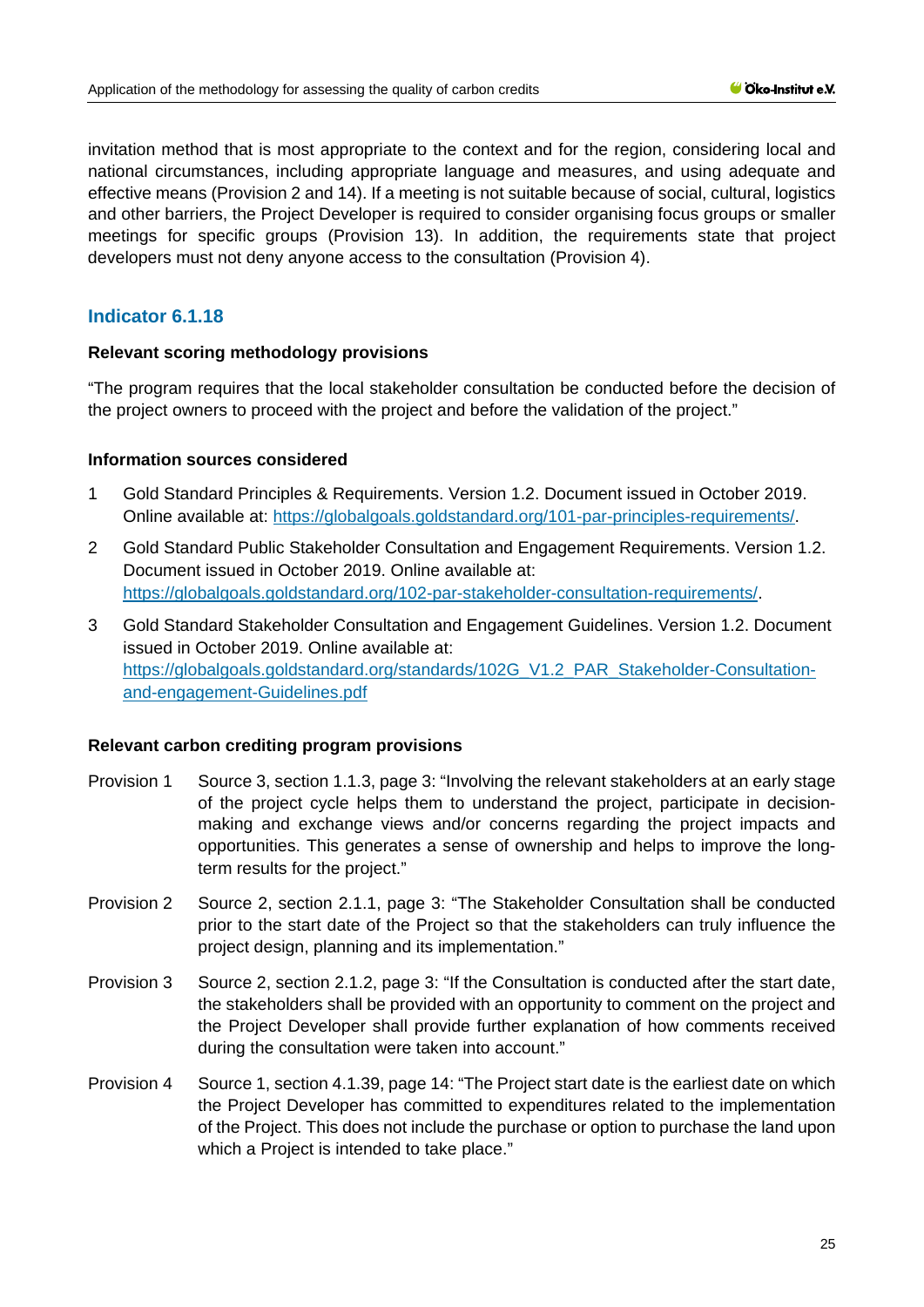Provision 5 Source 1, section 5.1.1, page 19: "Gold Standard for the Global Goals Project Certification is based on a five year renewable certification cycle, with key features as follows:

> (a) All Projects must LIST with the Gold Standard by undertaking a Preliminary Review and uploading Key Project Information, draft Project Design Document and completed Stakeholder Consultation Report.

> (b) Projects may then seek Gold Standard Certified Design status by successfully completing Validation (within two years of the date of Listing) and a subsequent Design Review. […]"

- Provision 6 Source 1, section 5.1.3, page 19: "The Preliminary Review (time of first submission) is conducted once at the outset (i.e., at an early stage of project design and before Listing on the Gold Standard Impact Registry, see below) of a Project. During the Preliminary Review, Gold Standard conducts a desk review of the Key Project Information and Draft Project Design Document. This review considers whether the Project has the potential to conform to the Gold Standard Requirements and may therefore progress to Listed status."
- Provision 7 Source 1, section 5.1.4, page 20: "The Preliminary Review includes a desk review of the Project Eligibility Principles as well as the applicability of the methodology amongst other matters, based on the Key Project Information, draft PDD and Stakeholder Consultation Report. […]"
- Provision 8 Source 1, section 5.1.7, page 21 "The Preliminary Assessment starts when the Project Developer has:
	- (a) signed and submitted the Terms and Conditions AND
	- (b) submitted the Project Documentation AND
	- (c) paid the fee for the Preliminary Review, where required."
- Provision 9 Source 1, section 5.1.8, page 21: "The minimum requirements for submission of Project Documentation include Key Project Information and

A completed Stakeholder Consultation Report […]"

#### **Assessment outcome**

Yes (1 Point).

# **Justification of assessment**

The Gold Standard stipulates that the stakeholder consultations be conducted prior to the start date of the project (Provision 2). In exceptional circumstances where the stakeholder consultation take place after the start date, stakeholders should receive an opportunity to comment on the project (Provision 3). The project start date is defined as the earliest date on which the Project Developer has committed to expenditures related to the implementation of the Project (Provision 4). The aspect of the indicator that requires that stakeholder consultations take part before the decision of the project owners to proceed with the project is therefore considered to be fulfilled.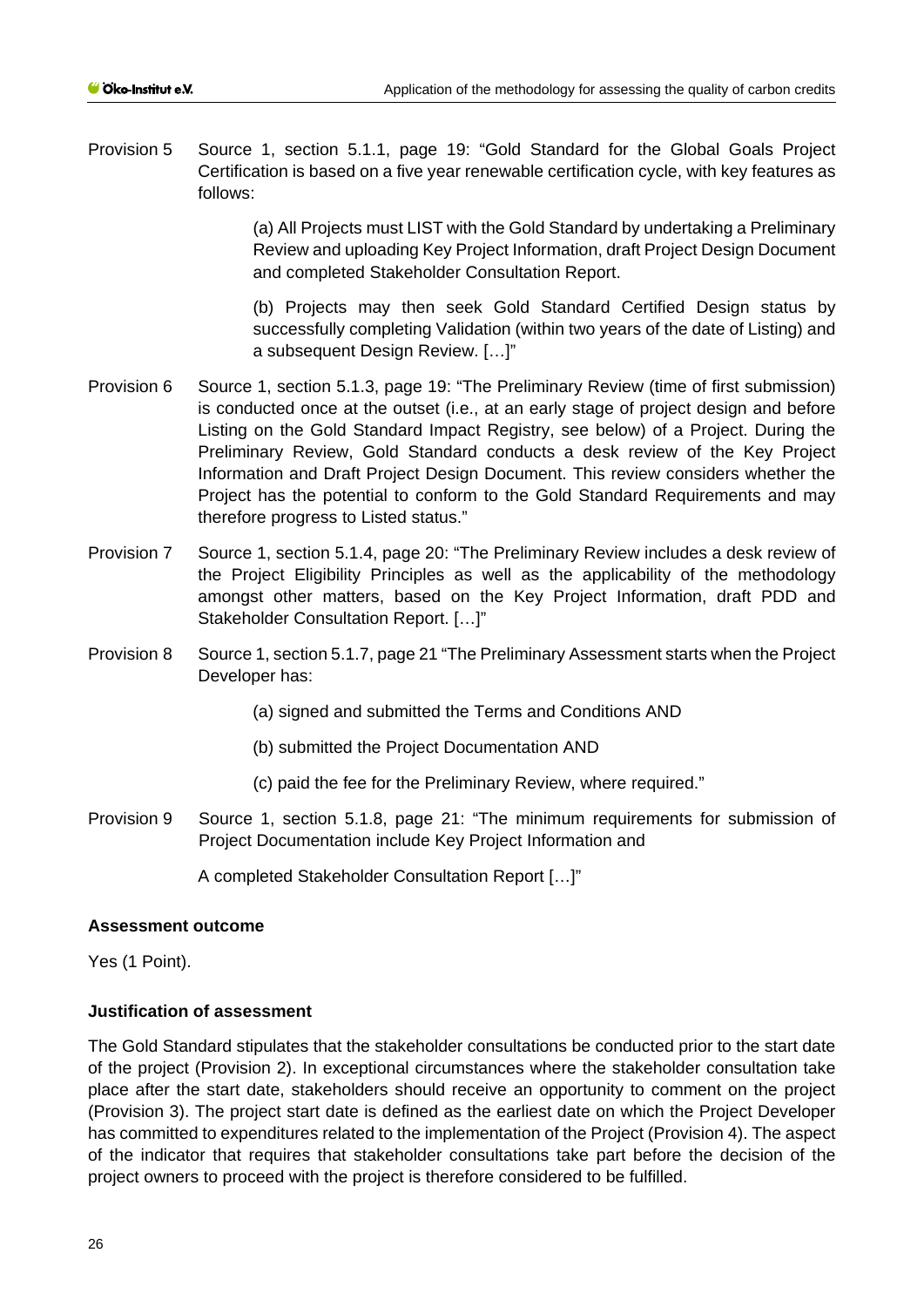The Gold Standard further requires projects to undertake a Preliminary Review before they may proceed to Validation (Provision 5). The Preliminary Review includes a desk review of the Stakeholder Consultation Report from the project owners. The submission of a completed stakeholder consultation report is a minimum requirement for initiating the preliminary review (Provision 6, 7, 8 and 9). be conducted before the validation of the project and this aspect of the indicator is considered to be fulfilled as well.

# **Indicator 6.1.19**

### **Relevant scoring methodology provisions**

"The program requires the project owners to take due account of any input received in the local stakeholder consultation and to publicly document how inputs received are addressed."

### **Information sources considered**

- 1 Gold Standard Public Stakeholder Consultation and Engagement Requirements. Version 1.2. Document issued in October 2019. Online available at: [https://globalgoals.goldstandard.org/102-par-stakeholder-consultation-requirements/.](https://globalgoals.goldstandard.org/000-7-gov-stakeholder-consultation-policy/)
- 2 Gold Standard Principles & Requirements. Version 1.2. Document issued in October 2019. Online available at:<https://globalgoals.goldstandard.org/101-par-principles-requirements/>
- 3 Gold Standard Stakeholder Consultation and Engagement Guidelines. Version 1.2. Document issued in October 2019. Online available at: [https://globalgoals.goldstandard.org/standards/102G\\_V1.2\\_PAR\\_Stakeholder-Consultation](https://globalgoals.goldstandard.org/standards/102G_V1.2_PAR_Stakeholder-Consultation-and-engagement-Guidelines.pdf)[and-engagement-Guidelines.pdf](https://globalgoals.goldstandard.org/standards/102G_V1.2_PAR_Stakeholder-Consultation-and-engagement-Guidelines.pdf)

#### **Relevant carbon crediting program provisions**

- Provision 1 Source 2, Principle 3 Stakeholder Inclusivity, page 12: "Projects shall identify and engage Relevant Stakeholders and seek Expert Stakeholder input where necessary in the design, planning and implementation of the Project. Project design shall reflect the views and inputs of stakeholders and ongoing feedback shall be sought, captured and acted upon throughout the life of the Project."
- Provision 2 Source 2, section 4.1.24, page 12: "By successfully following these Requirements and Procedures:

(a) The Project demonstrates how it has identified, engaged and consulted with relevant stakeholders. Where required, expert stakeholders are engaged in the process.

(b) The Project demonstrates the records of the consultation and how the outcomes of the consultation have positively influenced the project design and implementation.

(c) The Project demonstrates that stakeholder concerns have been addressed and any disputes have been resolved.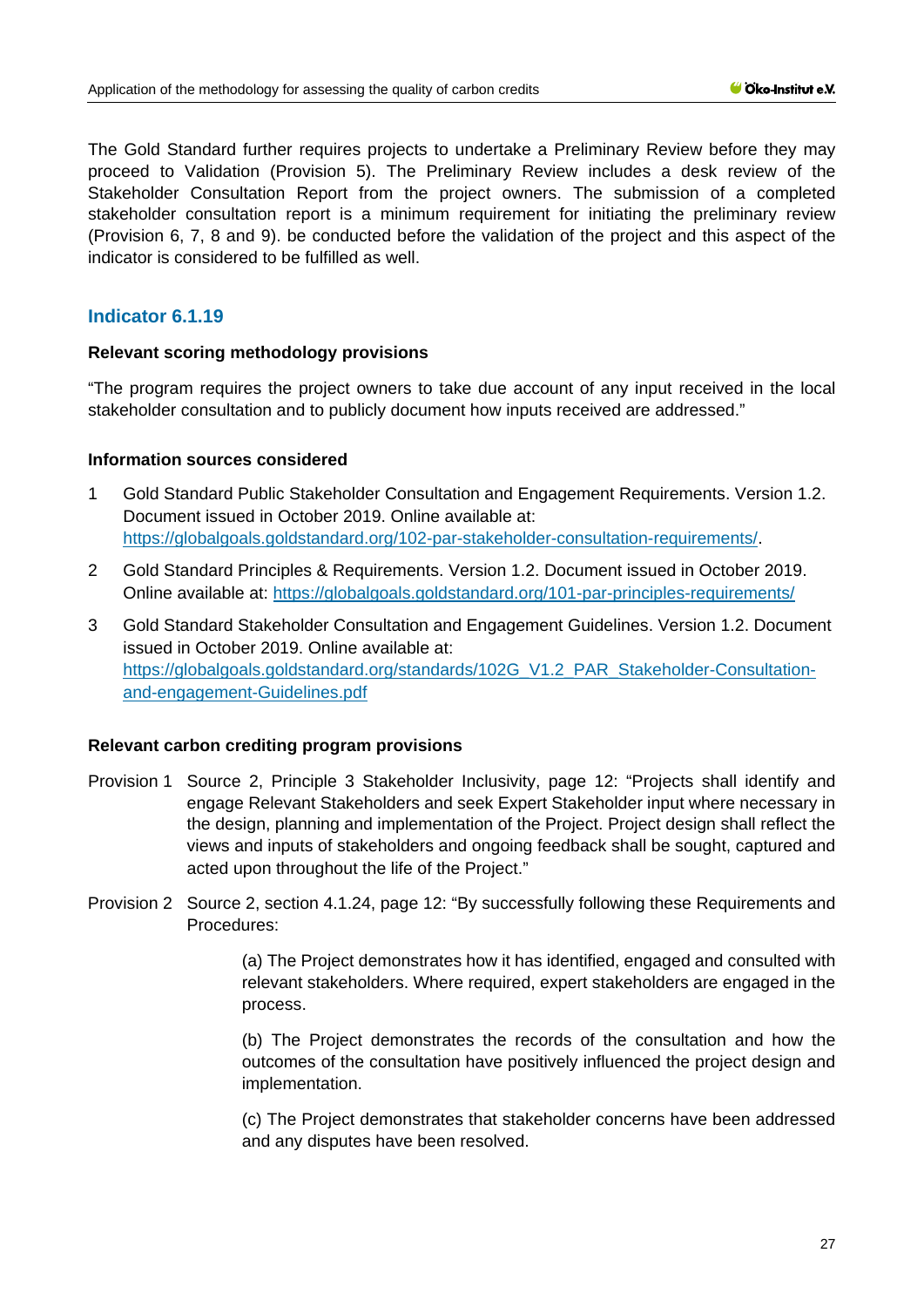(d) The Project demonstrates that an appropriate system for the ongoing capture, recording and responding to stakeholder concerns is developed.

(e) The Project includes the above points (a to d) in the Project Design Document, including the Monitoring & Reporting Plan."

- Provision 3 Source 1, section 8.1.2, page 6: "The project shall consider the comments provided by the Stakeholders and report on how the comments have been accounted for. It may also involve changes in the project design, where appropriate. The Project Developer shall provide justifications when any comments have not been incorporated or addressed."
- Provision 4 Source 1, section 8.1.3, page 6: "The Stakeholders shall be provided with the feedback on how their comments have been taken into account as part of the stakeholder feedback round."
- Provision 5 Source 1, section 9.1.1, page 6: "Ongoing Monitoring & reporting project Developer shall provide information in the annual and monitoring report, as applicable, for the following:

(a) Concerns that have been identified and raised by stakeholders during the stakeholder consultations and the mitigation measures put in place to address those.

(b) Any feedback given by stakeholders as part of the project's grievance mechanism"

- Provision 6 Source 2, section 5.1.39, page 26: "Transparent, annual update reports need to be provided for Projects that have achieved the Project Design Certification stage or have successfully transitioned to Gold Standard for the Global Goals. An annual report shall be submitted for each monitoring year by end of next calendar year for which verification is not completed. If a verification is in progress but not completed, then an Annual Report is still required by the end of calendar year."
- Provision 7 Source 2, section 5.1.41, page 26: "The Annual Report shall be submitted to Gold Standard which will be made publicly available." (Section 5.1.41 of the Gold Standard Principles and Requirements)
- Provision 8 Source 2, section 5.1.42, page 26: "The Annual Report shall focus on information since the last Annual Report or Verification Report as appropriate and provide following information

(a) A summary of the recent activities, events and actions related to the Project,

(b) A clear statement on how stakeholders may provide inputs/grievances,

(c) A list of all inputs/grievances that have been received since the last Annual Report together with their respective answers/actions,

[…]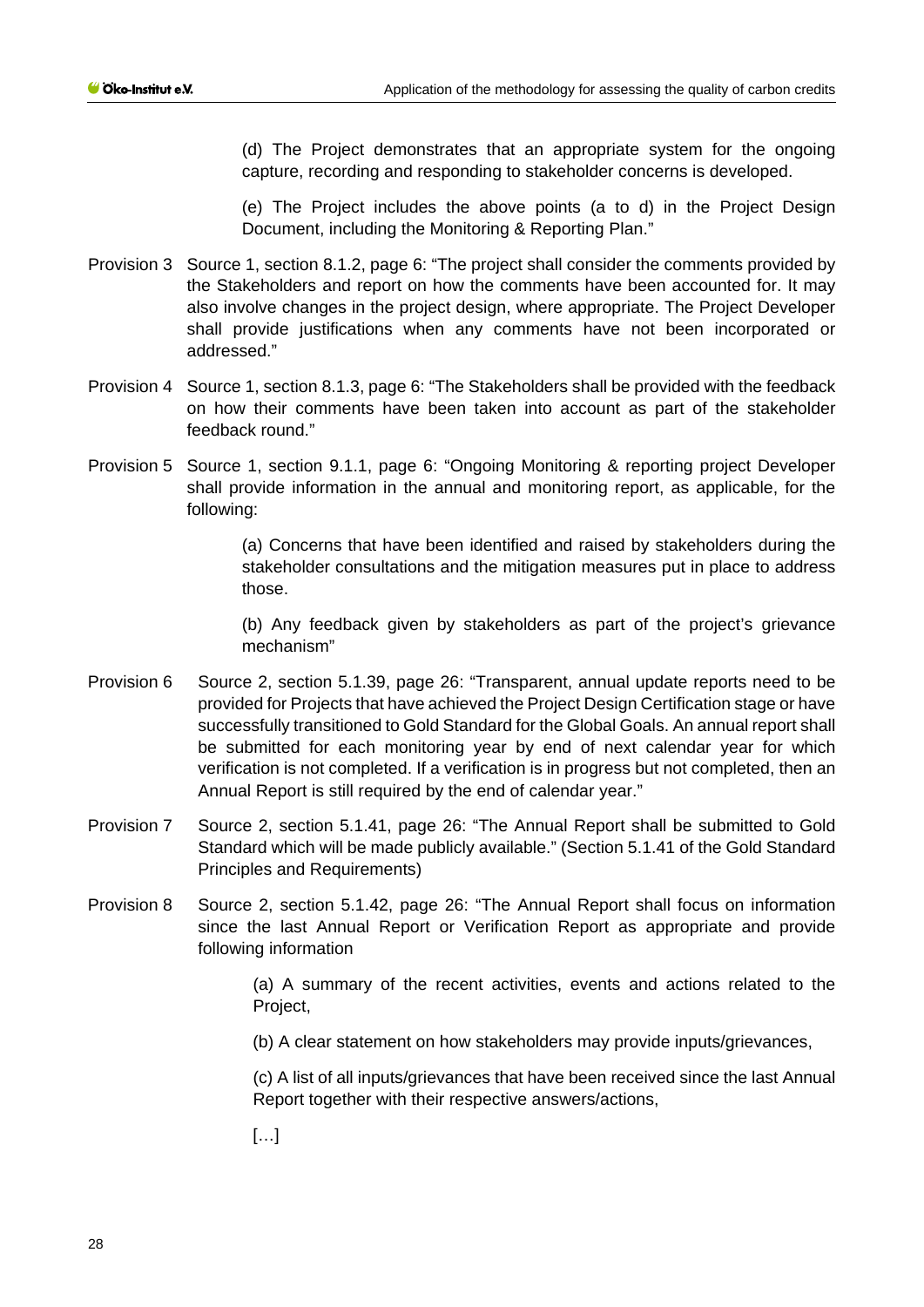Provision 9 Source 3, section 7.1.4, page 10 to 11: "To conduct the physical meeting, following an agenda and discussion points are recommended. The Project Developer may deviate from the agenda; however all elements listed below should be covered to ensure a meaningful consultation.

[…]

(j) At the end of the meeting, invite the stakeholders to complete the evaluation form. Explain the follow-up action plan and how stakeholders can access the minutes of the meeting. It is also important to let attendees know how their comments are recorded and how they may find out about the follow-up actions to address the comments. Also, share the information on the Stakeholder Feedback Round."

- Provision 10 Source 3, section 8.1.1, page 12: "Feedback evaluation and follow up actions are a crucial part of the consultations process. The following steps provide guidance on how the follow up actions and feedback should be shared after the meeting."
- Provision 11 Source 3, section 8.1.2, page 12: "All the comments/suggestions raised by the stakeholders in the meeting or via evaluation forms or other means must be documented by categorising as positive, neutral or negative."
- Provision 12 Source 3, section 8.1.3, page 13: "The Project Developer should consider all the comments and identify the comments that are serious, reasonable and proportional and therefore should be taken into account."
- Provision 13 Source 3, section 8.1.4, page 13: "The Project Developer should compare its own sustainable development and safeguarding assessment with the outcome of the stakeholder consultation meeting. All the differences should be identified, and the project documentation should be updated accordingly."
- Provision 14 Source 3, section 8.1.7, page 13: "If some stakeholders' concerns seem unwarranted, make a case as to why this is so. Negative stakeholder comments are not necessarily a reason to stop a project's progress, however, all stakeholder concerns should be addressed and accounted for or justified."
- Provision 15 Source 3, section 8.1.9, page 13:" After assessing the comments, the Project Developer should decide whether to change or amend the Project Design. Changes to the Project Design generally increase local ownership of and interest in the project and enhance sustainable development."
- Provision 16 Source 3, section 8.1.10, page 13: "The Project Developer shall document any alterations that will be made to the Project Design resulting from the Stakeholder Consultation meeting in the respective section of the project documentation."
- Provision 17 Source 3, section 8.1.11, page 13: "The Project Developer should document any comments, criticisms or improvements that were made to the input and grievance expression methods discussed at the physical meeting."
- Provision 18 Source 3, section 9.1.1, page 13: "The Stakeholder Feedback Round (i.e., the second round of consultation) covers all the issues raised in the first round of consultation (i.e., physical meeting). The Project Developer should provide feedback to the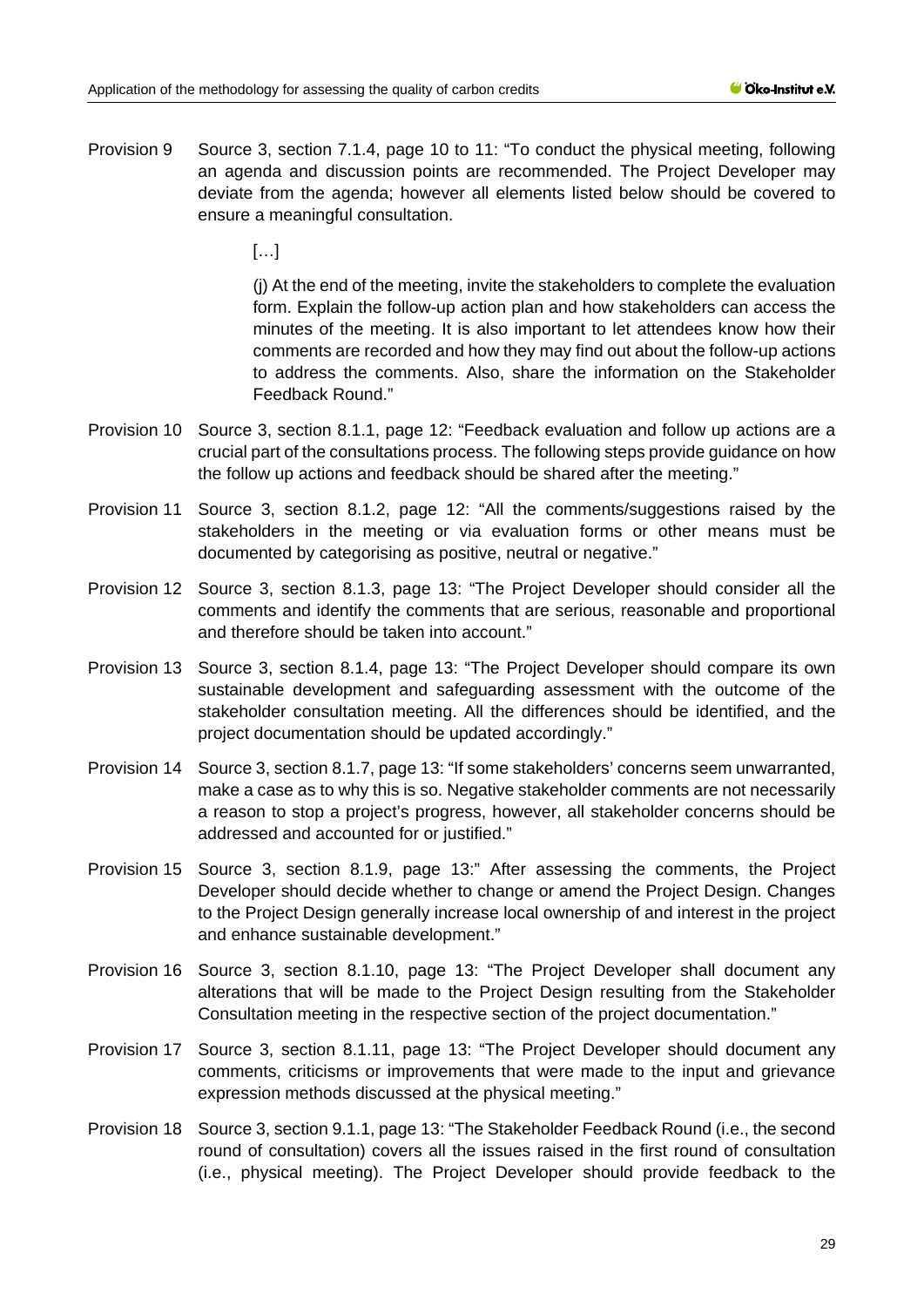stakeholders on how comments from the physical meeting have been considered and provide another opportunity to seek comments from stakeholders."

Provision 19 Source 3, section 9.1.2, page 14: "All stakeholders invited to participate in the first consultation should be invited to the Stakeholder Feedback Round."

### **Assessment outcome**

Yes (1 Point).

# **Justification of assessment**

The carbon crediting program included Stakeholder Inclusivity as one of the program eligibility principles and requirements. Accordingly, project owners must engage relevant stakeholders and seek expert stakeholder input where necessary in the design, planning and implementation of the Project (Provision 1). To comply with this principle the project must demonstrate the records of the consultation and how the outcomes of the consultation have positively influenced the project design and implementation. These must further be included in the in the Project Design Document, including the Monitoring & Reporting Plan (Provision 2).

The carbon crediting program Stakeholder Consultation and Engagement Requirements mirror these provisions by stipulating that the project owners must consider the comments provided by the Stakeholders and report how the comments have been accounted for, including by changing the project design (Provision 3, 15 and 16). The project owner must further provide justifications when any comments have not been incorporated or addressed (Provision 3). Feedback must be provided directly to stakeholders on how their comments have been addressed (Provision 4). The information on stakeholder comments and how they have been addressed must be reported via the annual reports (Provision 5, 7 and 8). The Monitoring Report and the Annual Report will be made publicly available by Gold Standard Secretariat (Provision 7). All aspects of the indicator are therefor considered to be fulfilled.

# **Indicator 6.1.20**

#### **Relevant scoring methodology provisions**

"The program requires that a validation and verification entity assesses whether the project owners have taken due account of all inputs received in the local stakeholder consultation."

#### **Information sources considered**

1 Gold Standard Principles & Requirements. Version 1.2. Document issued in October 2019. Online available at:<https://globalgoals.goldstandard.org/101-par-principles-requirements/>

#### **Relevant carbon crediting program provisions**

Provision 1 Source 2, section 8.1.2, page 6: "The project shall consider the comments provided by the Stakeholders and report on how the comments have been accounted for. It may also involve changes in the project design, where appropriate. The Project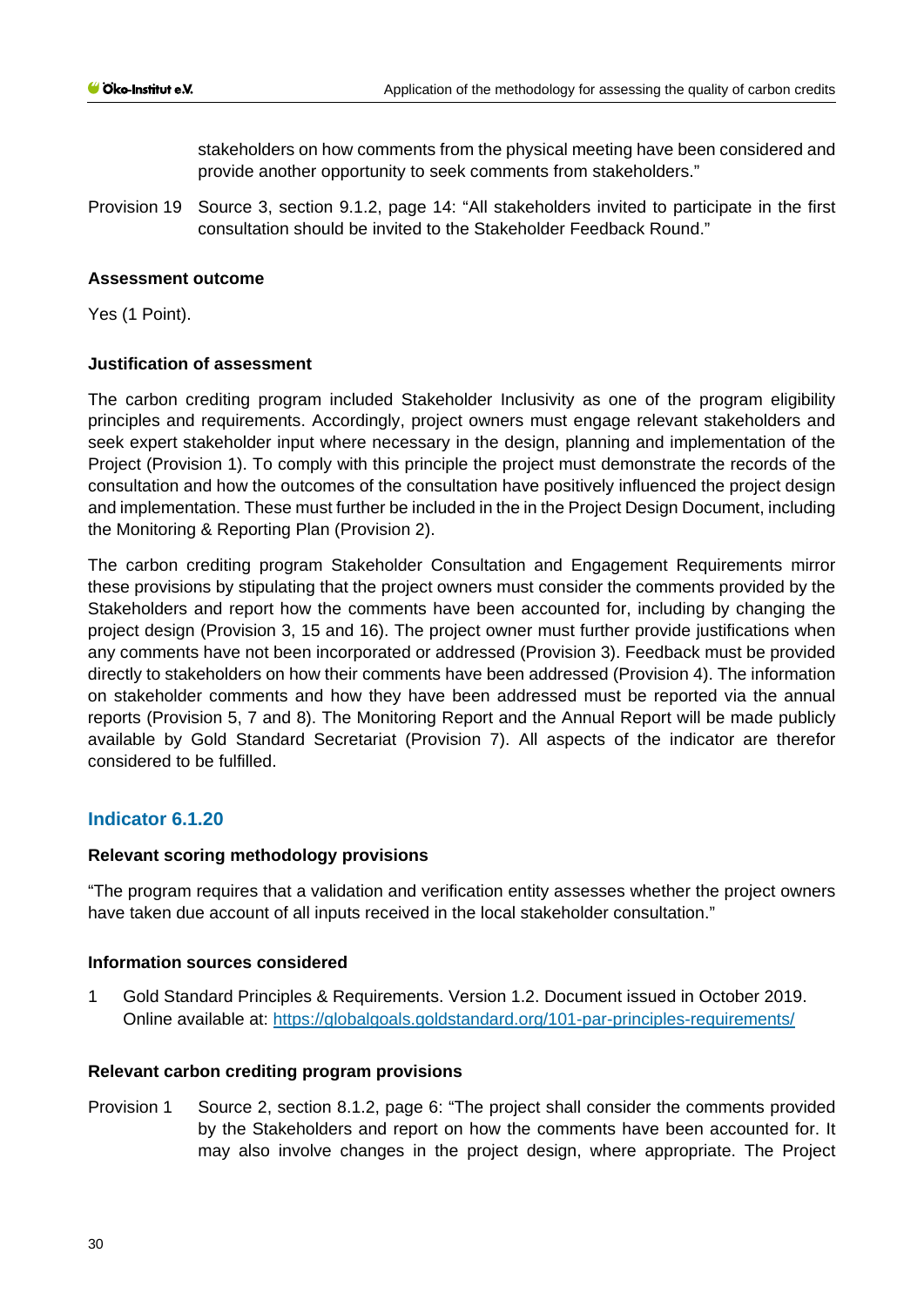Developer shall provide justifications when any comments have not been incorporated or addressed."

- Provision 2 Source 2, section 8.1.2, page 6: "The Stakeholders shall be provided with the feedback on how their comments have been taken into account as part of the stakeholder feedback round."
- Provision 3 Source 1, section 5.1.8, page 21: "The minimum requirements for submission of Project Documentation include Key Project Information and
	- (a) A completed Stakeholder Consultation Report
	- […]
- Provision 4 Source 3, section C.3., page 4

#### C.3. Assessment of comments from all consultations above

| Please complete the table below |                               |                                              |                                   |  |  |
|---------------------------------|-------------------------------|----------------------------------------------|-----------------------------------|--|--|
| Gender of<br>Stakeholder        | <b>Stakeholder</b><br>comment | Was comment taken into<br>account (Yes/ No)? | <b>Explanation</b><br>(Why? How?) |  |  |
|                                 |                               |                                              |                                   |  |  |
|                                 |                               |                                              |                                   |  |  |
|                                 |                               |                                              |                                   |  |  |
|                                 |                               |                                              |                                   |  |  |
|                                 |                               |                                              |                                   |  |  |

Provision 5 Source 1, section 5.1.14, page 23: "Validation includes a site visit by a VVB who assesses the up-front design and monitoring plan for a Project against applicable Requirements. This includes Validation of:

> (a) The Project Documentation including the Project Design Document and Monitoring & Reporting Plan, including any updates to the Key Project Information after Listed Status has achieved.

> (b) Any supporting document and evidence to demonstrate conformity to all applicable Gold Standard Requirements."

### **Assessment outcome**

Yes (1 Point)

# **Justification of assessment**

The carbon crediting program requires that project owners include information on the stakeholder consultation process in the project design document (Provisions  $1 - 4$ ). The validation process includes a validation of the project documentation (Provision 5). The indicator is therefore considered to be fulfilled.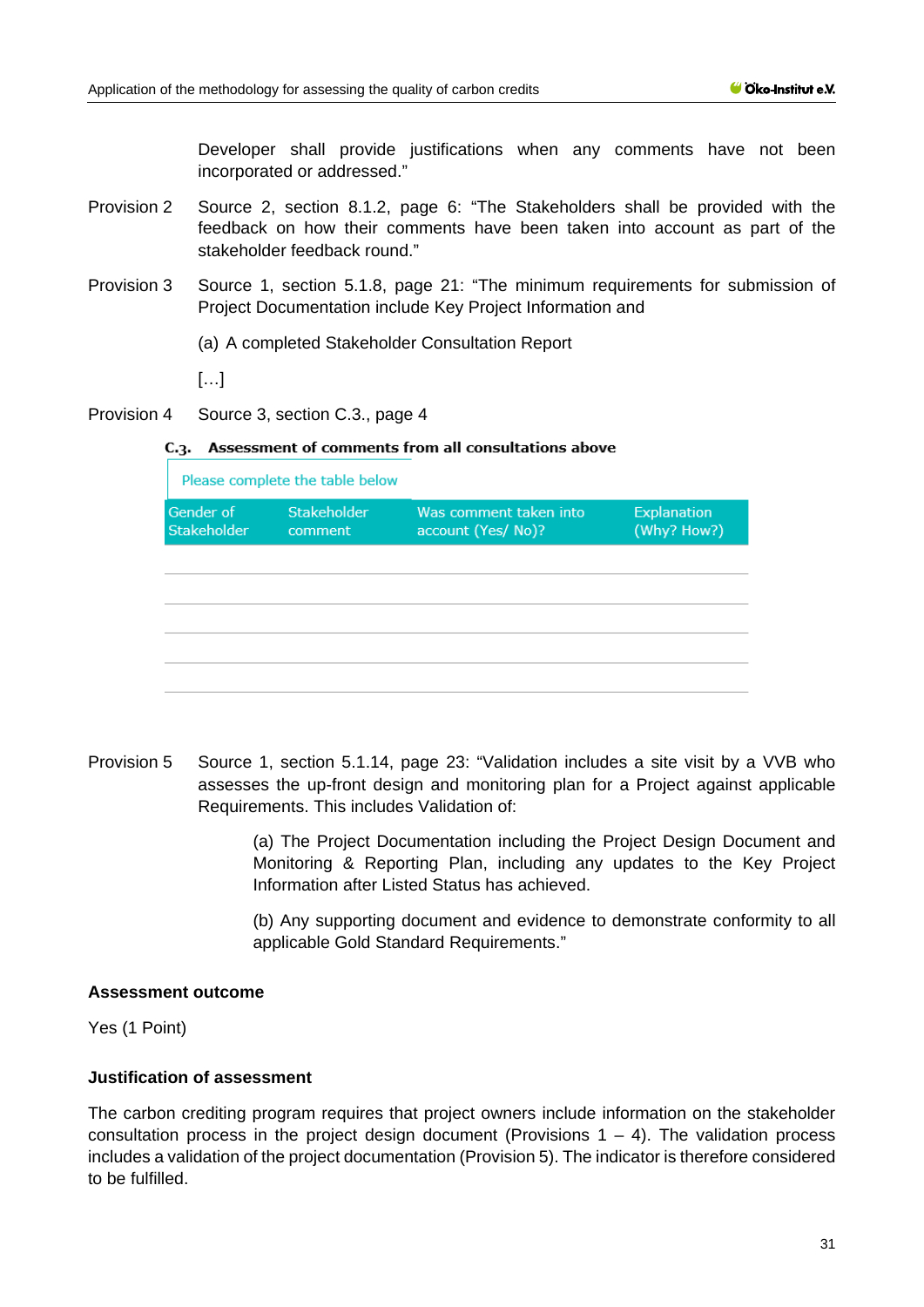# **Indicator 6.1.21**

# **Relevant scoring methodology provisions**

"The program requires that project owners make key information on the project available to local stakeholders prior to conducting the local stakeholder consultation, such as the project design documents and any supplemental project documentation."

### **Information sources considered**

1 Gold Standard Stakeholder Consultation and Engagement Requirements. Version 1.2. Document issued in October 2019. Online available at: [https://globalgoals.goldstandard.org/102-par-stakeholder-consultation-requirements/.](https://globalgoals.goldstandard.org/000-7-gov-stakeholder-consultation-policy/)

### **Relevant carbon crediting program provisions**

Provision 1 Source 1, section 5.1.1, page 5: "Prior to the consultation, the Project Developer shall provide information in a manner including format, language(s) that allows local stakeholders to understand and engage with the project. The information to be made available to stakeholders shall include, inter alia:

> (a) A non–technical summary of the project including information on project design, technology, objectives, scale, duration and implementation plan (so far as known)

> (b) Summary of the economic, social and environmental impacts of the project as per Safeguarding Principles & Requirements

> (c) Contact details to get further technical detail and project information, should any stakeholder be interested

(d) Other relevant information to help stakeholders understand the project

(e) Means and method to provide feedback for those who are not able to join the consultation meeting"

# **Assessment outcome**

Yes (1 Point).

#### **Justification of assessment**

The requirements state that the Project Developer shall provide information for the stakeholders prior to the consultation. in a manner including format, language(s) that allows local stakeholders to understand and engage with the project. This includes a non-technical summary of the project design, technology, objectives, scale, duration and implementation plan. The indicator is therefore fulfilled.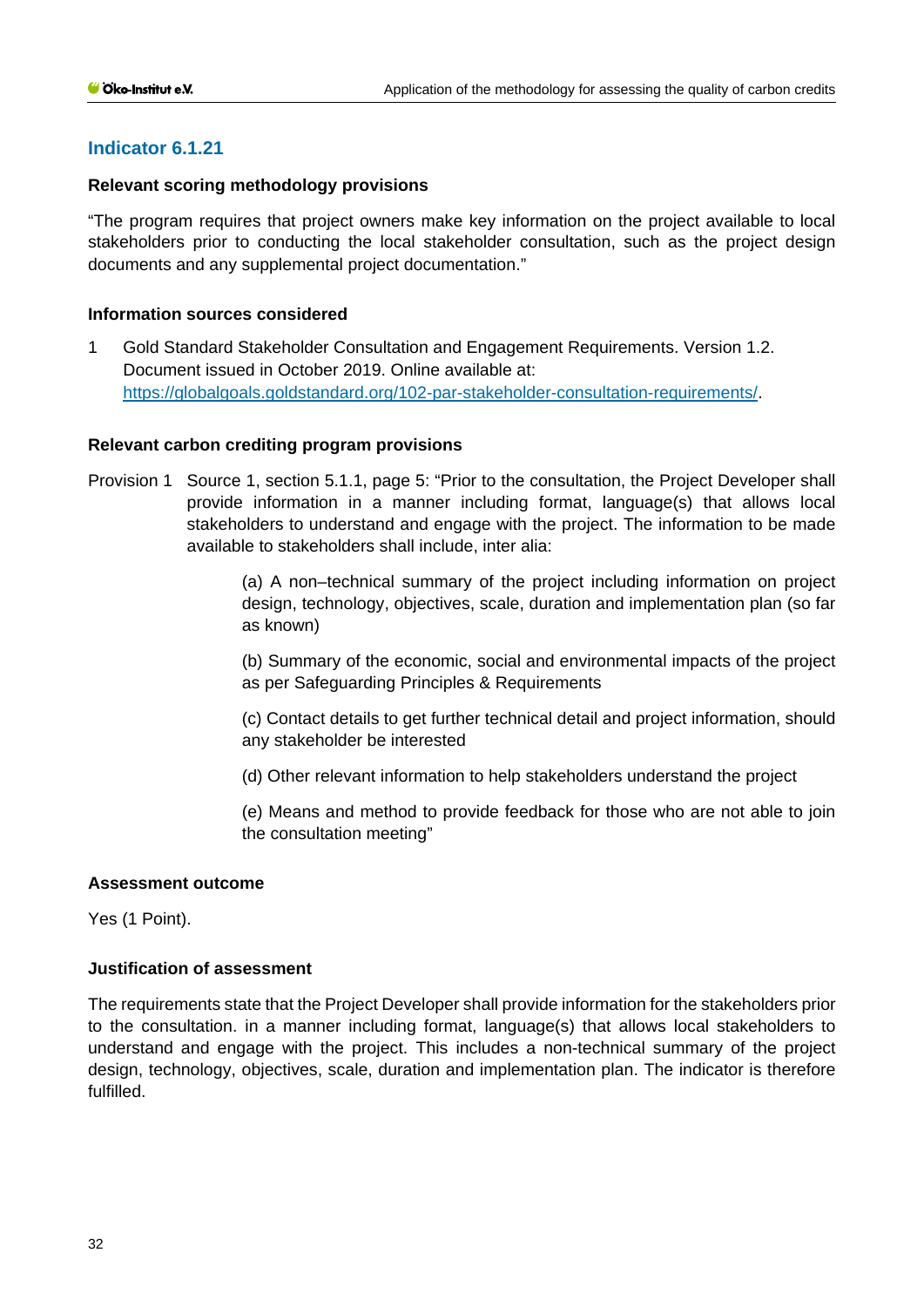# **Indicator 6.1.22**

### **Relevant scoring methodology provisions**

"The program requires free, prior and informed consent if indigenous, tribal or traditional people are directly affected by a project (e.g., in case of re-locations or where property rights or land inhabited or used by people is affected)."

### **Information sources considered**

1 Gold Standard Safeguarding principles & requirements. Version 1.2. Document issued on 9 October 2019. Online available at: [https://globalgoals.goldstandard.org/103-par-safeguarding](https://globalgoals.goldstandard.org/103-par-safeguarding-principles-requirements/)[principles-requirements/.](https://globalgoals.goldstandard.org/103-par-safeguarding-principles-requirements/)

### **Relevant carbon crediting program provisions**

- Provision 1 Source 1, section 3.4.13, page 14: "The Project Developer shall recognize and respect the indigenous people's collective rights to own, use, and develop and control the lands, resources and territories that they have traditionally owned, occupied or otherwise used or acquired, including lands and territories for which they do not yet possess title."
- Provision 2 Source 1, section 3.4.14, page 15: "The Project Developer shall respect, protect, conserve and shall not take the cultural, intellectual, religious and spiritual property of indigenous peoples without their free, prior and informed consent (FPIC)."

#### **Assessment outcome**

Yes (2 Points)

# **Justification of assessment**

The carbon crediting program requires that project owners recognize and respect indigenous people's collective rights (Provision 1) and does not take the cultural, intellectual, religious and spiritual property of indigenous peoples without their free, prior and informed consent (FPIC) (Provision 2). The indicator is therefore considered to be fulfilled.

# **Indicator 6.1.23**

#### **Relevant scoring methodology provisions**

"The program requires the project owners to establish mechanisms for ongoing communication with local stakeholders in a manner appropriate to the context of the stakeholders (e.g., literacy, culture and language) and take due account of input received."

#### **Information sources considered**

1 Gold Standard Principles & Requirements. Version 1.2. Document issued in October 2019. Online available at: [https://globalgoals.goldstandard.org/101-par-principles-requirements/.](https://globalgoals.goldstandard.org/101-par-principles-requirements/)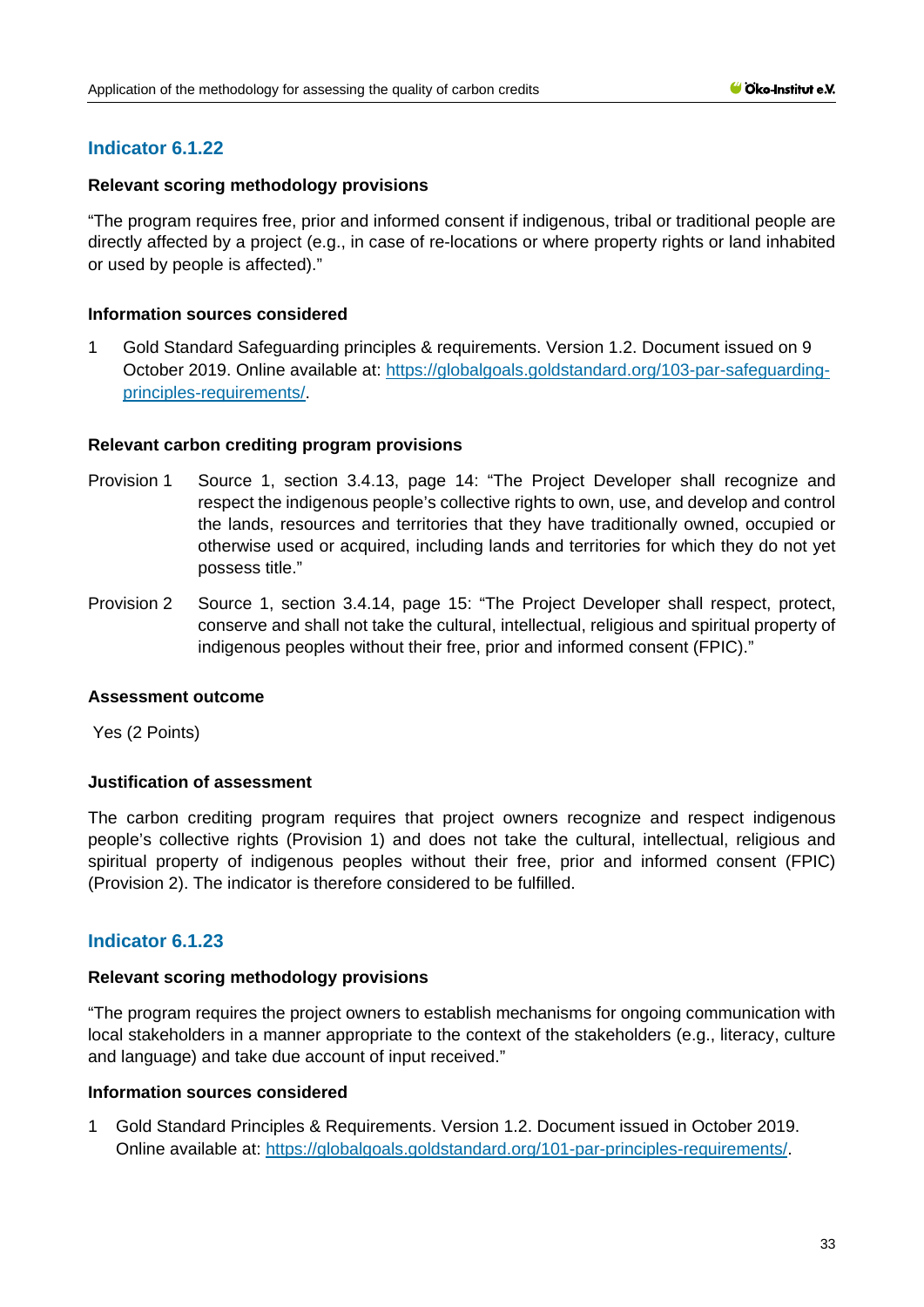- 2 Gold Standard Public Stakeholder Consultation and Engagement Requirements. Version 1.2. Document issued in October 2019. Online available at: [https://globalgoals.goldstandard.org/102-par-stakeholder-consultation-requirements/.](https://globalgoals.goldstandard.org/000-7-gov-stakeholder-consultation-policy/)
- 3 Gold Standard Stakeholder Consultation and Engagement Guidelines, Version 1.2, document published in October 2019. Online available at: [https://globalgoals.goldstandard.org/standards/102G\\_V1.2\\_PAR\\_Stakeholder-Consultation](https://globalgoals.goldstandard.org/standards/102G_V1.2_PAR_Stakeholder-Consultation-and-engagement-Guidelines.pdf)[and-engagement-Guidelines.pdf](https://globalgoals.goldstandard.org/standards/102G_V1.2_PAR_Stakeholder-Consultation-and-engagement-Guidelines.pdf)

# **Relevant carbon crediting program provisions**

- Provision 1 Source 2, Principle 3 Stakeholder Inclusivity, page 12: "Projects shall identify and engage Relevant Stakeholders and seek Expert Stakeholder input where necessary in the design, planning and implementation of the Project. Project design shall reflect the views and inputs of stakeholders and ongoing feedback shall be sought, captured and acted upon throughout the life of the Project."
- Provision 2 Source 2, section 4.1.24, page 12: "By successfully following these Requirements and Procedures:

(a) The Project demonstrates how it has identified, engaged and consulted with relevant stakeholders. Where required, expert stakeholders are engaged in the process.

(b) The Project demonstrates the records of the consultation and how the outcomes of the consultation have positively influenced the project design and implementation.

(c) The Project demonstrates that stakeholder concerns have been addressed and any disputes have been resolved.

(d) The Project demonstrates that an appropriate system for the ongoing capture, recording and responding to stakeholder concerns is developed.

(e) The Project includes the above points (a to d) in the Project Design Document, including the Monitoring & Reporting Plan."

- Provision 3 Source 1, section 4.1.35, page 14: "The Project shall have a formal input, feedback and grievance mechanism in place and the grievance mechanism shall be discussed during the Stakeholder Consultations as per Stakeholder Consultation & Engagement Requirements."
- Provision 4 Source 2, section 7.1.1, page 6: "All projects shall setup a formal input, feedback and grievance mechanism with the purpose of providing stakeholders with an opportunity to submit any feedback or raise grievances during the entire project life."
- Provision 5 Source 2, section 7.1.2, page 6: "The project shall discuss the potential options with stakeholders and agree on an appropriate method."
- Provision 6 Source 2, section 7.1.3, page 6: "At a minimum, Continuous Input and Grievance Expression Process Book shall be made available at an agreed location."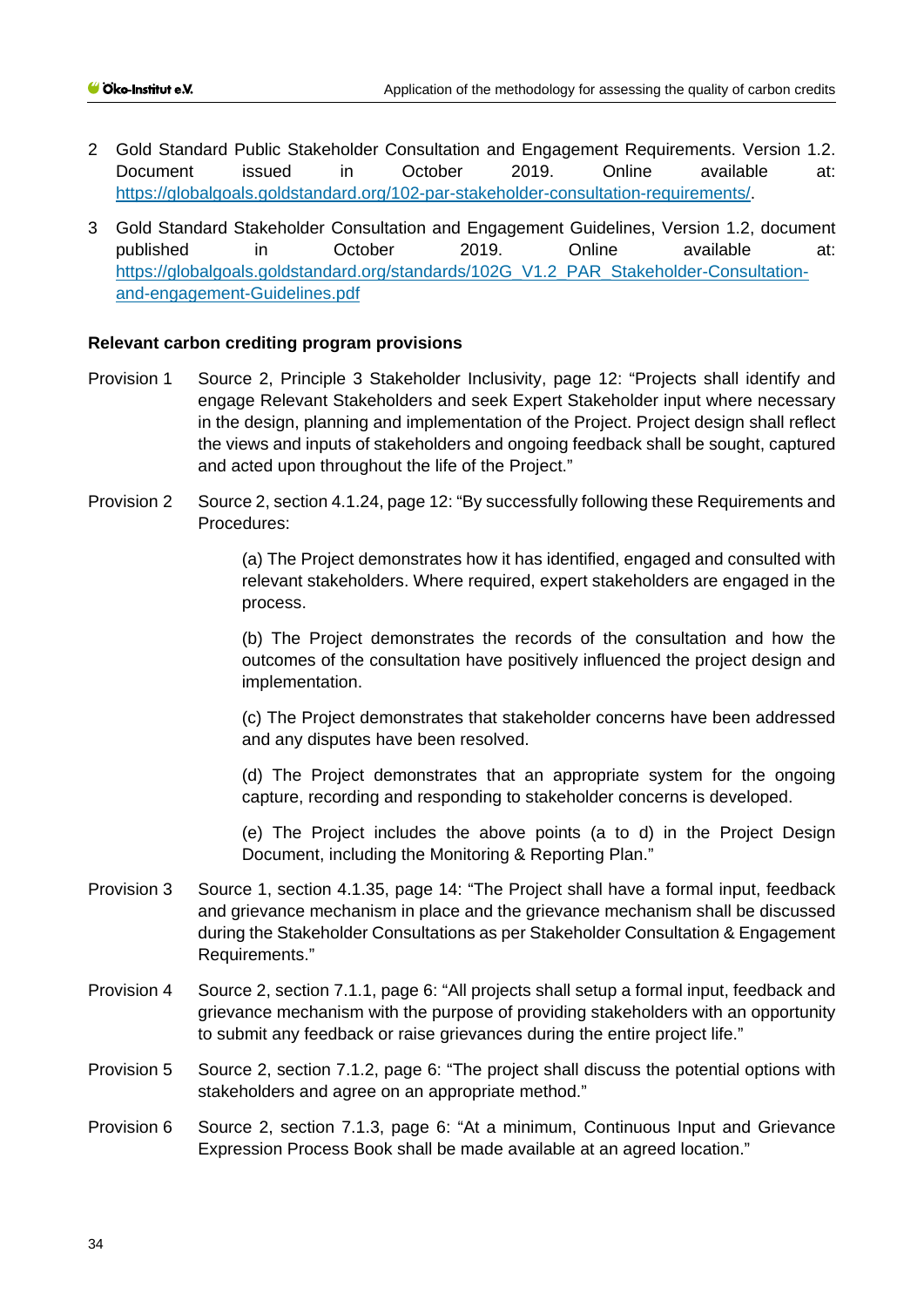- Provision 7 Source 2, section 8.1.2, page 6: "The project shall consider the comments provided by the Stakeholders and report on how the comments have been accounted for. It may also involve changes in the project design, where appropriate. The Project Developer shall provide justifications when any comments have not been incorporated or addressed."
- Provision 8 Source 3, section 10.1.2, page 14: "The Project Developer should record and address any feedback given by stakeholders as part of the project's grievance mechanism and include in the monitoring report."

### **Assessment outcome**

Yes (1 Point).

### **Justification of assessment**

The carbon crediting program included Stakeholder Inclusivity as one of the program eligibility principles and requirements. Accordingly, project owners must demonstrate that an appropriate system for the ongoing capture, recording and responding to stakeholder concerns is developed (Provisions 1 and 2).

The carbon crediting program further requires that all projects set up a formal input, feedback and grievance mechanism which stakeholders can use to submit comments during the full project lifetime (Provision 3 and 4). The appropriate method for the mechanism must be developed jointly with the stakeholders (Provision 3 and 5). Project owners are required to record comments received and report how they have been accounted for (Provisions 7 and 8). The indicator is therefore considered to be fulfilled.

# **Indicator 6.1.24**

# **Relevant scoring methodology provisions**

"The program requires that a record of how issues from the local stakeholder consultation, grievances communicated to project owners and ongoing communication have been addressed is made publicly available or made available upon request ."

#### **Information sources considered**

- 1 Gold Standard Public Stakeholder Consultation and Engagement Requirements. Version 1.2. Document issued in October 2019. Online available at: [https://globalgoals.goldstandard.org/102](https://globalgoals.goldstandard.org/102-par-stakeholder-consultation-requirements/) [par-stakeholder-consultation-requirements/.](https://globalgoals.goldstandard.org/102-par-stakeholder-consultation-requirements/)
- 2 Gold Standard Stakeholder Consultation and Engagement Guidelines. Version 1.2. Document issued in October 2019. Online available at: [https://globalgoals.goldstandard.org/standards/102G\\_V1.2\\_PAR\\_Stakeholder-Consultation](https://globalgoals.goldstandard.org/standards/102G_V1.2_PAR_Stakeholder-Consultation-and-engagement-Guidelines.pdf)[and-engagement-Guidelines.pdf](https://globalgoals.goldstandard.org/standards/102G_V1.2_PAR_Stakeholder-Consultation-and-engagement-Guidelines.pdf)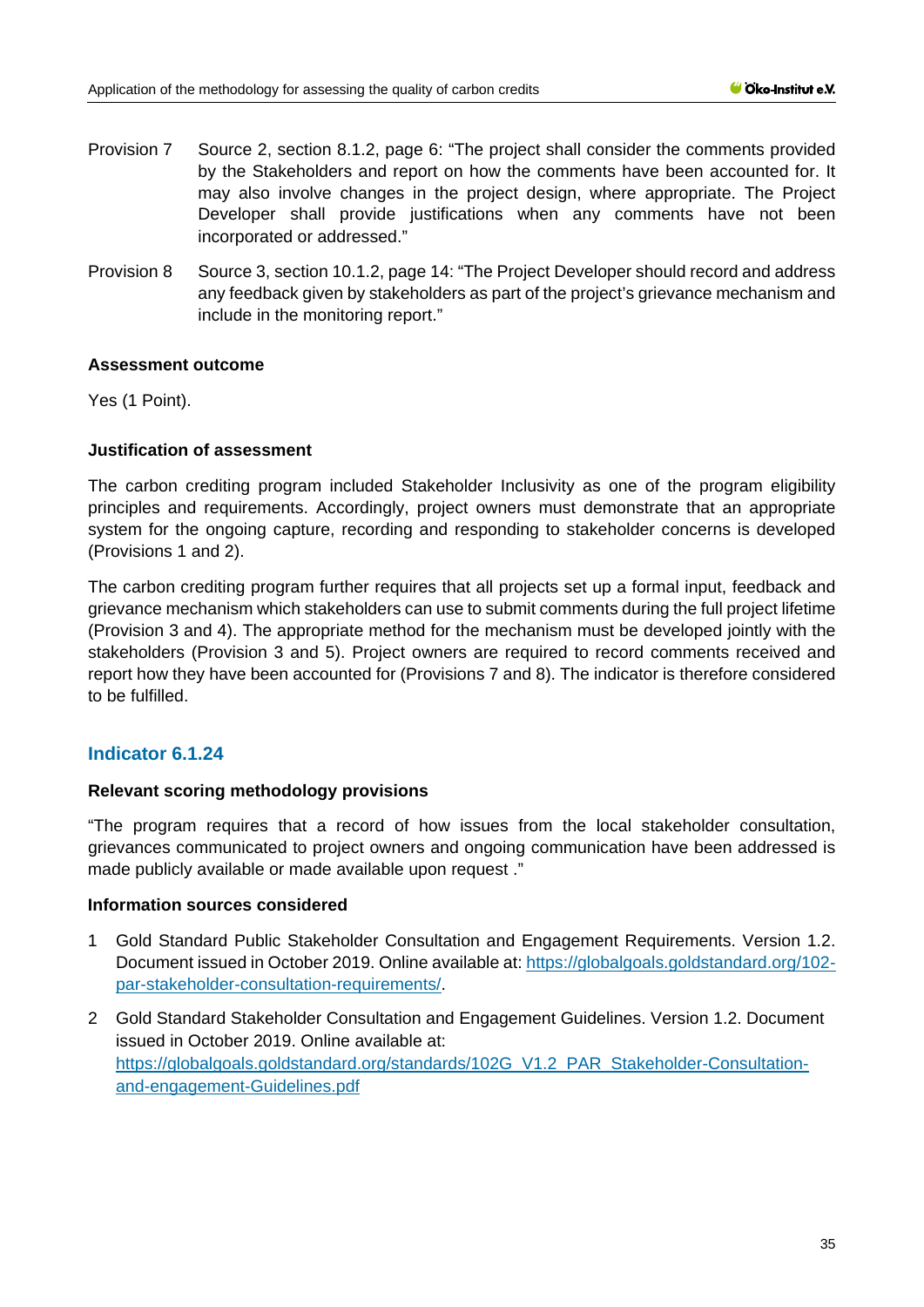### **Relevant carbon crediting program provisions**

- Provision 1 Source 1, section 7.1.1, page 6: "All projects shall setup a formal input, feedback and grievance mechanism with the purpose of providing stakeholders with an opportunity to submit any feedback or raise grievances during the entire project life."
- Provision 2 Source 1, section 8.1.2, page 6: "The project shall consider the comments provided by the Stakeholders and report on how the comments have been accounted for. It may also involve changes in the project design, where appropriate. The Project Developer shall provide justifications when any comments have not been incorporated or addressed." (Section 8.1.2 of the Gold Standard Public Stakeholder Consultation and Engagement Requirements)
- Provision 3 Source 1, section 9.1.1 page 6: "Ongoing Monitoring & reporting Project Developer shall provide information in the annual and monitoring report, as applicable, for the following:

(a) Concerns that have been identified and raised by stakeholders during the stakeholder consultations and the mitigation measures put in place to address those.

(b) Any feedback given by stakeholders as part of the project's grievance mechanism"

- Provision 4 Source 2, section 10.1.2, page 7: "The Project Developer should record and address any feedback given by stakeholders as part of the project's grievance mechanism and include in the monitoring report." (Section 10.1.2 of the Gold Standard Stakeholder Consultation and Engagement Guidelines)
- Provision 5 Source 3, section 5.1.1, page 22: "With a successful Preliminary Review, the Project will obtain 'Listed' status in the Gold Standard Registry. This means that:

(a) The Key Project Information, draft Project Design Documentation and supporting documentation are made publicly available

 $[\ldots]$ "

Provision 6 Source 3, section 5.1.24, page 24: "The Project Design Document, supporting documentation, Monitoring & Reporting Plan and final Validation Report shall be made public (unless otherwise agreed with Gold Standard, for example in the case of commercially or personal security sensitive information)."

#### **Assessment outcome**

Yes (1 Point).

### **Justification of assessment**

Gold Standard requires project owners to establish a formal input, feedback and grievance mechanism (Provision 1). The Project Developer must record and address any feedback given by stakeholders, this record must be included in the monitoring report (Provision 2, 3 and 4). The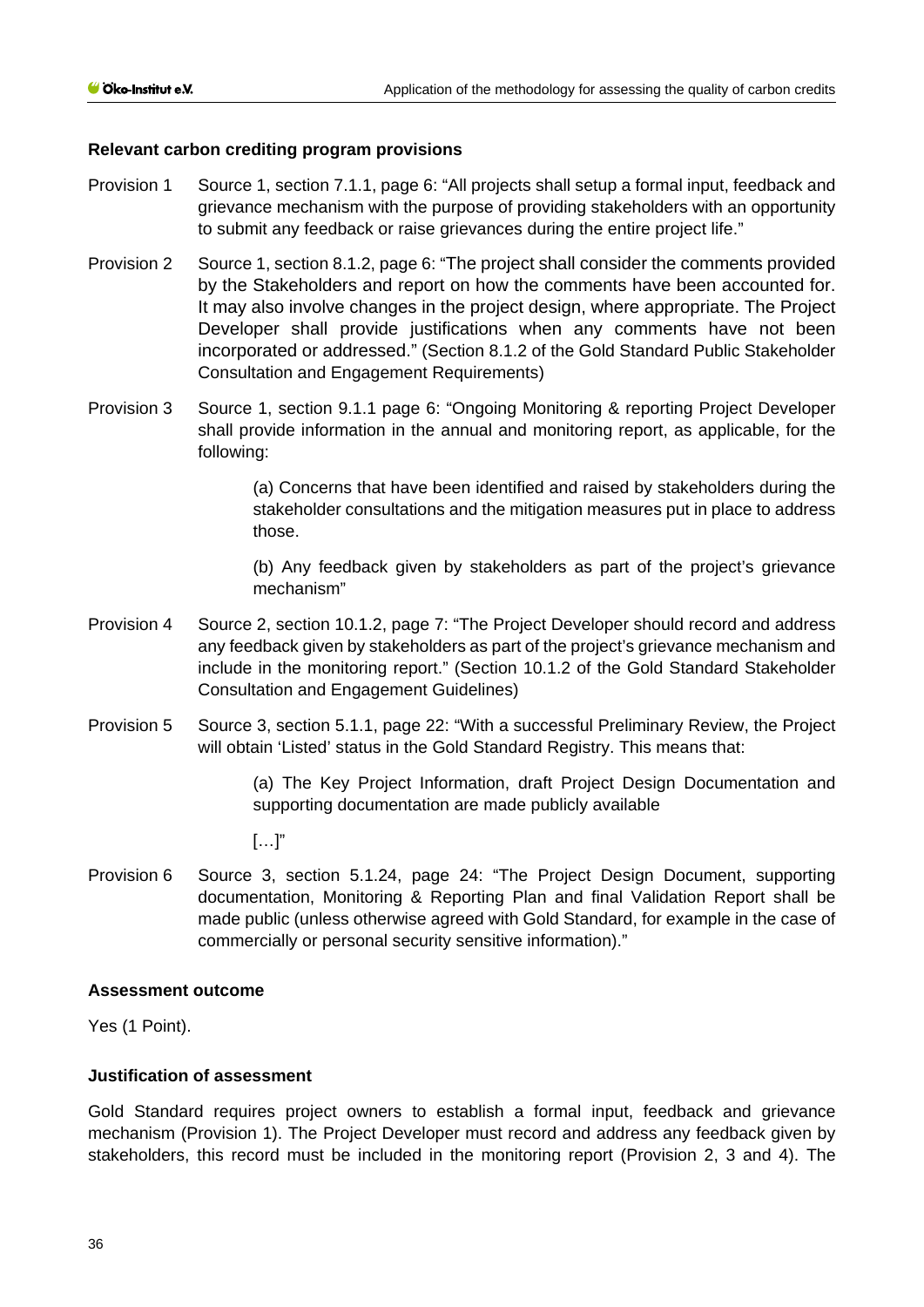monitoring report is made publicly available (Provision 5 and 6). Therefore, the indicator is considered to be fulfilled.

# **Indicator 6.1.25**

#### **Relevant scoring methodology provisions**

"The program requires project validation and verification entities to contact and engage with affected local stakeholders during validation."

#### **Information sources considered**

- 1 Gold Standard Principles & Requirements. Version 1.2. Document issued in October 2019. Online available at:<https://globalgoals.goldstandard.org/101-par-principles-requirements/> .
- 2 Gold Standard Validation / Verification Body Requirements. Version 2.0. Document issued in January 2021. Online available at [https://globalgoals.goldstandard.org/standards/109\\_V2.0\\_PAR\\_Validation-Verification-Body-](https://globalgoals.goldstandard.org/standards/109_V2.0_PAR_Validation-Verification-Body-Requirements.pdf)[Requirements.pdf](https://globalgoals.goldstandard.org/standards/109_V2.0_PAR_Validation-Verification-Body-Requirements.pdf)

#### **Relevant carbon crediting program provisions**

Provision 1 Source 1, section 5.1.14, page 23: "Validation includes a site visit by a VVB who assesses the up-front design and monitoring plan for a Project against applicable Requirements. This includes Validation of:

> (a) The Project Documentation including the Project Design Document and Monitoring & Reporting Plan, including any updates to the Key Project Information after Listed Status has achieved.

> (b) Any supporting document and evidence to demonstrate conformity to all applicable Gold Standard Requirements."

- Provision 2 Source 2, section 7.6.5.1, page 16: "A validator or verifier shall have auditing knowledge and skills and the ability to apply them to perform validation or verification/certification activities including:
	- a. Data, information and system auditing techniques and methodologies;
	- b. Risk assessment techniques and methodologies;
	- c. Data and information sampling techniques and methodologies;
	- d. Application of the concepts of materiality and level of assurance;

e. Collection of information through effective interviewing, listening, observing and reviewing documents, records and data;

f. Verification of the accuracy of collected information, evaluation of the sufficiency and appropriateness of gathered evidence to support validation or verification/certification findings and conclusions;

g. Preparation of validation or verification/certification opinions and reports."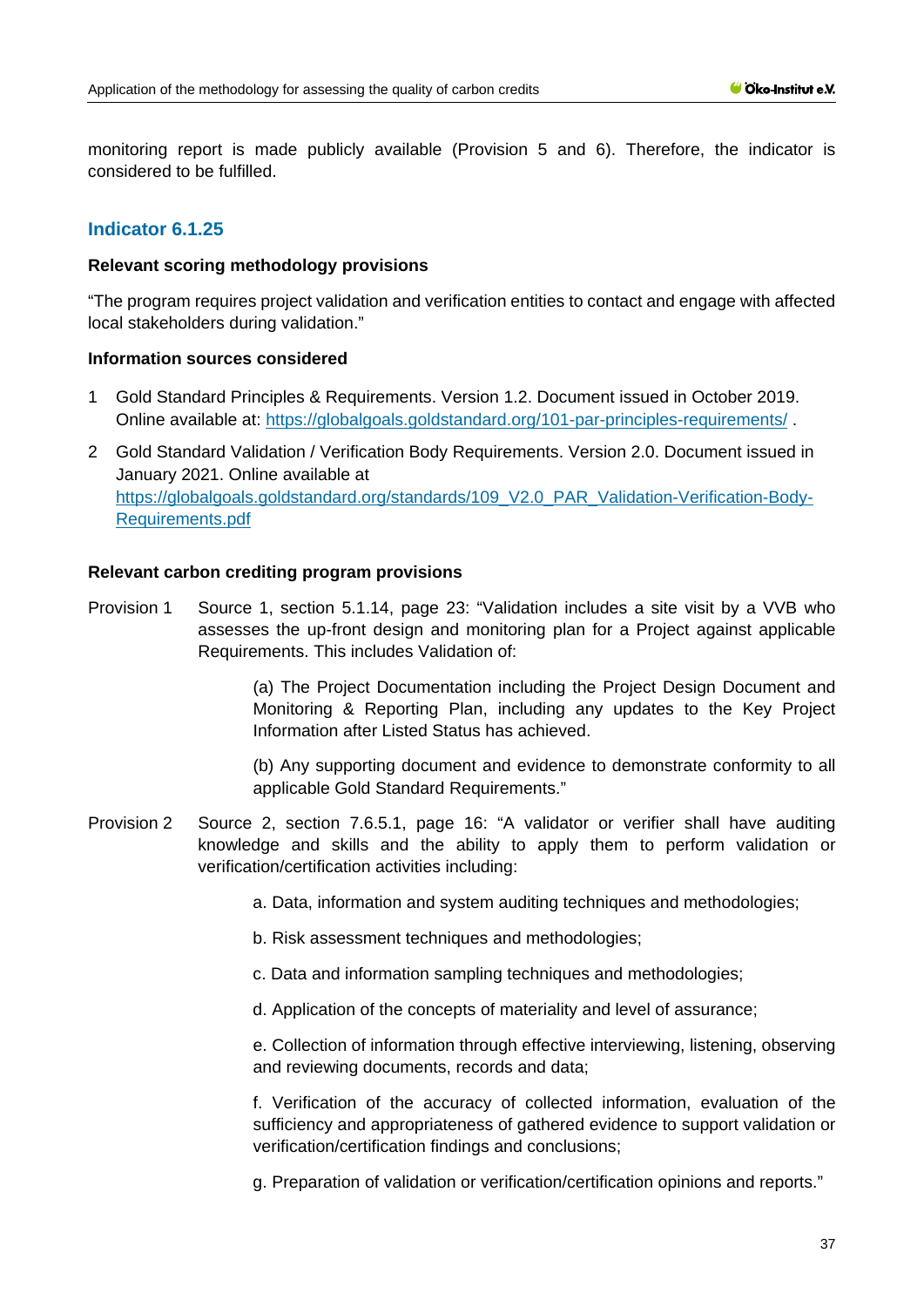### **Assessment outcome**

No (0 Points).

# **Justification of assessment**

The carbon crediting program requires that all project documentation is validated during the validation and verification process. By extension this includes also the stakeholder consultation report (Provision 1). Knowledge and skill required by VVBs include "Collection of information through effective interviewing, listening, observing and reviewing documents, records and data" (Provision 2). However, there is no explicit provision that requires that validation and verification entities contact and engage with affected local stakeholders during validation. Therefore, the indicator is not fulfilled.

# **Indicator 6.1.26**

# **Relevant scoring methodology provisions**

"The program requires that projects be subject to public consultation on the global level via online facilities (e.g., submitting comments on an online platform or portal) prior to project registration."

### **Information sources considered**

- 1 Gold Standard Public Stakeholder Consultation and Engagement Requirements. Version 1.2. Document issued in October 2019. Online available at: [https://globalgoals.goldstandard.org/102-par-stakeholder-consultation-requirements/.](https://globalgoals.goldstandard.org/102-par-stakeholder-consultation-requirements/)
- 2 Gold Standard Stakeholder Consultation and Engagement Guidelines, Version 1.2, document published in October 2019. Online available at: [https://globalgoals.goldstandard.org/standards/102G\\_V1.2\\_PAR\\_Stakeholder-Consultation](https://globalgoals.goldstandard.org/standards/102G_V1.2_PAR_Stakeholder-Consultation-and-engagement-Guidelines.pdf)[and-engagement-Guidelines.pdf](https://globalgoals.goldstandard.org/standards/102G_V1.2_PAR_Stakeholder-Consultation-and-engagement-Guidelines.pdf)

# **Relevant carbon crediting program provisions**

- Provision 1 Source 1, section 2.1.1, page 3: "The Stakeholder Consultation shall be conducted prior to the start date of the Project so that the stakeholders can truly influence the project design, planning and its implementation."
- Provision 2 Source 1, section 3 "Minimum Group of Stakeholders to be Consulted", page 3: "The Project Developer shall identify and invite all relevant (local, affected and interested) stakeholders as mentioned below for consultations and comments.

(a) Local people, communities and or representatives3 who are directly or indirectly affected by the project

(b) Stakeholders with land-tenure rights within or adjacent to the project must be contacted

(c) Local policy makers and representatives of local authorities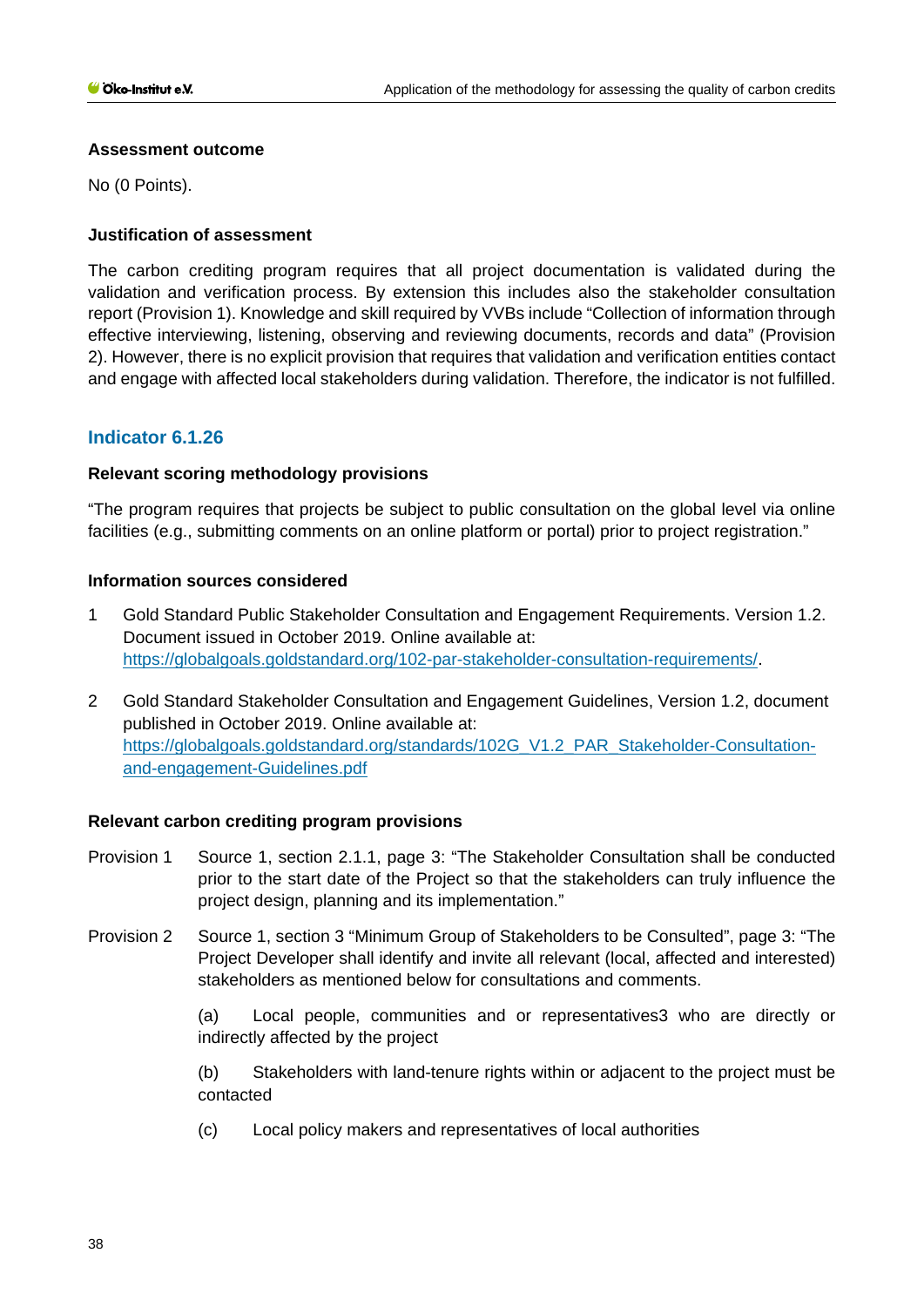(d) National government officials or National focal bodies responsible for the project in the host country, for example, Designated National Authority4 (DNA)

(e) Local non-governmental organisations (NGOs), Women Groups working on topics relevant to the project or working with communities who are likely to be affected by the project

(f) A Gold Standard representative at help@goldstandard.org

(g) Relevant international Gold Standard NGO Supporters5 with representation in your region and all Gold Standard NGO Supporters located in the host country of the project"

- Provision 3 Source 1, section 6.1.1, page 5: "The Stakeholder Consultation shall comprise of a minimum two rounds of consultation including one mandatory physical meeting and one stakeholder feedback round lasting for at least two months."
- Provision 4 Source 2, section 9.1.2, page 14: "All stakeholders invited to participate in the first consultation should be invited to the Stakeholder Feedback Round."
- Provision 5 Source 2, section 9.1.3, page 14: "The Stakeholder Consultation documentation and revised project documentation should be made accessible via a website or online platform. In addition to publishing the project documents via a website, the Project Developer should consider providing hard copies of the documents available at community places; for example, the local post office or municipality office, library, community health centre, or nursery or primary school."
- Provision 6 Source 2, section 9.1.4, page 14: "The Stakeholder Feedback Round remains open for a minimum of 60 days."

#### **Assessment outcome**

Yes (1 Point).

#### **Justification of assessment**

The carbon crediting program's provisions do not distinguish between local and global stakeholder consultations but set out a single process for stakeholder consultations. The provisions require that stakeholder consultations must take place prior to the start date of the project (Provision 1) and be composed of at least two rounds of stakeholder consultations. These must include one physical meeting and one stakeholder feedback round lasting for at least two months (Provision 3). The provisions further define a minimum group of stakeholders that must be invited to both meetings. This includes next to local stakeholders also representatives of international NGO supporters that are active in the region (Provisions 2 and 4). For the stakeholder feedback round the project owner must make the revised documentation accessible via a website or online platform (Provision 5) and accept comments for a period of at least 60 days (Provision 6). The indicator is therefore considered to be fulfilled.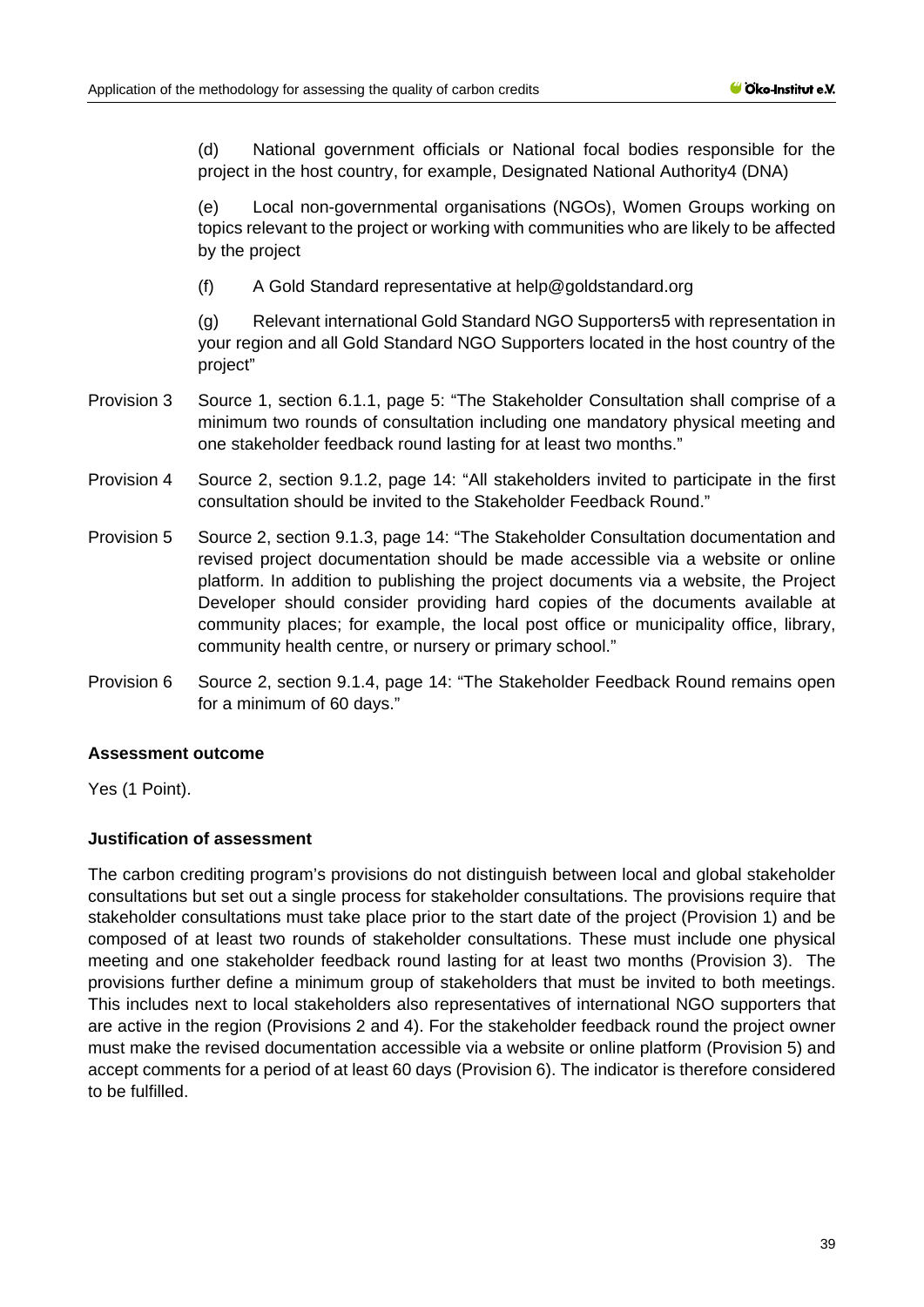# **Indicator 6.1.27**

### **Relevant scoring methodology provisions**

"The program requires that global public consultations of projects make available key information on the project, such as the project design documents and any supplemental project documentation."

### **Information sources considered**

1 Gold Standard Stakeholder Consultation and Engagement Guidelines, Version 1.2, document published in October 2019. Online available at: [https://globalgoals.goldstandard.org/standards/102G\\_V1.2\\_PAR\\_Stakeholder-Consultation](https://globalgoals.goldstandard.org/standards/102G_V1.2_PAR_Stakeholder-Consultation-and-engagement-Guidelines.pdf)[and-engagement-Guidelines.pdf](https://globalgoals.goldstandard.org/standards/102G_V1.2_PAR_Stakeholder-Consultation-and-engagement-Guidelines.pdf)

### **Relevant carbon crediting program provisions**

Provision 1 Source 2, section 9.1.3, page 14: "The Stakeholder Consultation documentation and revised project documentation should be made accessible via a website or online platform. In addition to publishing the project documents via a website, the Project Developer should consider providing hard copies of the documents available at community places; for example, the local post office or municipality office, library, community health centre, or nursery or primary school."

#### **Assessment outcome**

Yes (1 Point).

#### **Justification of assessment**

The carbon crediting program requires for the stakeholder feedback round (see indicator 6.1.26 for definition and information) to make available the revised project documentation via a website or online platform (Provision 1).

# **Indicator 6.1.28**

#### **Relevant scoring methodology provisions**

"The program requires that input received through global public consultations of projects is publicly documented, that the project owners must take due account of the inputs received, and that it is publicly documented how inputs received are addressed."

### **Information sources considered**

Refer to indicator 6.1.19

#### **Relevant carbon crediting program provisions**

Refer to indicator 6.1.19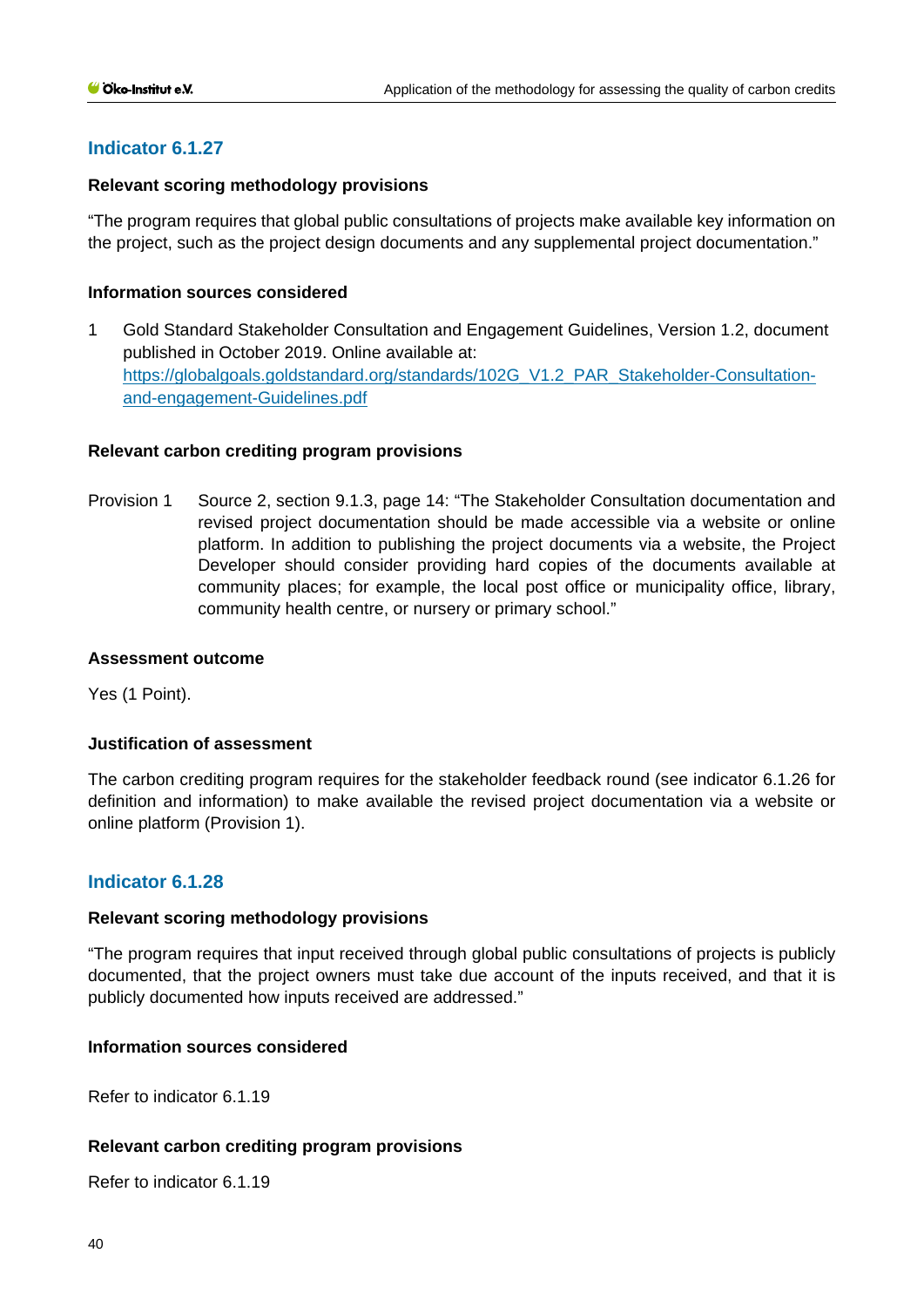#### **Assessment outcome**

Yes (1 Point).

# **Justification of assessment**

The carbon crediting program's provisions do not distinguish between local and global stakeholder consultations but set out a single process for stakeholder consultations. As assessed in indicator 6.1.19 the project owners must take due account of the inputs received during this process and document how inputs received are addressed. The indicator is therefore considered to be fulfilled.

# **Indicator 6.1.29**

### **Relevant scoring methodology provisions**

"The program requires that a validation and verification entity assesses whether the project owners have taken due account of all inputs received in the global stakeholder consultation."

### **Information sources considered**

Refer to indicator 6.1.20

### **Relevant carbon crediting program provisions**

Refer to indicator 6.1.20

#### **Assessment outcome**

Yes (1 Point).

# **Justification of assessment**

The carbon crediting program's provisions do not distinguish between local and global stakeholder consultations but set out a single process for stakeholder consultations. As assessed in indicator 6.1.20 verification and validation include an assessment of the respective project documentation. The indicator is therefore considered to be fulfilled.

# **Indicator 6.1.30**

# **Relevant scoring methodology provisions**

"The program has established provisions that allow the public (both global and local project stakeholders) to submit comments to the program about a project at any time during project operation. This includes provisions for the program's due consideration of the comments received and possible action to address the concern (e.g., halting the issuance of credits, deregistering the project, or requiring compensation for over-issuance)."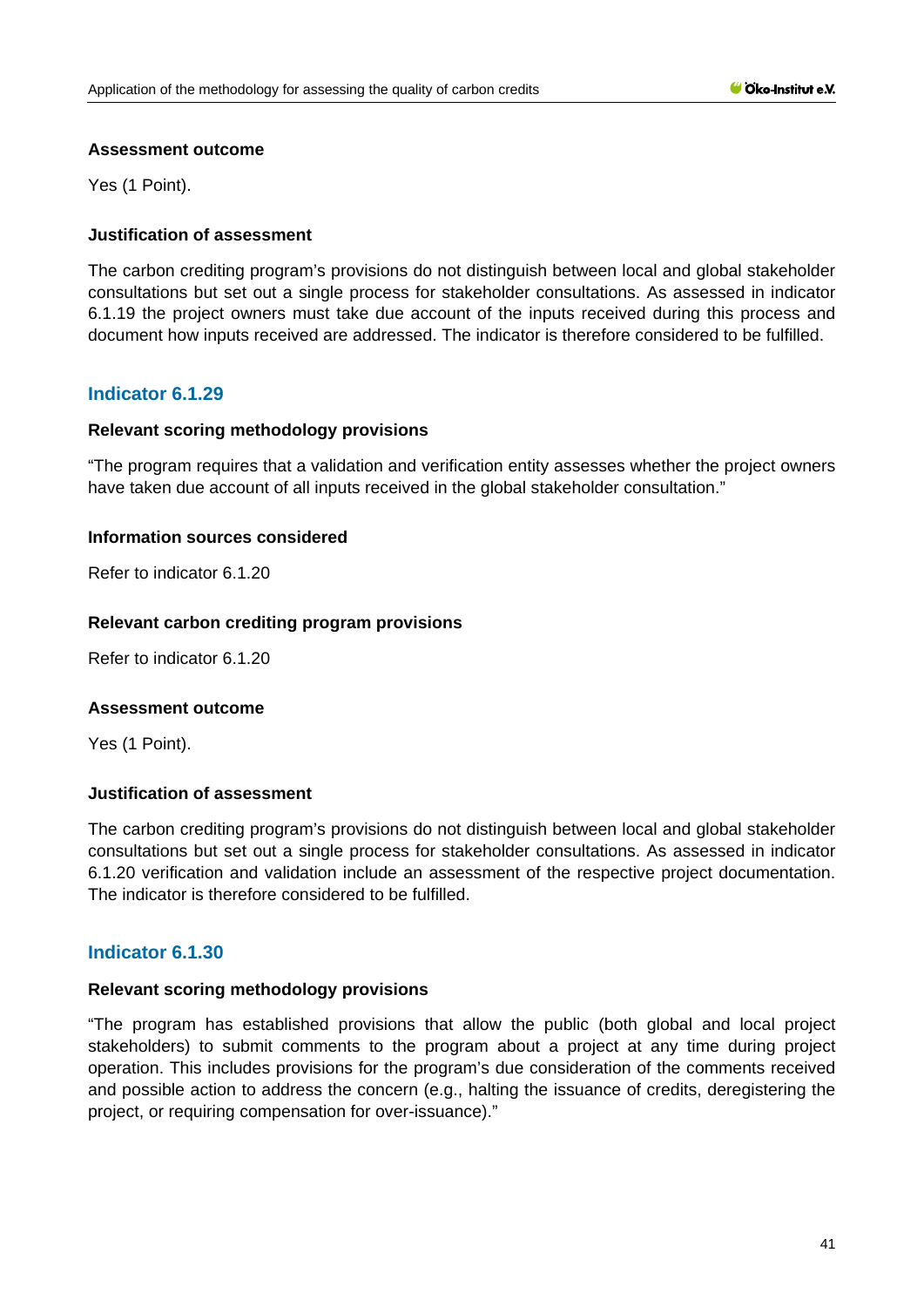### **Information sources considered**

1 Gold Standard Principles & Requirements. Version 1.2. Document issued in October 2019. Online available at: [https://globalgoals.goldstandard.org/101-par-principles-requirements/.](https://globalgoals.goldstandard.org/101-par-principles-requirements/)

### **Relevant carbon crediting program provisions**

- Provision 1 Source 1, section 7.1.1, page 30: "The Project Developer shall report any potential or actual Non-Conformity against the Requirements and any associated Guidelines, Tools or Methodologies immediately upon discovery (and no later than 30 days after the Non-Conformity event discovery). Potential or actual non-conformities may also be submitted to Gold Standard by any party at any time for review."
- Provision 2 Source 1, section 7.1.2, pages 30-31: "Gold Standard shall undertake a review of the Non-Conformity, including potentially commissioning an independent investigation and an expert peer review of any recommended action taken. During the investigation Gold Standard reserves the right to suspend activities related to Certification and/or Registry, including the assignment, transfer or retirement of Gold Standard Certified Impact Statements or Products."
- Provision 3 Source 1, section 7.1.3, page 31: "Gold Standard shall decide upon the action taken in response to a confirmed Non-Conformity. This may include; a requirement for immediate rectification or change, a suspension of a Project until rectification has been Verified or a removal of Gold Standard Certified Design status from the Project. Factors that influence Gold Standard's consideration of the severity of the issue shall include, but are not limited to:

(a) If the issue is repeated/systematic or fundamental to the project.

(b) If the issue has resulted in an inappropriate certification decision or overissuance of Gold Standard Certified Impact Statements or Products.

(c) If the issue has continued over a longer period of time or affects a significant area or population.

(d) If the issue has caused the endangerment of life, livelihoods, ecology or the environment.

(e) If the Project Developer failed to notify Gold Standard, take appropriate steps to limit any damage or disruption caused or has attempted to cover up the issue.

#### **Assessment outcome**

Yes (1 Point).

# **Justification of assessment**

The carbon crediting program provisions stipulate that any party at any time may submit potential or actual non-conformities against the program's requirements and associated guidelines tools or methodologies (Provision 1). Upon receipt the program must undertake a review of the non-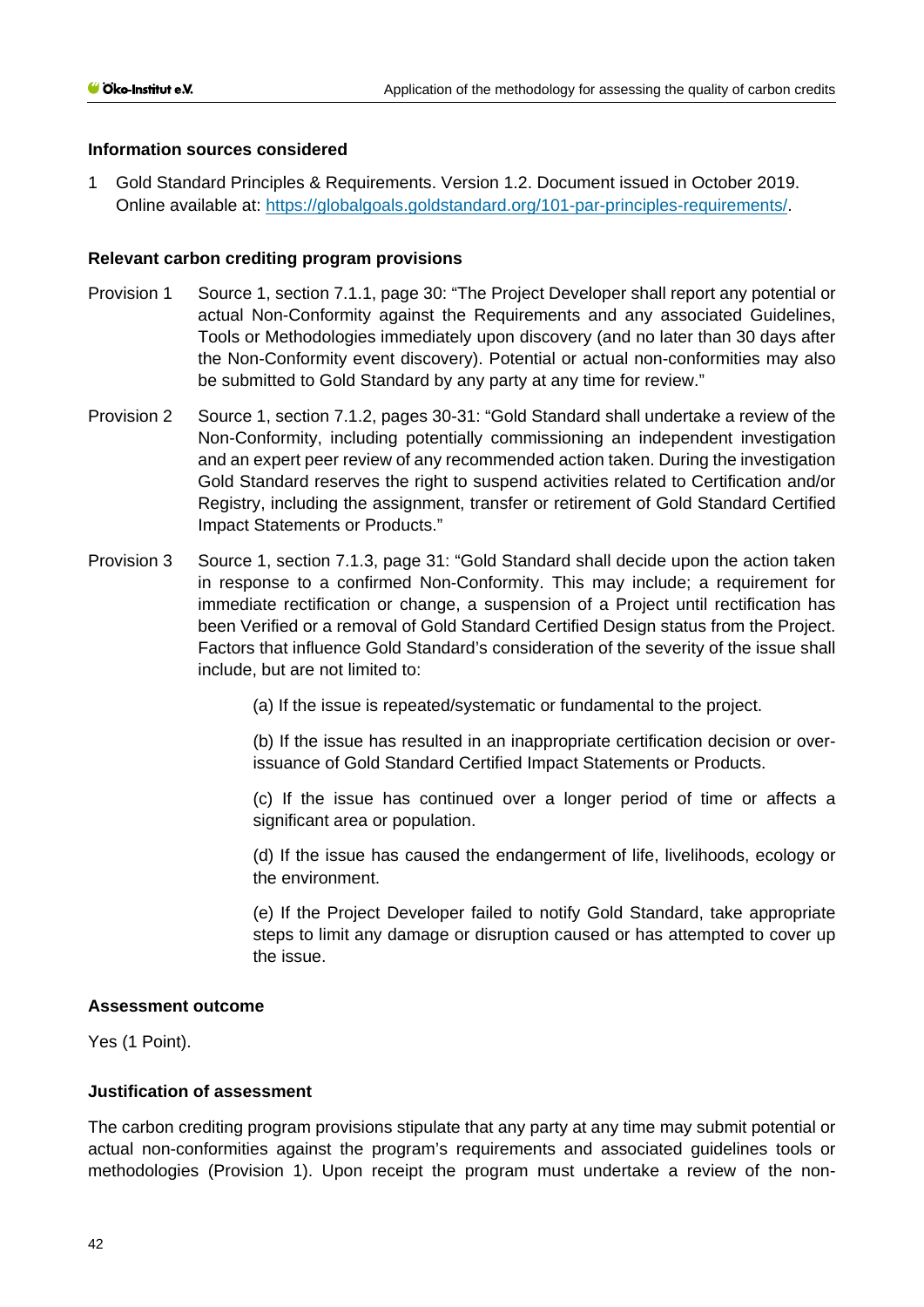conformity which might include an independent investigation (Provision 2). During the investigation, certification and registration activities might be suspended (Provision 2). If a non-conformity is confirmed the program might decide on a requirement for immediate rectification or change, a suspension of a Project until rectification has been Verified or a removal of Gold Standard Certified Design status from the Project (Provision 3). The indicator is therefore considered to be fulfilled.

# **Indicator 6.1.31**

### **Relevant scoring methodology provisions**

"The program provisions explicitly ban any violation of human rights by the project owner or any other entity involved in project design or implementation."

### **Information sources considered**

1 Gold Standard Principles & Requirements. Version 1.2. Document issued in October 2019. Online available at:<https://globalgoals.goldstandard.org/101-par-principles-requirements/>

### **Relevant carbon crediting program provisions**

Provision 1 Source 1, Principle 1 – Human Rights, page 10: "The Gold Standard Certification:

(a) Recognises the centrality of human rights to sustainable development, poverty alleviation and ensuring fair distribution of development opportunities and benefits; and supports "universal respect for, and observance of, human rights and fundamental freedoms for all".

(b) Does not recognise or support Projects that may contribute to violations of a State's human rights obligations and the core international human rights treaties, and seeks to support the protection and fulfilment of human rights.

(c) Upholds the principles of accountability and the rule of law, participation and inclusion, and equality and non-discrimination, noting that prohibited grounds of discrimination include race, ethnicity, gender, age, language, disability, sexual orientation, religion, political or other opinion, national or social or geographical origin, property, birth or other status including as an indigenous person or as a member of a minority."

- Provision 2 Source 1, section 3.1.1, page 10: "The Project Developer and the Project shall respect internationally proclaimed human rights and shall not be complicit in violence or human rights abuses of any kind as defined in the Universal Declaration of Human Rights."
- Provision 3 Source 1, section 3.1.2, page 10: "The Project shall not discriminate with regards to participation and inclusion." (Section 3.1.2 of the Gold Standard Principles & Requirements)

# **Assessment outcome**

Yes (1 Point).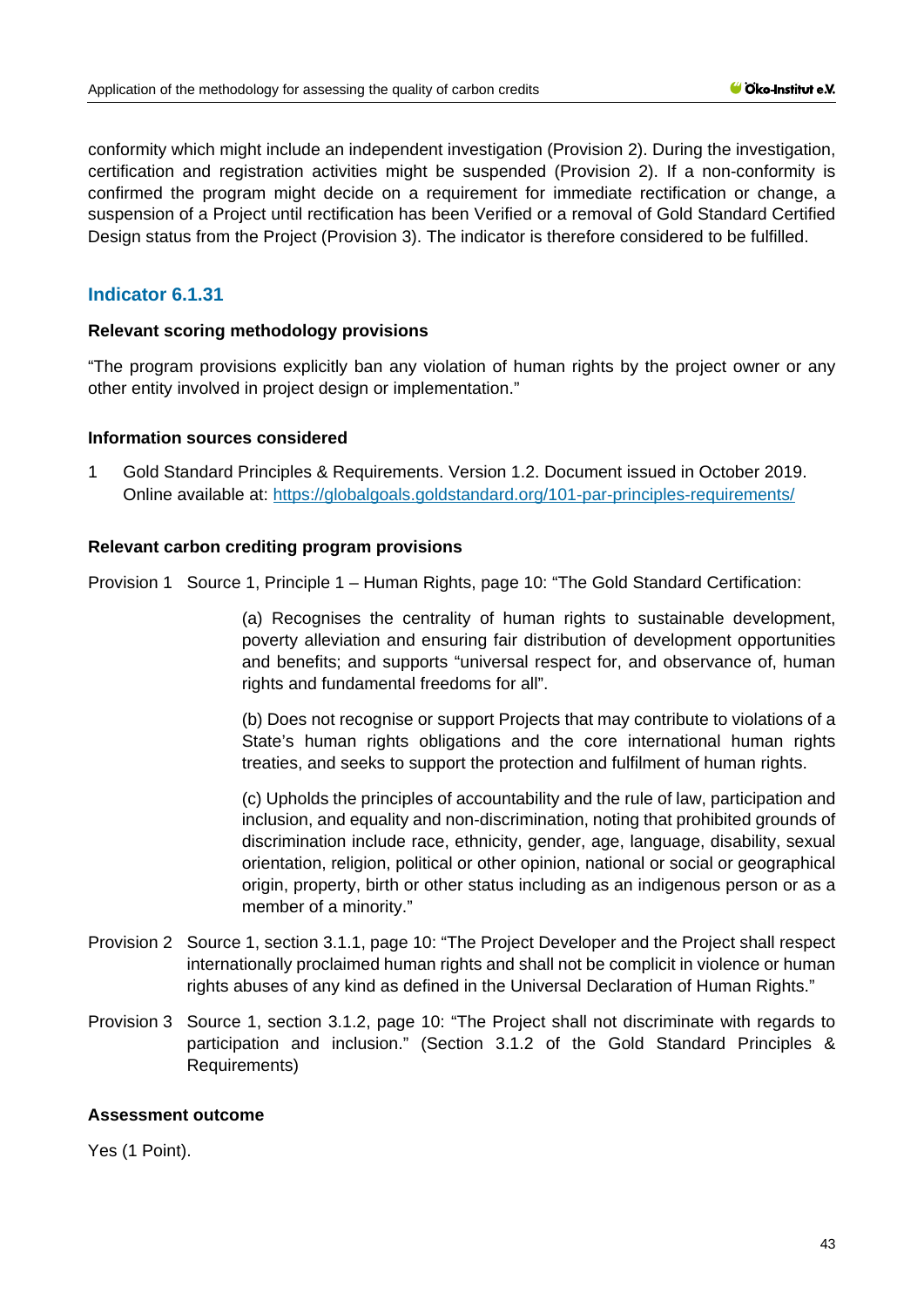### **Justification of assessment**

Human rights are a stand-alone principle of the carbon crediting principles and requirements (Provision 1). Projects must respect internationally proclaimed human rights and must not be complicit in human rights violations (Provision 2 and 3). The above documentation therefore clearly specifies that the indicator is fulfilled.

# **Indicator 6.1.32**

### **Relevant scoring methodology provisions**

"The program has safeguards in place that require preserving and protecting cultural heritage in projects."

### **Information sources considered**

1 Gold Standard Safeguarding principles & requirements. Version 1.2. Document issued on 9 October 2019. Online available at: [https://globalgoals.goldstandard.org/103-par-safeguarding](https://globalgoals.goldstandard.org/103-par-safeguarding-principles-requirements/)[principles-requirements/.](https://globalgoals.goldstandard.org/103-par-safeguarding-principles-requirements/)

### **Relevant carbon crediting program provisions**

- Provision 1 Source 1, section 3.4.1, page 13: "The Project shall not involve or be complicit in the alteration, damage or removal of any sites, objects or structures of significant cultural heritage."
- Provision 2 Source 1, section 3.4.2, page 13: "Where a Project proposes to utilise Cultural Heritage, including the knowledge, innovations, or practices of local communities, affected communities shall be informed of:
	- (a) Their rights under Applicable Law,
	- (b) The scope and nature of the proposed commercial development; and
	- (c) The potential consequences of such development."
- Provision 3 Source 1, section 3.4.3, page 13: "The Project shall provide for equitable sharing of benefits from commercialisation of such knowledge, innovation, or practice, consistent with their customs and traditions."

### **Assessment outcome**

Yes (1 Point).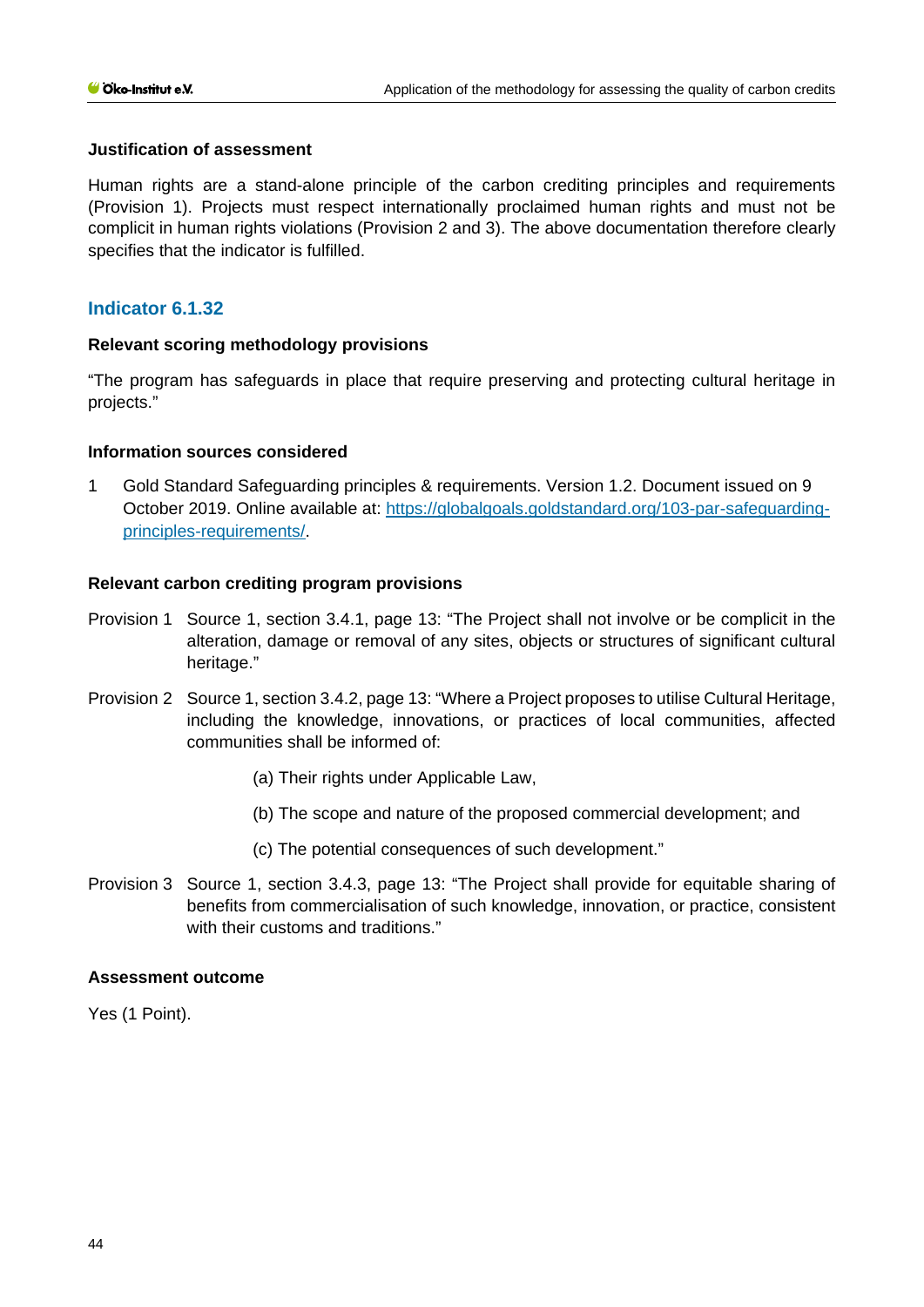### **Justification of assessment**

The program has provisions in place that ensure the preservation, protection and promotion of cultural heritage (Provision 1 to Provision 3).

# **Indicator 6.1.33**

### **Relevant scoring methodology provisions**

"The program has safeguards in place in relation to health that at least address the need to avoid or minimize the risks and impacts to (community) health, safety and security that may arise from projects."

### **Information sources considered**

1 Gold Standard Safeguarding principles & requirements. Version 1.2. Document issued on 9 October 2019. Online available at: [https://globalgoals.goldstandard.org/103-par-safeguarding](https://globalgoals.goldstandard.org/103-par-safeguarding-principles-requirements/)[principles-requirements/.](https://globalgoals.goldstandard.org/103-par-safeguarding-principles-requirements/)

# **Relevant carbon crediting program provisions**

Provision 1 Source 1, principle 3 "Community Health, Safety and Working Conditions", page 11-12: "The Gold Standard Certification:

> (a) Ensures that projects anticipate and avoid adverse impacts on the health and safety of affected communities during the Project's life cycle from both routine and non-routine circumstances.

> (b) Ensures that projects to provide workers with safe and healthy working conditions and to prevent accidents, injuries, and disease."

Provision 2 Source 1, section 3.3.1, page 12: "The Project shall avoid community exposure to increased health risks<sup>6</sup> and shall not adversely affect the health of the workers and the community."

> $6:$  Such as (but not limited to) transmission of communicable diseases to water-borne, water-based, water-related, and vector-borne diseases, and communicable diseases (e.g. HIV, TB and malaria) that could result from the Project, taking into consideration the differentiated exposure to and higher sensitivity of marginalised groups, including communities living in voluntary isolation

### **Assessment outcome**

Yes (1 Point).

# **Justification of assessment**

The program provisions specifically address the need to avoid or minimize the risks and impacts to community health, safety and security that may arise from projects.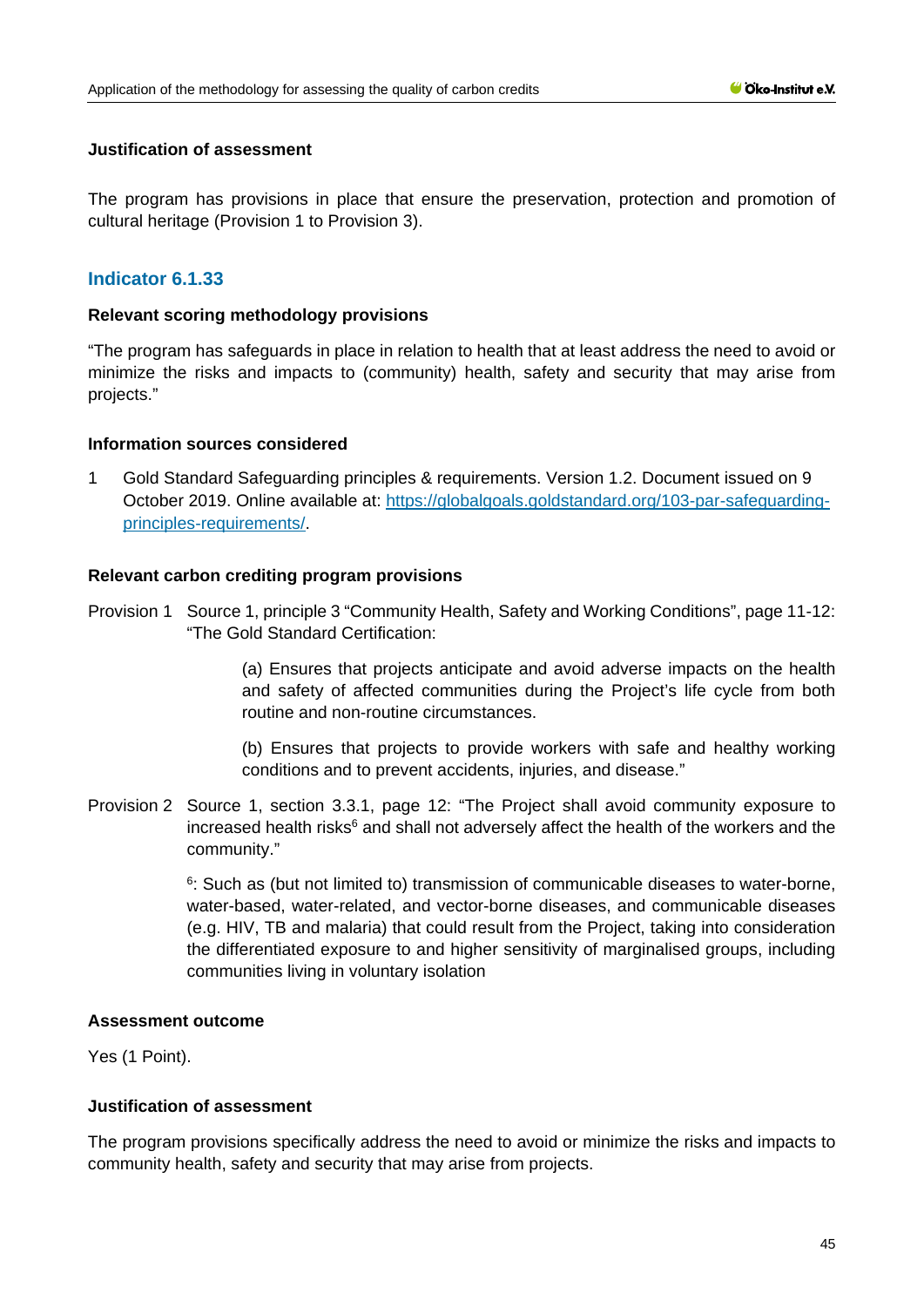# **Indicator 6.1.34**

### **Relevant scoring methodology provisions**

"The program provisions specifically require that projects avoid physical and economic displacement in its projects and that, in exceptional circumstances where avoidance is not possible, displacement occurs only with appropriate forms of legal protection and compensation as well as informed participation of those affected."

### **Information sources considered**

- 1 Gold Standard Safeguarding principles & requirements. Version 1.2. Document issued on 9 October 2019. Online available at: [https://globalgoals.goldstandard.org/103-par-safeguarding](https://globalgoals.goldstandard.org/103-par-safeguarding-principles-requirements/)[principles-requirements/.](https://globalgoals.goldstandard.org/103-par-safeguarding-principles-requirements/)
- 2 UNDP Standard 5: Displacement and Resettlement. Online available at: [https://info.undp.org/sites/bpps/SES\\_Toolkit/SitePages/Standard%205.aspx.](https://info.undp.org/sites/bpps/SES_Toolkit/SitePages/Standard%205.aspx)

# **Relevant carbon crediting program provisions**

- Provision 1 Source 1, section 3.4.5, page 13: "The Project shall not involve and shall not be complicit in the involuntary relocation of people."
- Provision 2 Source 1, section 3.4.6, page 13: "Projects shall avoid physical (i.e., relocation or loss of shelter) and economic displacement (i.e., loss of assets or access to assets that leads to loss of income sources or means of livelihood), and mitigate displacement impacts on displaced persons and host communities when displacement cannot be avoided. In such cases, the Project shall integrate into the Project documentation a Resettlement Action Plan or Livelihood Action Plan as appropriate. Please refer to UNDP Standard 5: Displacement and Resettlement requirements for further details in this regard."
- Provision 3 Source 2, section "Introduction": "UNDP seeks to avoid physical and economic displacement in its projects. In exceptional circumstances and where avoidance is not possible, displacement may occur only with full justification, appropriate forms of legal protection and compensation, and according to the following requirements."
- Provision 4 Source 2, section "Objectives": "Objectives
	- To recognize and respect the prohibition on forced evictions
	- $\mathcal{L}^{\text{max}}$ To anticipate and avoid, or, when avoidance is not possible, minimize adverse social and economic impacts from land or resource acquisition or restrictions on land or resource use
	- To enhance and restore the livelihoods of all displaced persons, and to  $\mathbf{r}$ improve the standards of living and overall socioeconomic status of displaced poor and other displaced groups and to support efforts to progressively realize the rights to adequate housing and adequate standards of living for displaced populations
	- To ensure that resettlement activities are planned and implemented collaboratively with the meaningful and informed participation of those affected"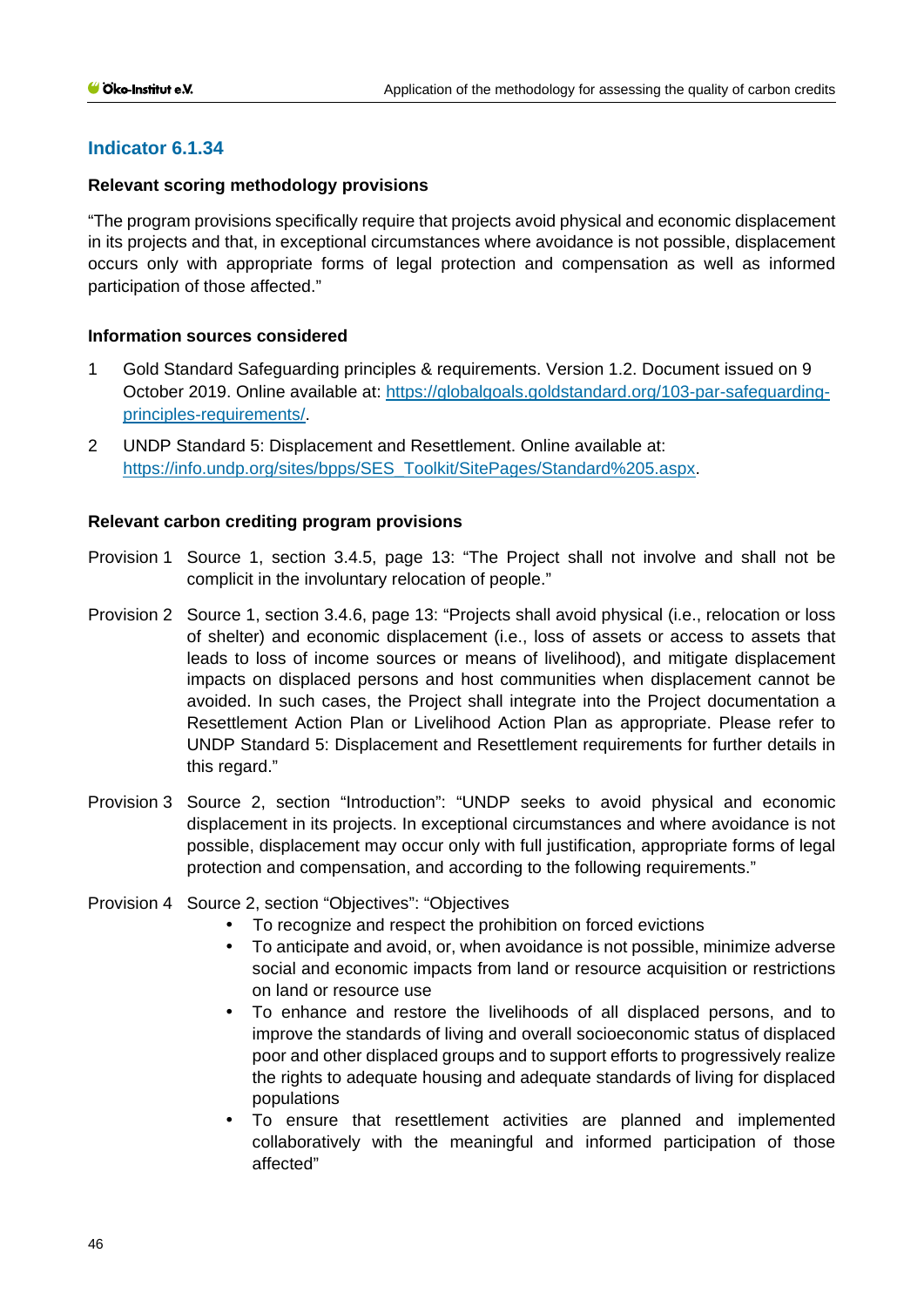- Provision 5 Source 2, section "Requirements": "Prohibit forced evictions, allowing evictions in exceptional circumstances only: Prohibit forced evictions in all supported activities. Forced eviction is defined here as the permanent or temporary removal against their will of individuals, families or communities from the homes and/or land which they occupy, without the provision of, and access to, appropriate forms of legal or other protection. Forced evictions constitute gross violations of a range of internationally recognized human rights. Any evictions that may be associated with project activities shall occur only in exceptional circumstances and be carried out lawfully with full justification and meet all of the following criteria: authorized by national law; carried out in full accordance with relevant provisions of international human rights and humanitarian law; (c) undertaken solely for the purpose of promoting the general welfare; (d) are reasonable and proportional, and (e) follow due process standards and are regulated so as to ensure full and fair compensation and rehabilitation. The protection provided by the requirements herein applies to all affected persons and groups, irrespective of whether they hold title to home and property under domestic law."
- Provision 6 Source 2, section "Monitoring and completion analysis": "Directly-affected persons are consulted on implementation of plans and collaborative monitoring with affected persons and communities is considered. Projects with significant displacement impacts prepare periodic monitoring reports and inform affected persons about monitoring results."

### **Assessment outcome**

Yes (2 Points)

# **Justification of assessment**

Principle 4.2 (Forced Eviction and Displacement) of the Gold Standard safeguarding principles requires projects to seek to avoid physical and economic displacement in its projects (Provision 1 and Provision 2). The program's displacement provisions, which incorporate the UNDP Standard 5: Displacement and Resettlement requirements, correspond to the requirements of this indicator. (Provision 3 to Provision 6).

# **Indicator 6.1.35**

#### **Relevant scoring methodology provisions**

"The program has safeguards in place in relation to labour rights that at least require projects to ensure decent and safe working conditions, fair treatment, sound worker-management relationships and equal opportunity for workers."

# **Information sources considered**

1 Gold Standard Safeguarding principles & requirements. Version 1.2. Document issued on 9 October 2019. Online available at: [https://globalgoals.goldstandard.org/103-par-safeguarding](https://globalgoals.goldstandard.org/103-par-safeguarding-principles-requirements/)[principles-requirements/.](https://globalgoals.goldstandard.org/103-par-safeguarding-principles-requirements/)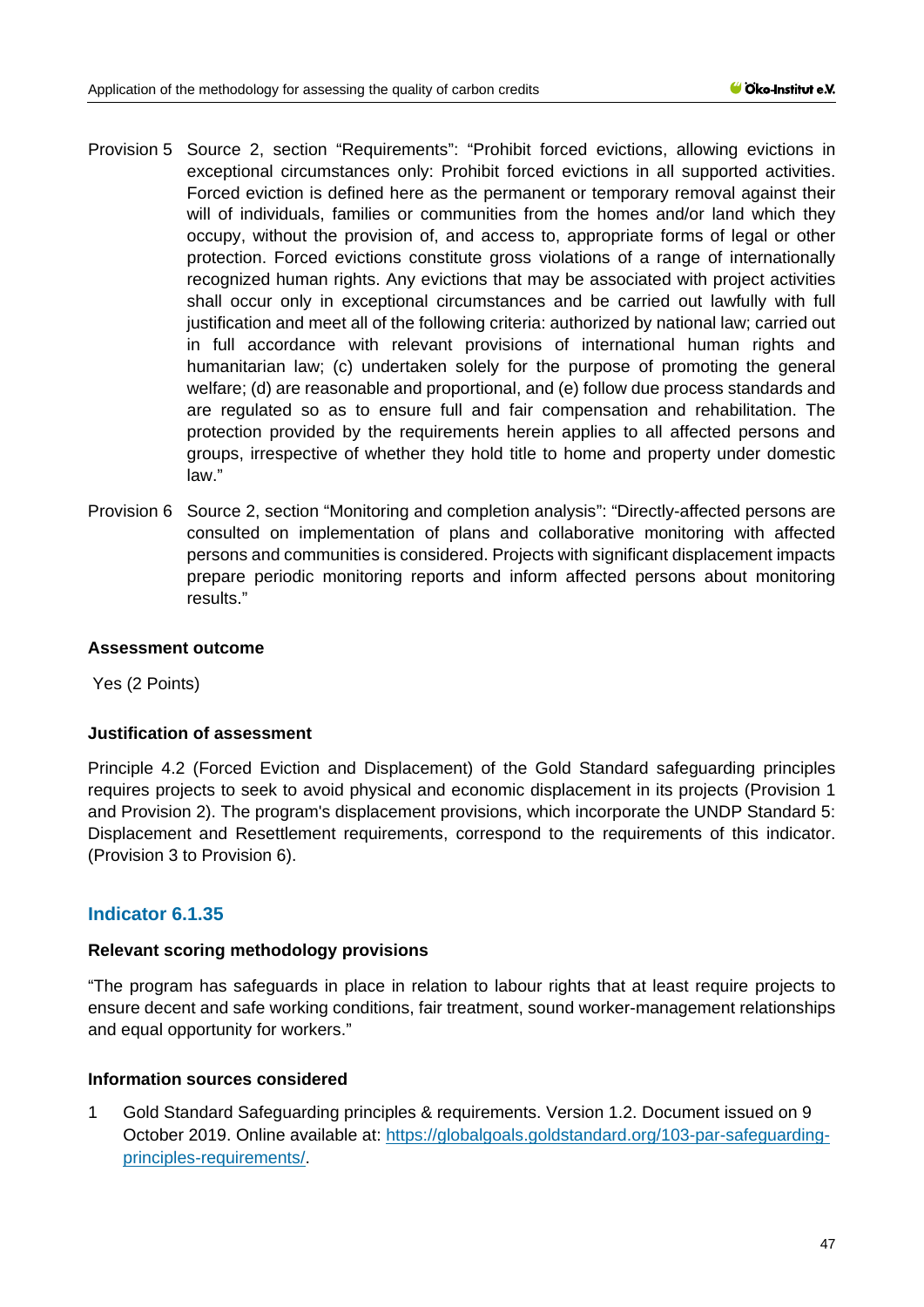# **Relevant carbon crediting program provisions**

Provision 1 Source 1, principle 6 "Economic Impacts ", page 15: "The Gold Standard certification:

(a) Promotes equitable, sustainable economic growth and stability and Projects that are appropriate and considerate of the economic situation in which they are developed.

(b) Ensures that projects respect and promote worker's rights, promote the right to decent work, fair treatment, non-discrimination, and equal opportunity for workers, and avoid the use of forced labour and child labour.

(c) Prioritises appropriate and properly considered local employment and procurement wherever possible"

Provision 2 Source 1, section 3.6.1, page 16: "The Project Developer shall ensure that there is no forced labour and that all employment is in compliance with national labour and occupational health and safety laws, with obligations under international law, and consistency with the principles and standards embodied in the International Labour Organization (ILO) fundamental conventions. Where these are contradictory and a breach of one or other cannot be avoided, then guidance shall be sought from Gold Standard. It requires that;

(a) Workers shall be able to establish and join labour organisations.

(b) Working agreements with all individual workers shall be documented and implemented. These shall, at minimum, comprise:

i. Working hours (must not exceed 48 hours per week on a regular basis), AND

ii. Duties and tasks, AND

iii. Remuneration (must include provision for payment of overtime), AND

iv. Modalities on health insurance, AND

v. Modalities on termination of the contract with provision for voluntary resignation by employee, AND

vi. Provision for annual leave of not less than 10 days per year, not including sick and casual leave."

Provision 3 Source 1, section 3.6.2, page 16-17: "Child labour, as defined by the ILO Minimum Age Convention is not allowed. The Project Developer shall use adequate and verifiable mechanisms for age verification in recruitment procedures. Exceptions are children for work on their families' property as long as:

> (a) Their compulsory schooling (minimum of 6 schooling years) is not hindered, AND

> (b) The tasks they perform do not harm their physical and mental development, AND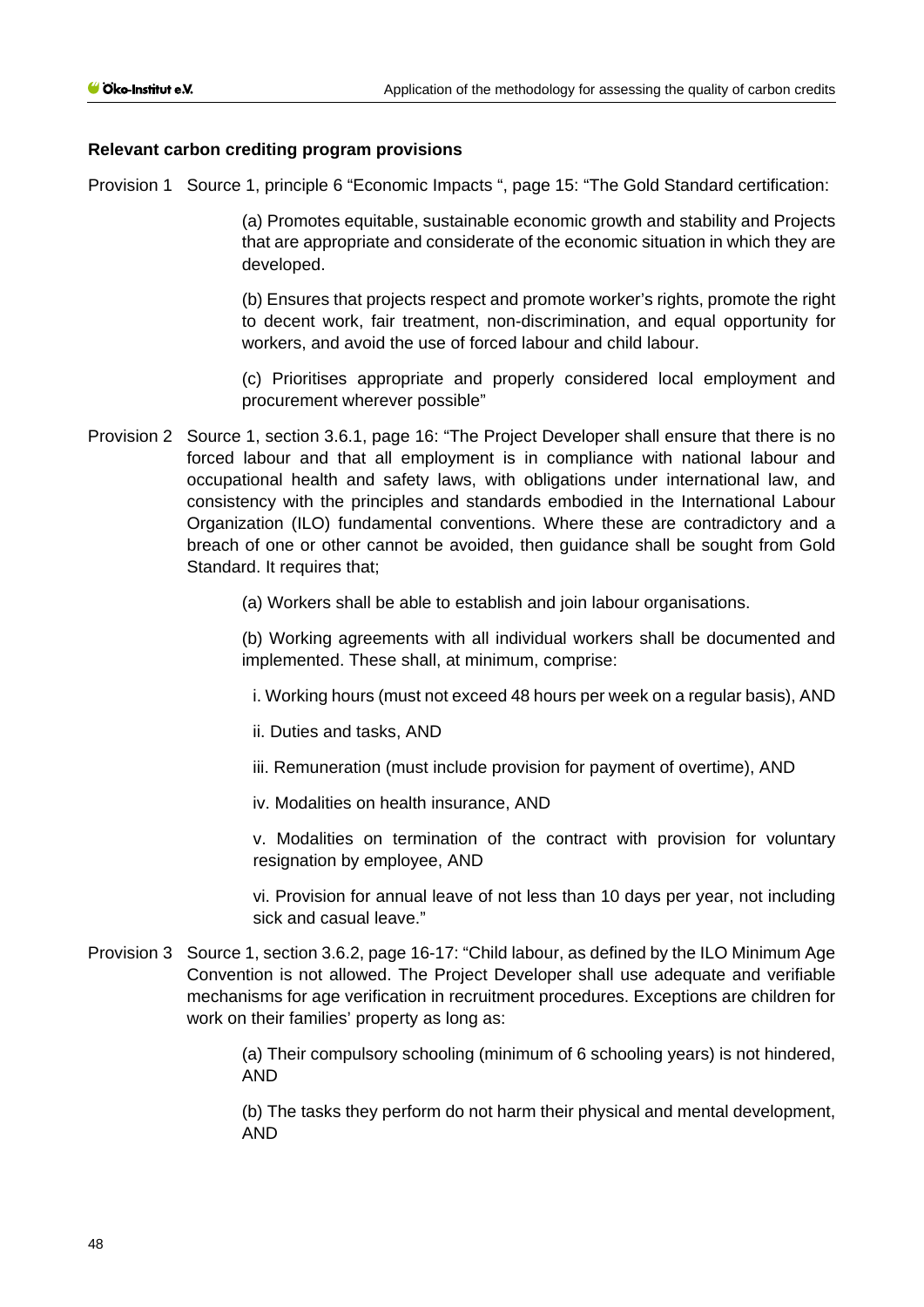(c) The opinions and recommendations of an Expert Stakeholder shall be sought and demonstrated as being included in the project design.

(d) The Project Developer shall ensure the use of appropriate equipment, training of workers, documentation and reporting of accidents and incidents, and emergency preparedness and response measures."

- Provision 4 Source 1, section 3.6.3, page 17: "The Project Developer shall demonstrate the financial sustainability of the Projects implemented, also including those that will occur beyond the Project Certification period."
- Provision 5 Source 1, section 3.6.4, page 17: "The Projects shall consider economic impacts and demonstrate a consideration of potential risks to the local economy and how these have been taken into account in project design, implementation, operation and after the Project. Particular focus shall be given to vulnerable and marginalised social groups in targeted communities and that benefits are socially-inclusive and sustainable."

#### **Assessment outcome**

Yes (1 Point).

### **Justification of assessment**

Provision 1 to Provision 5 contain requirements related to labour rights that are consistent with the requirements of this indicator.

# **Indicator 6.1.36**

#### **Relevant scoring methodology provisions**

"The program has safeguards in place in relation to environmental issues that at least address air pollution, water pollution, soil and land protection, waste management, and biodiversity."

### **Information sources considered**

1 Gold Standard Safeguarding principles & requirements. Version 1.2. Document issued on 9 October 2019. Online available at: [https://globalgoals.goldstandard.org/103-par-safeguarding](https://globalgoals.goldstandard.org/103-par-safeguarding-principles-requirements/)[principles-requirements/.](https://globalgoals.goldstandard.org/103-par-safeguarding-principles-requirements/)

#### **Relevant carbon crediting program provisions**

- Provision 1 Source 1, section 3.7.1, page 17: "Projects shall not increase greenhouse gas emissions over the Baseline Scenario unless this is specifically allowed within Activity Requirements or Gold Standard Approved Impact Methodologies."
- Provision 2 Source 1, section 3.8.1, page 18: "The Project shall ensure that water resources are conserved. For surface waters this means: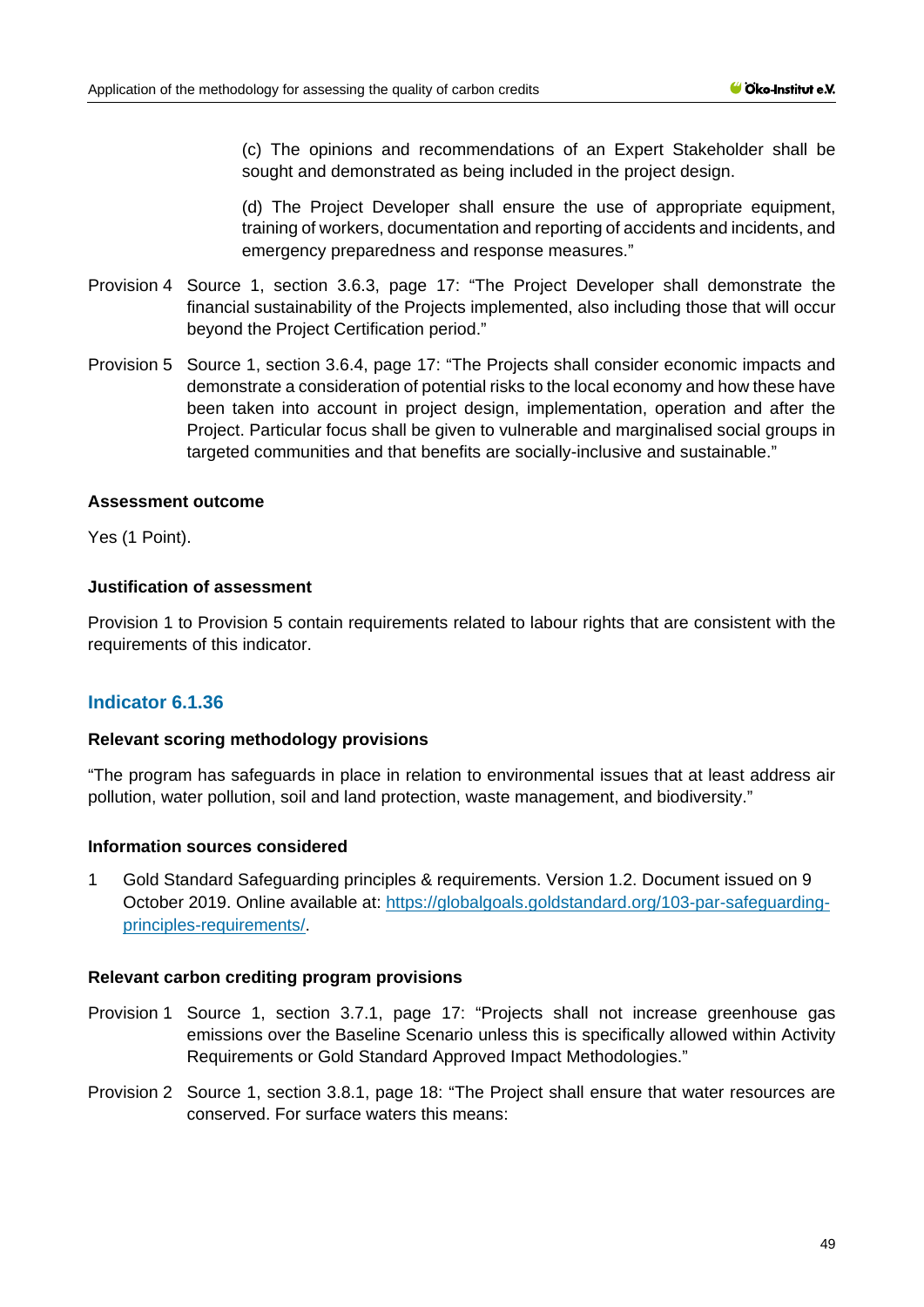(a) Maintaining credible environmental flows, demonstrated by providing a verifiable calculation that shows conservation is maintained at a level as advised by the independent Expert Stakeholder, and

(b) Ensuring that any discharged wastewater is of a high enough standard to allow beneficial reuse. For ground water this means limiting abstractions to levels less than, or equal to, rates of recharge. Managed aquifer recharge may be used to conserve groundwater resources. The project can use historical records, ongoing monitoring and reporting through data logging of physical measurements, online sources and/or government data to assess the project risks/impacts.

Recommended methods: Quantitative documentation of all sources and volumes of water abstractions. Use of weirs and gauges, flow meters, pump energy consumption, transpiration rates, government data, remote sensing."

- Provision 3 Source 1, section 3.8.2, page 18: "At each Performance Certification the Project shall assess whether it is in an area of physical water stress or scarcity. The project can conduct an analysis of the water scarcity within the Project's physical area of influence (e.g., basin, watershed) and shall monitor the impact frequently. The project can use Aqueduct, GWSP Digital water Atlas, Water Risk Filter, WBCSD Global Water Tool, Water Stress Index Maplecroft, Water Scarcity Index Pfister or other recognised tools for water stress and scarcity assessment with in the Project's physical area of influence."
- Provision 4 Source 1, section 3.8.3, page 18: "The Project shall provide verifiable evidence of water stress experienced in the basin(s) in which the Project is active, and demonstrate that consumption of water by the Project (over Baseline) is negligible or will bring positive impacts or, at a minimum, not increase the overall annual basin stress."
- Provision 5 Source 1, section 3.8.4, page 18-19: "The risk(s) of the Project negatively impacting the catchment shall be assessed and addressed to ensure its ongoing, long-term viability and impact on surrounding social-economic and environmental assets. The project can use mapping tools, or other appropriate nationally recognised tools in this regard. Recommended methods include online tools, engineering or physical assessment, historical flow records, land use records, and verbal or written surveys with local agencies and residents. Examination of longitudinal and lateral conductivity to check connectivity of flows, including vertical connectivity (i.e., sufficient flows or dead zones)."
- Provision 6 Source 1, section 3.8.5, page 19: "Where the Project is involved in abstraction from water resources required to support biodiversity and other ecosystem services, an eflow assessment consistent with good practice, including a modern method outlined in one of the key references listed below must be undertaken. Alternatively, where local, national or regional regulation exists or where alternative approaches may be more appropriate then these may be put forward to Gold Standard for approval."
- Provision 7 Source 1, section 3.8.6, page 19: "Where environmental flow assessments are impractical, the Project is required to demonstrate that the flow rate and variability is maintained from the abstracted water resource. A verifiable calculation shall be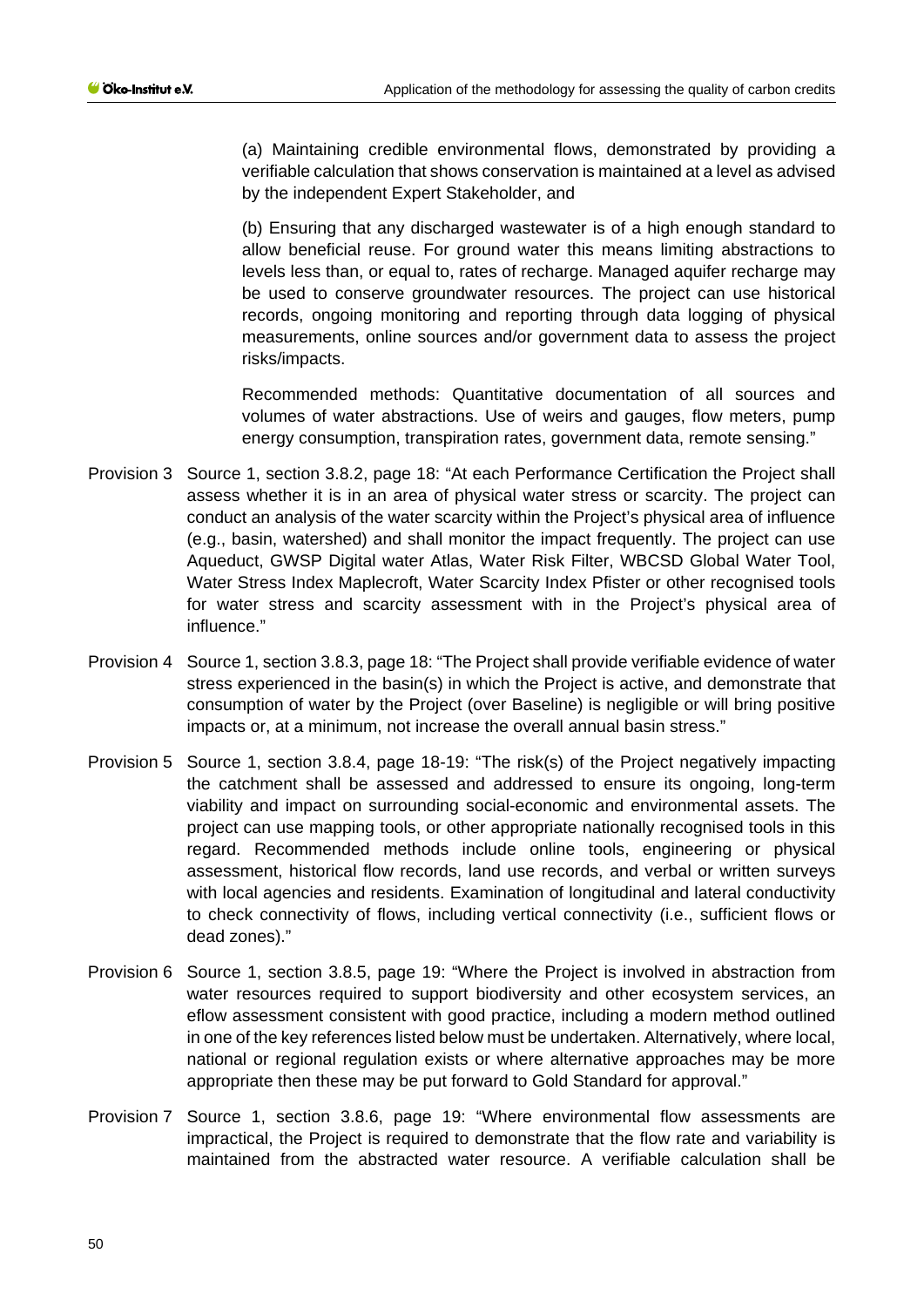provided for each water source demonstrating total flow rates do not fall below levels that are contextually appropriate, as advised by an independent Expert Stakeholder."

- Provision 8 Source 1, section 3.8.7, page 19: "The opinions and recommendations of Expert Stakeholder(s) shall be sought and demonstrated as being included in the project design and Monitoring Plan."
- Provision 9 Source 1, section 3.8.8, page 19: "The risk of the Project negatively impacting the catchment and any risks impacting the Project's success shall be assessed and addressed. The project shall ensure its ongoing, long-term viability and impact on surrounding social-economic and environmental assets. The project shall assess the sensitivity of the physical area of influence due to low percentage of impervious cover in a project (e.g., basin, catchment), susceptibility to erosion and water body instability, and lack of terrestrial habitat connectivity. The project can use mapping tools, or other appropriate nationally recognised tools, academic or published studies on the relevant area. The recommended methods include online tools, visual inspection, engineering or physical assessment, historical land use records, aerial photographs, and verbal or written surveys with local agencies and residents on the characterisation of geomorphology of water bodies."
- Provision 10 Source 1, section 3.8.9, page 19: "The Project shall demonstrate that measures to ensure soil protection and minimised erosion are in place prior to the commencement of the Project."
- Provision 11 Source 1, section 3.8.10, page 19: "The Project shall demonstrate that measures will be undertaken to ensure that surface and ground waters are protected from erosion and that these measures are in place prior to the commencement of the Project."
- Provision 12 Source 1, section 3.8.11, page 20: "Measures shall be incorporated to reduce soil erosion on slopes (e.g., hedge and tree rows, natural terracing, infiltration strips, permanent ground cover). For these measures, the concept of the effective slope length shall be taken into account."
- Provision 13 Source 1, section 3.8.12, page 20: "Impact shall be reassessed at a frequency appropriate to the context of the ecosystem affected. The monitoring approach and frequency shall be justified by reference to natural patterns and variations."
- Provision 14 Source 1, section 3.8.13, page 20: "Where the Project takes place in a water scarce or water stressed area, the opinions and recommendations of an Expert Stakeholder shall be sought and demonstrated as being considered and incorporated into the project design."
- Provision 15 Source 1, section 3.9.1, page 20: "The Project shall identify the functions and services provided by the landscape and demonstrate no net degradation in existing landscape function and services."
- Provision 16 Source 1, section 3.9.2, page 20: "To ensure healthy soils the following aspects shall be identified, and appropriate measures shall be put in place to protect them:

(a) Soil types, AND

(b) Biota, AND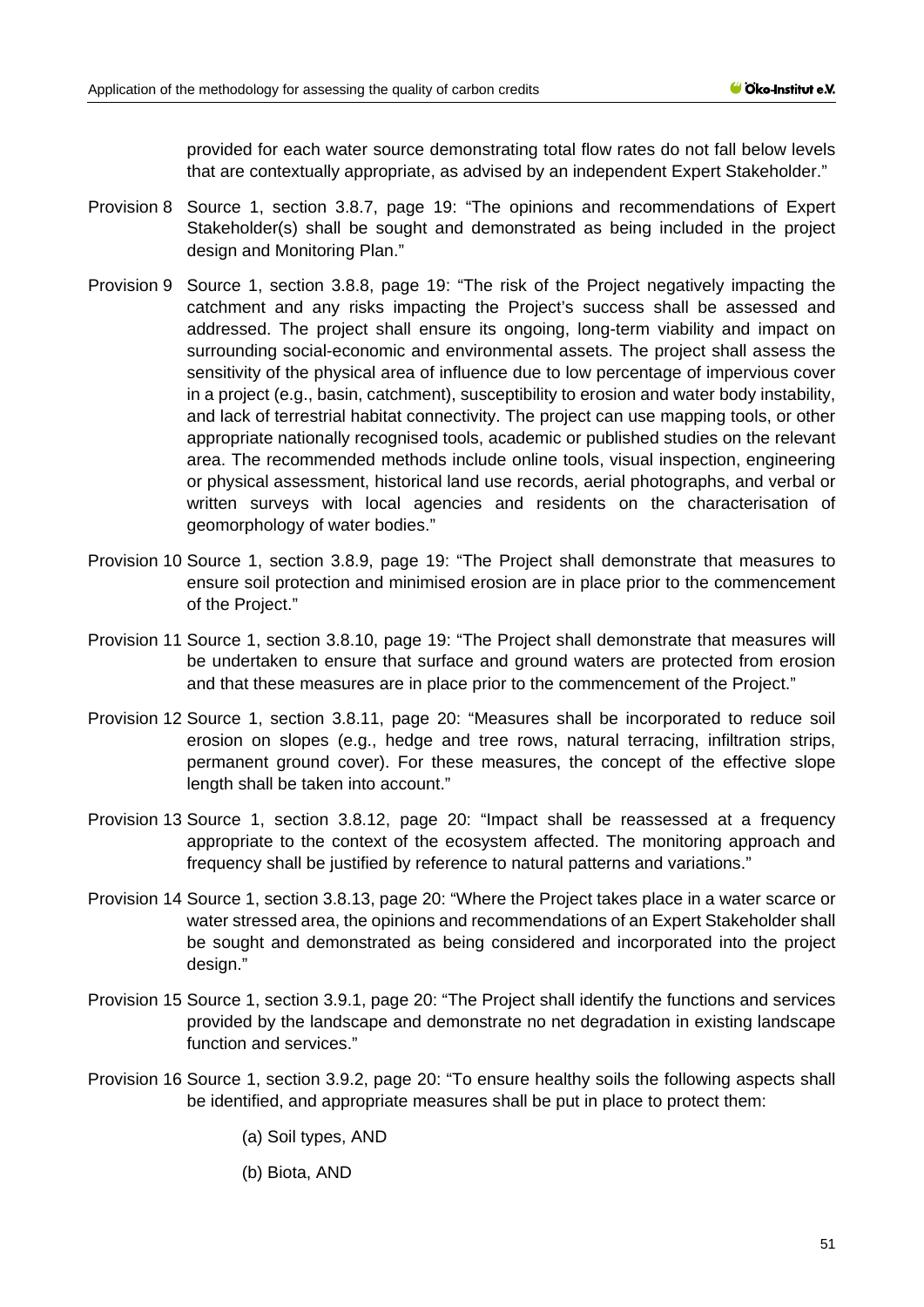(c) Erosion"

- Provision 17 Source 1, section 3.9.3, page 20: "Measures shall be incorporated to minimise soil degradation (e.g., through crop rotation, composting, no use of heavy machinery, use of N-fixing plants, reduced tillage, no use of ecologically harmful substances)."
- Provision 18 Source 1, section 3.9.4, page 20: "Projects that involve the production, harvesting, and/or management of living natural resources by small-scale landholders and/or local communities shall adopt the appropriate and culturally sensitive sustainable resource management practices."
- Provision 19 Source 1, section 3.9.10, page 21-22: "All potential pollution sources that may result from the Project that cause the degradation of the quality of soil, air, surface and groundwater within the Project's area of influence shall be identified. Appropriate mitigation measures and monitoring shall be implemented to ensure the protection of resources. The project can use historical records, ongoing monitoring and reporting through data logging of physical measurements, online sources, government data. The recommended methods include quantitative documentation of all sources and volumes of water abstractions, use of weirs and gauges, flow meters, pump energy consumption, transpiration rates, government data."
- Provision 20 Source 1, section 3.9.11, page 22: "Projects shall avoid or, when avoidance is not feasible, minimise and control release of hazardous materials resulting from their production, transportation, handling, storage and use in the Project. Where avoidance is not possible, the health risks, including potential differentiated effects on men, women and children, of the potential use of hazardous materials shall be addressed appropriately."
- Provision 21 Source 1, section 3.9.12, page 22: "Projects shall consider the use of less hazardous substitutes for such chemicals and materials and will avoid the manufacture, trade, and use of chemicals and hazardous materials subject to international bans or phase-outs due to their high toxicity to living organisms, environmental persistence, potential for bioaccumulation, or potential for depletion of the ozone layer."
- Provision 22 Source 1, section 3.9.13, page 22: "All sources of waste and waste products shall be identified and classified. Waste products include amongst others:
	- (a) Chemical wastes, AND
	- (b) Containers, AND
	- (c) Fuels and oils, AND
	- (d) Human waste, AND
	- (e) Rubbish (including metals, plastics, organic and paper products), AND
	- (f) Abandoned buildings, machinery or equipment."
- Provision 23 Source 1, section 3.9.14, page 22: "Where waste generation may not be avoided, the Project shall reduce the generation of waste, and recover and reuse waste in a manner that is safe for human health and the environment."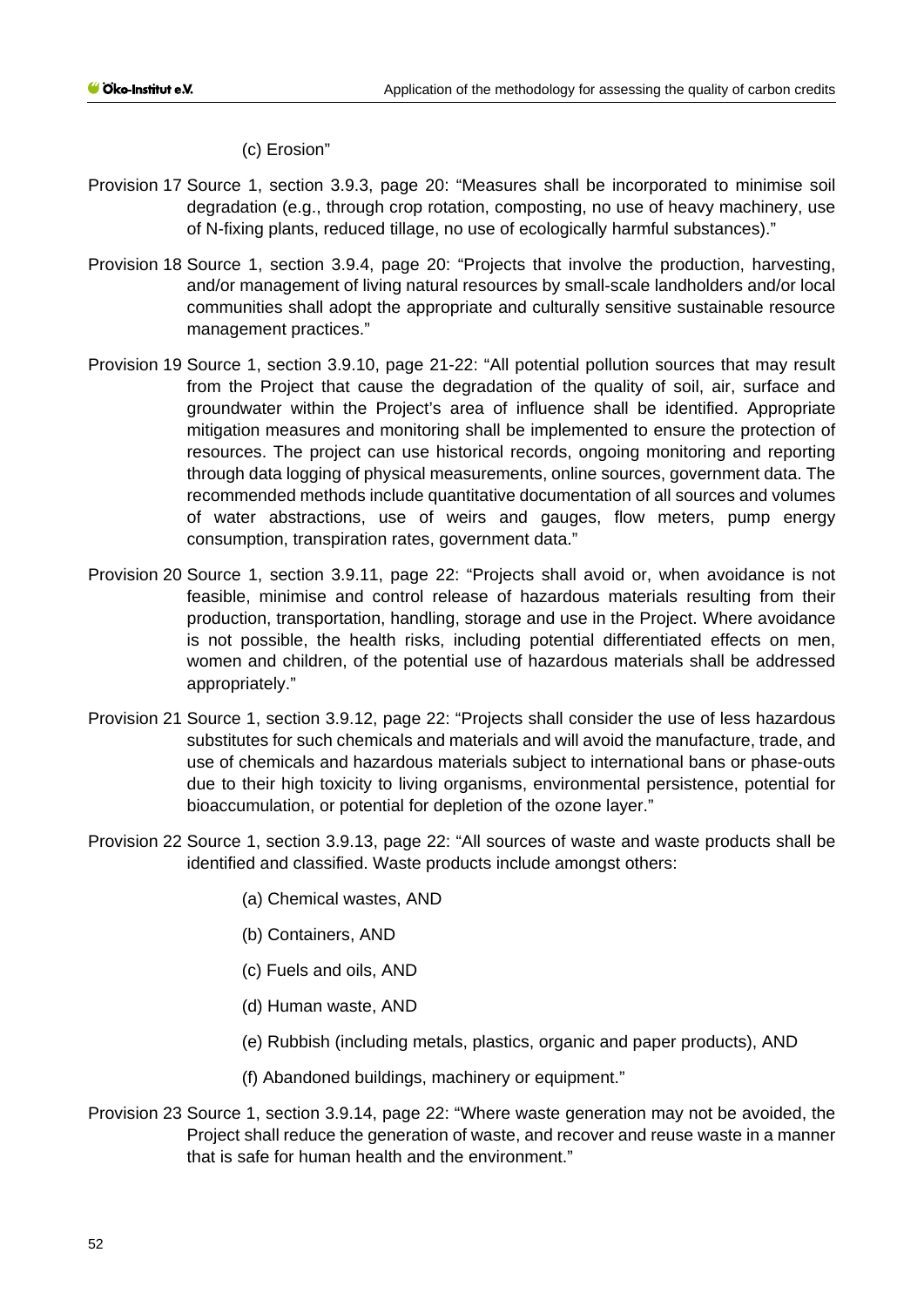- Provision 24 Source 1, section 3.9.15, page 22-23: "Where waste may not be recovered or reused, it shall be treated, destroyed, or disposed of in an environmentally sound manner that includes the appropriate control of emissions and residues resulting from the handling and processing of the waste material."
- Provision 25 Source 1, section 3.9.16, page 23: "If the generated waste is considered hazardous, reasonable alternatives for its environmentally sound disposal will be adopted while adhering to the limitations applicable to its transboundary movement."
- Provision 26 Source 1, section 3.9.17, page 23: "The Project shall not make use of chemicals or materials subject to international bans or phase-outs. For example, DDT, PCBs and other chemicals listed in international conventions such as the Stockholm Conventions on Persistent Organic Pollutants or the Montreal Protocol."
- Provision 27 Source 1, section 3.9.32, page 25-26: "No Project that potentially impacts identified habitats as identified above shall be implemented unless all of the following are demonstrated:

(a) The risk of the Project negatively impacting the catchment and risks impacting project success shall be assessed and addressed to ensure its ongoing, long-term viability and impact on surrounding HCV and ecological assets.

(b) No measurable adverse impacts on the criteria or biodiversity values for which the critical habitat was designated, and on the ecological processes supporting those biodiversity values;

(c) A robust, appropriately designed, and long-term Habitats and Biodiversity Action Plan is in place to achieve net gains of those biodiversity values for which the critical habitat was designated."

Provision 28 Source 1, section 3.9.33, page 26: "Within the Project the area that is managed by the Project Developer and the area of impact downstream, the following shall be identified and protected/enhanced. In the case of downstream impacts, the Project shall ensure mitigation is in place within the Project Boundary such that the Project shall not adversely affect these areas:

(a) Existing patches of native tree species, AND

(b) Single solitary stems of native tree species, AND

(c) All freshwater resources including rivers, lakes, swamps, ephemeral water bodies and wells

(d) Habitats of rare, threatened and endangered species, AND

(e) Areas relevant for habitat connectivity shall be identified and managed to protect or enhance biological diversity."

Provision 29 Source 1, section 3.9.34, page 26: "If the Project is located in such habitats; the Project Developer shall:

(a) Minimise unwarranted conversion or degradation of the habitat.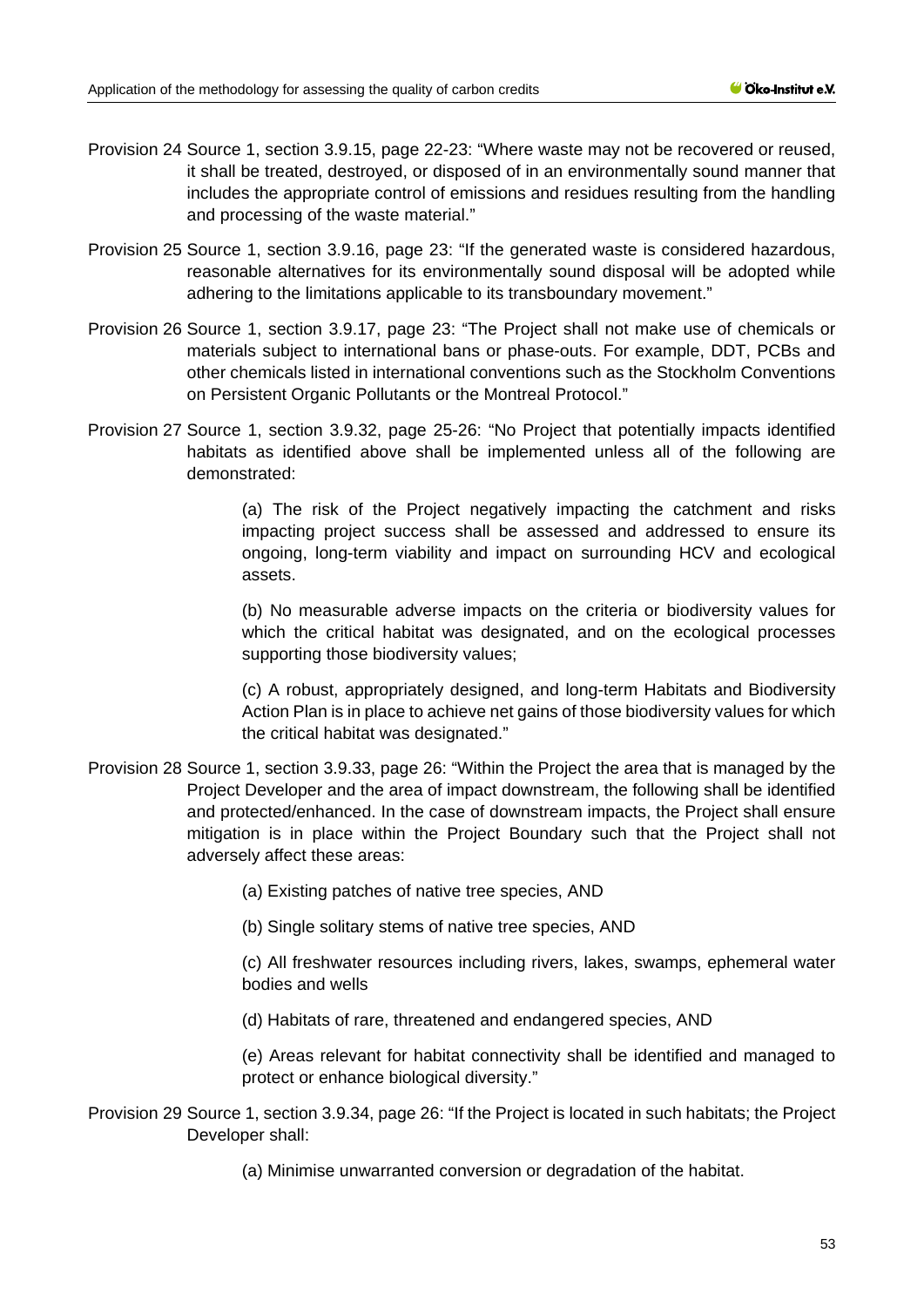(b) Identify opportunities to enhance the habitat as part of the Project. For Projects applying the Land Use & Forest Activity Requirements Projects, a minimum 10% of the Project area shall be identified and managed to protect or enhance the biological diversity of native ecosystems. For this, the HCV approach should be followed (www.HCVnetwork.org). This area has to be located within the project region and managed by the Project Developer. The area may also include the areas of the requirement (for example, buffer zones for water bodies in the case of Land Use & Forests)."

- Provision 30 Source 1, section 3.9.35, page 26: "The opinions and recommendations of an Expert Stakeholder shall be sought and demonstrated as being included in the Project design. The project can use mapping tools such as LEFT, IUCN Red List, IBAT or other appropriate nationally recognised tools may be used or visual inspection. The recommended methods include online tools, visual inspection, engineering or physical assessment, use historical data and verbal or written surveys with local residents."
- Provision 31 Source 1, section 3.9.36, page 27: "Under no circumstances shall the Project lead to the reduction or negative impact of any recognised Endangered, Vulnerable or Critically Endangered species."
- Provision 32 Source 1, section 3.9.37, page 27: "Habitats of endangered species shall be specifically identified and managed to protect or enhance them."
- Provision 33 Source 1, section 3.9.38, page 27: "The opinions and recommendations of an Expert Stakeholder shall be sought and demonstrated as being considered and incorporated into the project design."

#### **Assessment outcome**

Yes (1 Point).

# **Justification of assessment**

The Gold Standard has provisions in place for sustainable use of water (Provision 2 to Provision 14), the protection of soil and land (Provision 15 to Provision 18), the mitigation of air pollution (Provision 1 and Provision 19), avoidance or minimization the generation of hazardous and non-hazardous substances and wastes (Provision 20 to Provision 26), and the protection of biodiversity (Provision 27 to Provision 33). Therefore, the indicator is fulfilled.

# **Indicator 6.1.37**

# **Relevant scoring methodology provisions**

"The program requires, at least for specific project types as defined by the program, the establishment of a specific benefits-sharing mechanism with local stakeholders (e.g., that part of carbon credit proceeds are made available for community activities)."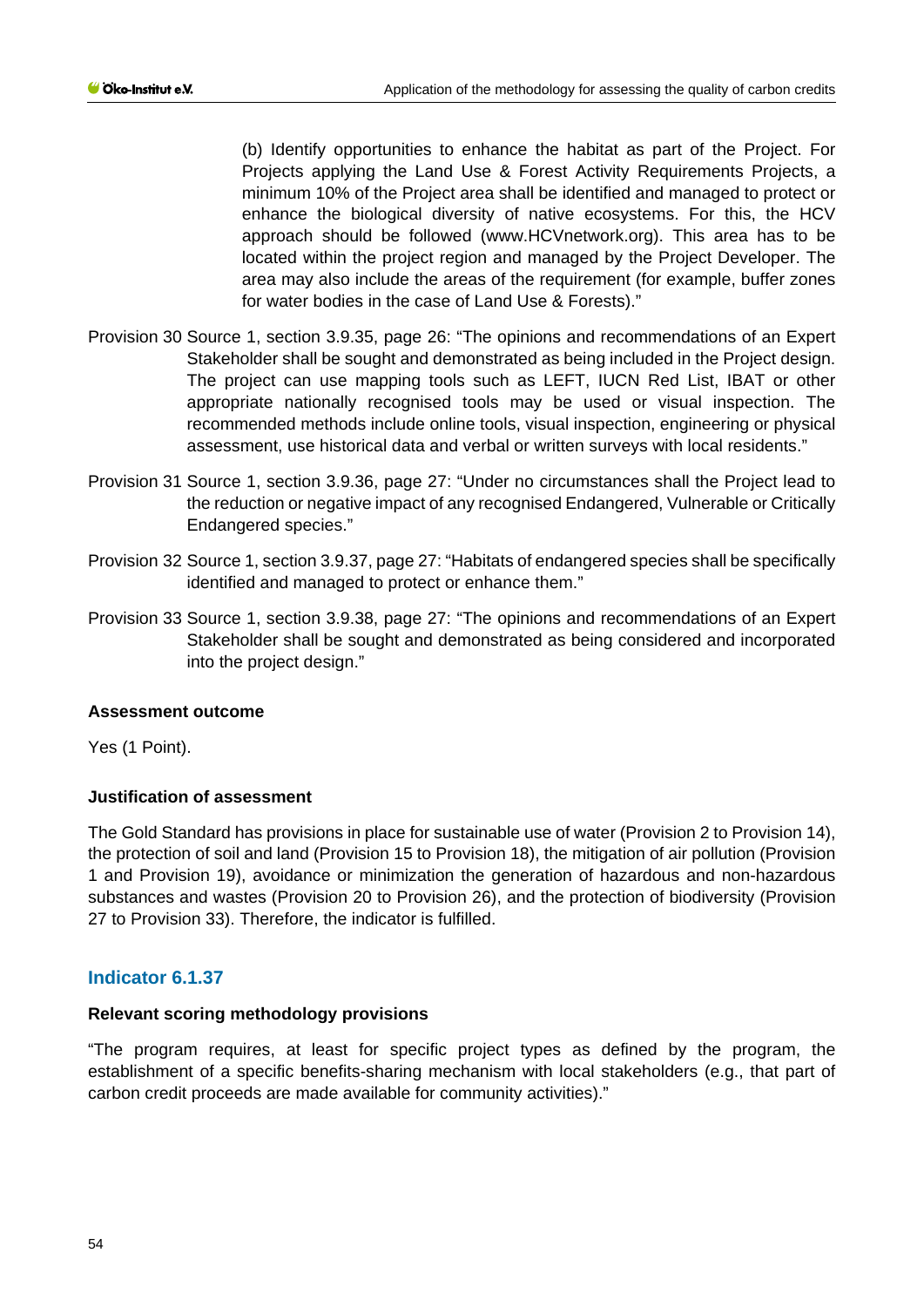### **Information sources considered**

1 Gold Standard Safeguarding principles & requirements. Version 1.2. Document issued on 9 October 2019. Online available at: [https://globalgoals.goldstandard.org/103-par-safeguarding](https://globalgoals.goldstandard.org/103-par-safeguarding-principles-requirements/)[principles-requirements/.](https://globalgoals.goldstandard.org/103-par-safeguarding-principles-requirements/)

### **Relevant carbon crediting program provisions**

Provision 1 Source 1, section 3.4.15, page 15: "The Project Developer shall ensure that the indigenous people are provided with the equitable sharing of benefits to be derived from utilisation and/or commercial development of natural resources on lands and territories or use of their traditional knowledge and practices by the Project. This shall be done in a manner that is culturally appropriate and inclusive and that does not impede land rights or equal access to basic services including health services, clean water, energy, education, safe and decent working conditions and housing."

### **Assessment outcome**

No (0 Points).

### **Justification of assessment**

The program provisions require the project owner to ensure that indigenous people are provided with the equitable sharing of benefits. The way this provision is written it is unclear whether it does apply to non-indigenous local stakeholders. The indicator is therefore not fulfilled

# **Indicator 6.1.38**

# **Relevant scoring methodology provisions**

"The program explicitly prohibits the introduction of invasive non-native species, where relevant (e.g. land use projects)."

#### **Information sources considered**

- 1 Gold Standard Safeguarding principles & requirements. Version 1.2. Document issued on 9 October 2019. Online available at: [https://globalgoals.goldstandard.org/103-par-safeguarding](https://globalgoals.goldstandard.org/103-par-safeguarding-principles-requirements/)[principles-requirements/.](https://globalgoals.goldstandard.org/103-par-safeguarding-principles-requirements/)
- 2 Gold Standard Principles & Requirements. Version 1.2. Document issued in October 2019. Online available at:<https://globalgoals.goldstandard.org/101-par-principles-requirements/>
- 3 Gold Standard Land Use & Forests Activity Requirements, Version 1.2.1. Document issued in April 2020 [https://globalgoals.goldstandard.org/standards/203\\_V1.2.1\\_AR\\_LUF-Activity-](https://globalgoals.goldstandard.org/standards/203_V1.2.1_AR_LUF-Activity-Requirements.pdf)[Requirements.pdf](https://globalgoals.goldstandard.org/standards/203_V1.2.1_AR_LUF-Activity-Requirements.pdf)

#### **Relevant carbon crediting program provisions**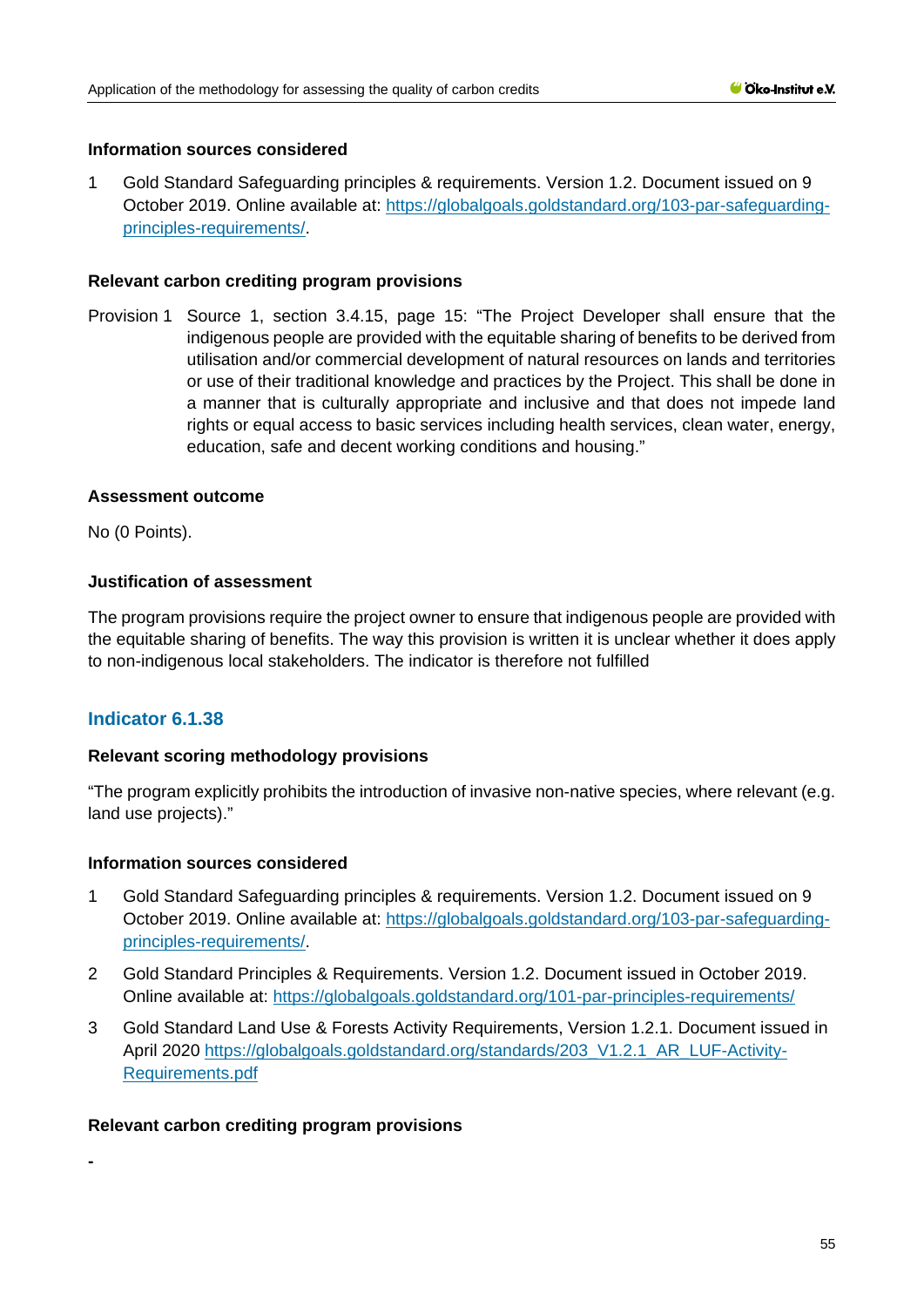### **Assessment outcome**

No (0 Points).

# **Justification of assessment**

Neither the Gold Standard Principles & Requirements nor the Gold Standard Safeguarding principles & requirements or Land Use & Forests Activity Requirements include any provisions that prohibit the introduction of non-invasive species. The indicator is therefore not fulfilled.

# **Indicator 6.1.39**

# **Relevant scoring methodology provisions**

"The program requires experts to support processes dedicated to avoiding physical and economic displacement and to free, prior and informed consent from indigenous people.

OR

The program requires experts to support all safeguard processes which are included in the program's provisions."

### **Information sources considered**

1 Gold Standard Safeguarding principles & requirements. Version 1.2. Document issued on 9 October 2019. Online available at: [https://globalgoals.goldstandard.org/103-par-safeguarding](https://globalgoals.goldstandard.org/103-par-safeguarding-principles-requirements/)[principles-requirements/.](https://globalgoals.goldstandard.org/103-par-safeguarding-principles-requirements/)

# **Relevant carbon crediting program provisions**

- Provision 1 Source 1, Principle 4.1 Sites of Cultural and Historical Heritage, section 3.4.3, page 13: "The opinions and recommendations of an Expert Stakeholder(s) shall be sought and demonstrated as being included in the project design."
- Provision 2 Source 1, Principle 4.2 Forced Eviction and Displacement, section 3.4.6, page 13: "The opinions and recommendations of an Expert Stakeholder(s) shall be sought and demonstrated as being included in the project design [specifically related to forced eviction and displacement]."
- Provision 3 Source 1, Principle 4.4 Indigenous people, section 3.4.16, page 15: "The opinions and recommendations of an Expert Stakeholder(s) shall be sought and demonstrated as being included in the project design."

#### **Assessment outcome**

Yes (1 Point)

# **Justification of assessment**

The above provisions require project owners to seek the opinions and recommendations of an Expert Stakeholder for Sites of Cultural and Historical Heritage (Provision 1), Forced Eviction and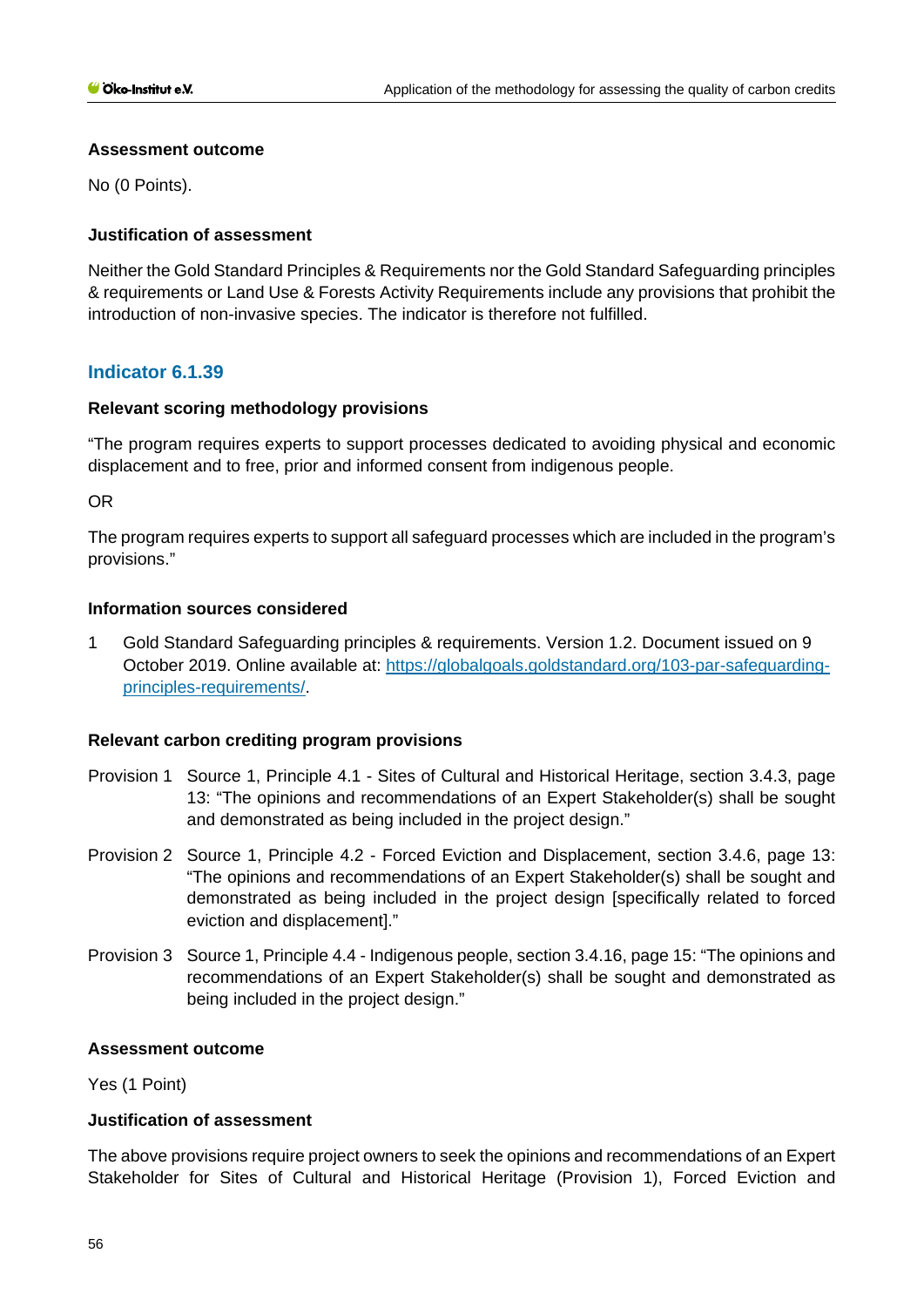Displacement (Provision 2) and free, prior and informed consent from indigenous people (Provision 3). The inclusion in the project design of those opinions and recommendations must be demonstrated. (Provisions 1, 2 and 3) Therefore, the indicator is fulfilled.

# **Indicator 6.1.40**

### **Relevant scoring methodology provisions**

"The program provides specific guidance for how each of its safeguards should be applied (for example, similar to the guidance notes of the IFC)."

#### **Information sources considered**

- 1 Gold Standard Stakeholder Consultation and Engagement Guidelines, Version 1.2, document published in October 2019. Online available at: [https://globalgoals.goldstandard.org/standards/102G\\_V1.2\\_PAR\\_Stakeholder-Consultation](https://globalgoals.goldstandard.org/standards/102G_V1.2_PAR_Stakeholder-Consultation-and-engagement-Guidelines.pdf)[and-engagement-Guidelines.pdf](https://globalgoals.goldstandard.org/standards/102G_V1.2_PAR_Stakeholder-Consultation-and-engagement-Guidelines.pdf)
- 2 Gold Standard Safeguarding principles & requirements. Version 1.2. Document issued on 9 October 2019. Online available at: [https://globalgoals.goldstandard.org/103-par-safeguarding](https://globalgoals.goldstandard.org/103-par-safeguarding-principles-requirements/)[principles-requirements/.](https://globalgoals.goldstandard.org/103-par-safeguarding-principles-requirements/)

### **Relevant carbon crediting program provisions**

-

# **Assessment outcome**

No (0 Points).

# **Justification of assessment**

The Gold Standard Stakeholder Consultation and Engagement Guidelines (Source 1) provides specific guidance for its stakeholder consultation and engagement requirements. No similar guidance notes on the Safeguarding principles and requirements are provided.

# **Indicator 6.1.41**

### **Relevant scoring methodology provisions**

"The program has a dedicated gender policy, strategy or action plan that integrates gender considerations and women empowerment into all aspects of its operations."

# **Information sources considered**

1 Gold Standard Gender policy. Version 1.0. Document issued on 9 August 2017. Online available at: [https://globalgoals.goldstandard.org/000-6-gov-gender-policy/.](https://globalgoals.goldstandard.org/000-6-gov-gender-policy/)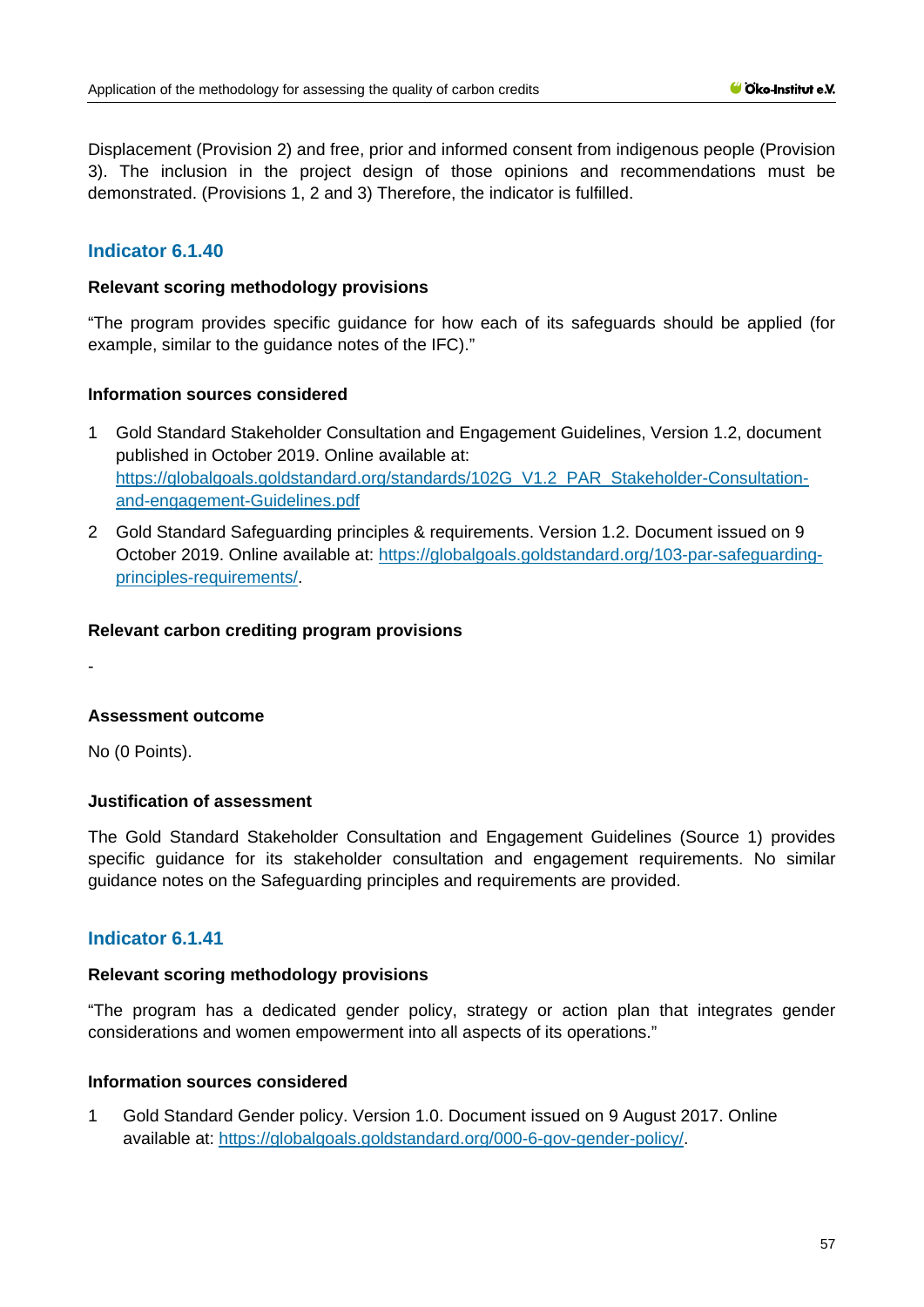### **Relevant carbon crediting program provisions**

Provision 1 Source 1, section "Summary", page 1: "This Gender Policy expresses the Gold Standard's intention and commitment to enhancing and promoting the goals of gender equality, social inclusion and female empowerment within the Secretariat, throughout Gold Standard certifications procedures and as an integrated measure of the social dividends of GS certified projects. These goals are not 'accidental' co-benefits, but are deliberate and intentional goals at both the implementation level as well as at the portfolio aggregate level for all Gold Standard certifications.

> The Gender Policy outlines the broad framework of requirements for the GS Secretariat, for the entities submitting projects for certification, for the Technical Governance Committee and the Gold Standard Foundation (GSF) Board of Directors, (see Governance structure) and for Third-Party Auditors (Gold Standard VVBs)."

### **Assessment outcome**

Yes (1 Point).

# **Indicator 6.1.42**

### **Relevant scoring methodology provisions**

"The program explicitly requires that stakeholder consultations are conducted in a gender-sensitive manner, enabling equal participation."

#### **Information sources considered**

- 1 Gold Standard Gender policy. Version 1.0. Document issued on 9 August 2017. Online available at: [https://globalgoals.goldstandard.org/000-6-gov-gender-policy/.](https://globalgoals.goldstandard.org/000-6-gov-gender-policy/)
- 2 Gold Standard Gender equality requirements & guidelines. Version 1.1. Document issued on 1 March 2018. Online available at: [https://globalgoals.goldstandard.org/104-par-gender](https://globalgoals.goldstandard.org/104-par-gender-equality-requirements-and-guidelines/)[equality-requirements-and-guidelines/](https://globalgoals.goldstandard.org/104-par-gender-equality-requirements-and-guidelines/)
- 3 Gold Standard Public Stakeholder Consultation and Engagement Requirements. Version 1.2. Document issued in October 2019. Online available at: [https://globalgoals.goldstandard.org/102-par-stakeholder-consultation-requirements/.](https://globalgoals.goldstandard.org/000-7-gov-stakeholder-consultation-policy/)

# **Relevant carbon crediting program provisions**

Provision 1 Source 1, section 4.1.2, page 6-7: "This policy identifies two grades for certification:

a. Foundational gender-sensitive requirement – This strengthens Gold Standard's 'do no harm' approach and addresses safeguards to prevent or mitigate adverse impacts on women or men and girls and boys. Such action is mandatory for all projects seeking Gold Standard certification and includes compliance with the gender 'do no harm' safeguards, gender gap analysis and gender sensitive stakeholder consultations. […]"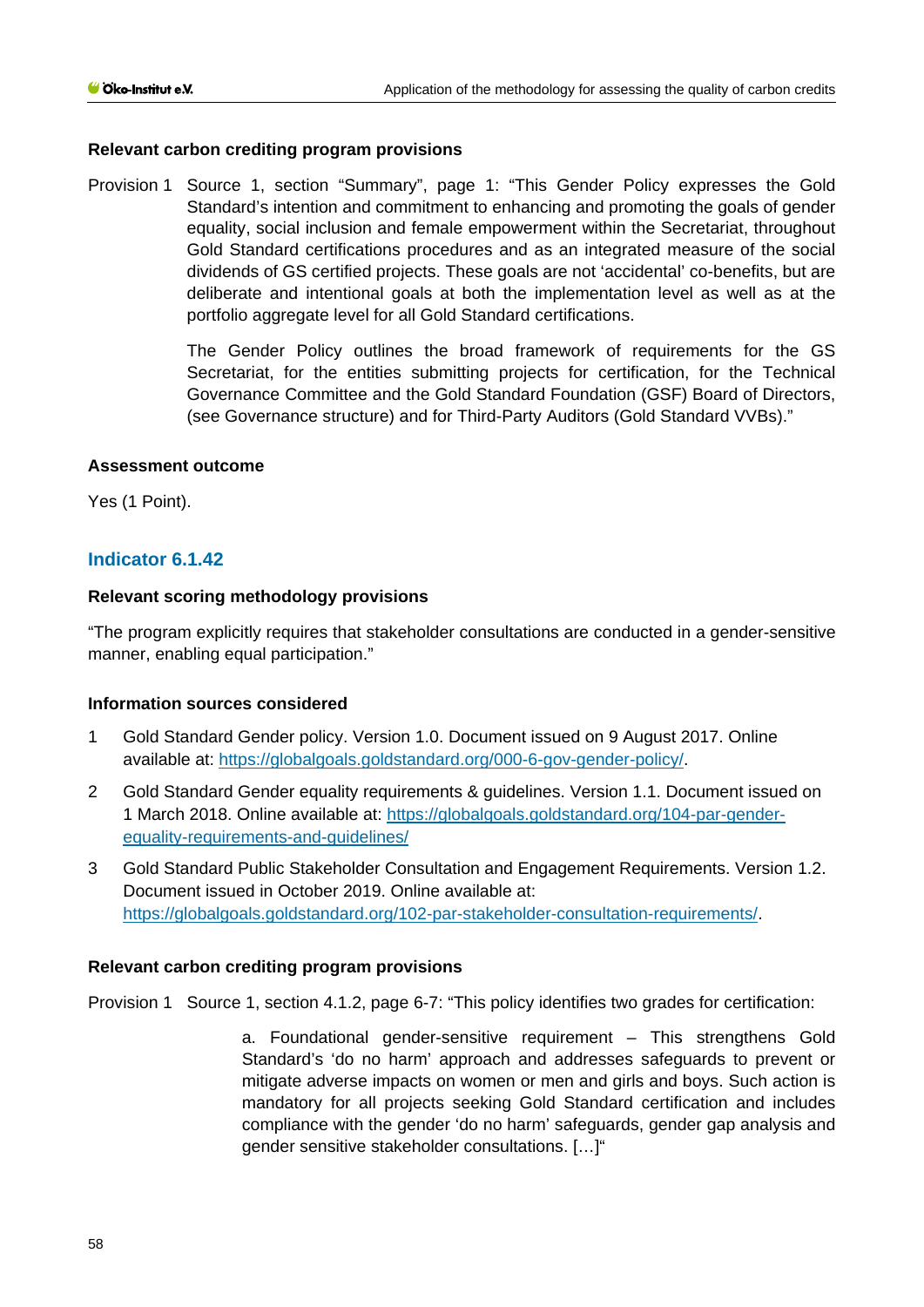- Provision 2 Source 1, section 4.1.4, page 7: "The foundational gender-sensitive standards will, among other things:
	- […]

d. Ensure gender-sensitive approaches in stakeholder consultation: information sharing equitably with women and men stakeholders is a minimum standard, in which information is both available and presented in an accessible format across all stakeholder groups, including those more marginalized (e.g. women, youth, indigenous peoples, etc.). The approach also includes opportunities for stakeholders to share information in a two -way exchange, give regular feedback during implementation and ensure their views and priorities are incorporated in design and practice."

- Provision 3 Source 2, section "Notes to Project Developers", page 4: "All projects submitted for Gold Standard certification must have GENDER-SENSITIVE PROCEDURES/ STRATEGIES AND MUST ADHERE TO THE GENDER PRINCIPLES AS ESTABLISHED IN THE GOLD STANDARD GENDER POLICY. STEPS 1–3 require all project developers to complete a gender safeguards assessment and gender-sensitive stakeholder consultations as part of initial project design and feasibility. Meeting these requirements enables projects to claim to be 'Gender-Sensitive'. This is a mandatory foundational requirement that applies to all Gold Standard certifications. […]"
- Provision 4 Source 2, section 1.1.2, page 3: "All Gold Standard projects shall "take gender issues into account". This requires local stakeholder consultation processes to reach a wide range of community representatives in ways that ensure equal and effective participation of both women and men, and that gender issues are fully factored into comprehensive social and environmental impact assessments."1 Project Developers are referred to the Gold Standard Gender Equality Requirements & Guidelines and Gender Policy."
- Provision 5 Source 1, section 4.1.3, page 4: "Projects shall ensure that the stakeholders are invited in a 'gender-sensitive' manner and efforts must be made to solicit input from women and marginalised groups."
- Provision 6 Source 3, section 2.1.3, page 3 to 4: "The Gold Stakeholder consultation process comprises of at least two rounds of consultation. The project should consider different gender relationships and roles in the project area while preparing for consultations. Women and men typically fulfil different roles and responsibilities, depending on the context and the country. Virtually no role is always exclusively performed by just women or men. Because women often are assigned lower social status relative to men, women tend to have lower confidence, less influence and less involvement in the design, decisions and engagement with projects. In developing a project, "taking gender issues into account" requires that local stakeholder consultation processes reach a wide range of community representatives in ways that ensure equal and effective participation of women and men, and that gender issues are fully factored into comprehensive social and environmental impact assessments." Project Developers are referred to the Gold Standard Gender Equality & Requirements Guidelines and Gold Standard Gender Policy."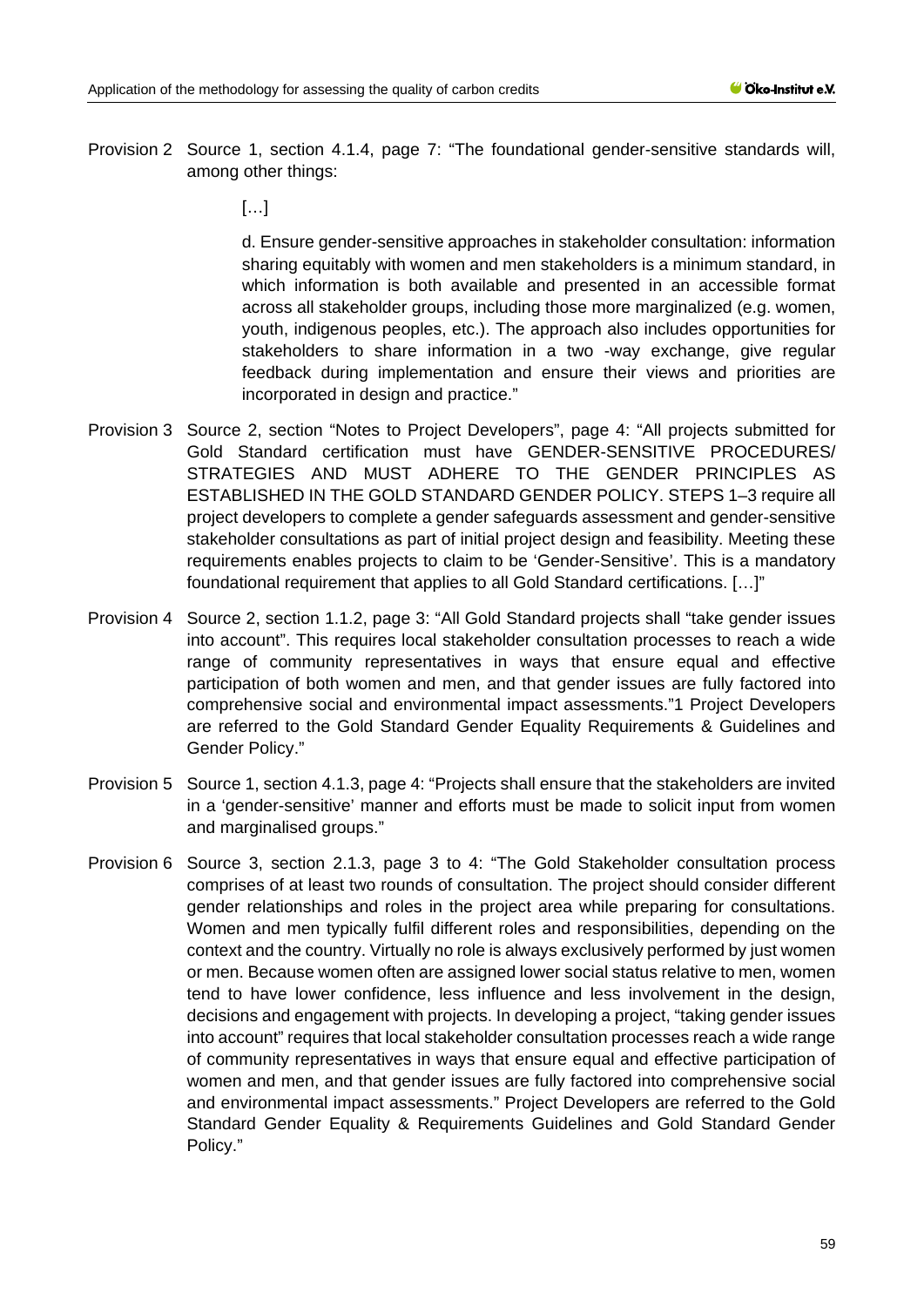- Provision 7 Source 3, section 5.1.3, page 8: "The Project Developer should select an invitation method taking into account local and national circumstances, including appropriate language and measures to ensure a gender-sensitive communications process, using adequate and effective means."
- Provision 8 Source 3, section 6.1.4, page 9: "The Project Developer should consider some key points to decide the format in which project information should be prepared and presented to stakeholders - level of technical detail; local language and dialects; cultural sensitivity; and the roles of women and men, including the impact of the project on gender relations, ethnic composition of communities, literacy levels, community leadership structures, and local methods of disseminating information within stakeholder groups."
- Provision 9 Source 3, section 2.1.4, page 4: "In addition, to the above questions, the Project Developer should consider the following questions to ensure gender equality while planning for Stakeholder Consultations:

(a) What measures and actions need to be put in place to ensure equal gender participation in Stakeholder Consultations?

(b) How should inputs and insights from women and men be sought out, listened to, considered, addressed and documented?

(c) Is it necessary to make any specific arrangements to ensure that all constituencies are engaged in the consultation? (for example, speak to women and men separately; have focus groups for women and focus groups for men before gathering them together to ensure their meaningful participation; adapt timings to fit with men's and women's working schedules)

A few examples of gender-sensitive consultation approaches are:

• FAO: SEAGA (Socio-economic and Gender Analysis): An approach based on an analysis of socio-economic patterns and participatory identification of women's and men's priorities. The objective of the SEAGA approach is to close the gaps between what people need and what development delivers.

• CARE Canada: Stakeholder and institution mapping.

• USAID: When to use a Gender stakeholder analysis. Integrating Gender into climate change projects ENERGIA: Elizabeth Cecelski; Soma Dutta (2011); Mainstreaming Gender in Energy Projects: A Practical Handbook"

Provision 10 Source 3, section 3.1.4 and 3.1.5, pages 6-7: "Stakeholder mapping is one effective way to explore gender gaps. The Project Developer should ensure that gendersensitive stakeholder mapping is conducted, and the selection of stakeholders is complemented with sex-disaggregated census data, where available.

Suggested guiding questions:

(a) Who are the local stakeholders? Do they include women, men or both? Do they include different socio-economic groups?

(b) Are there stakeholder groups from which women or men are excluded?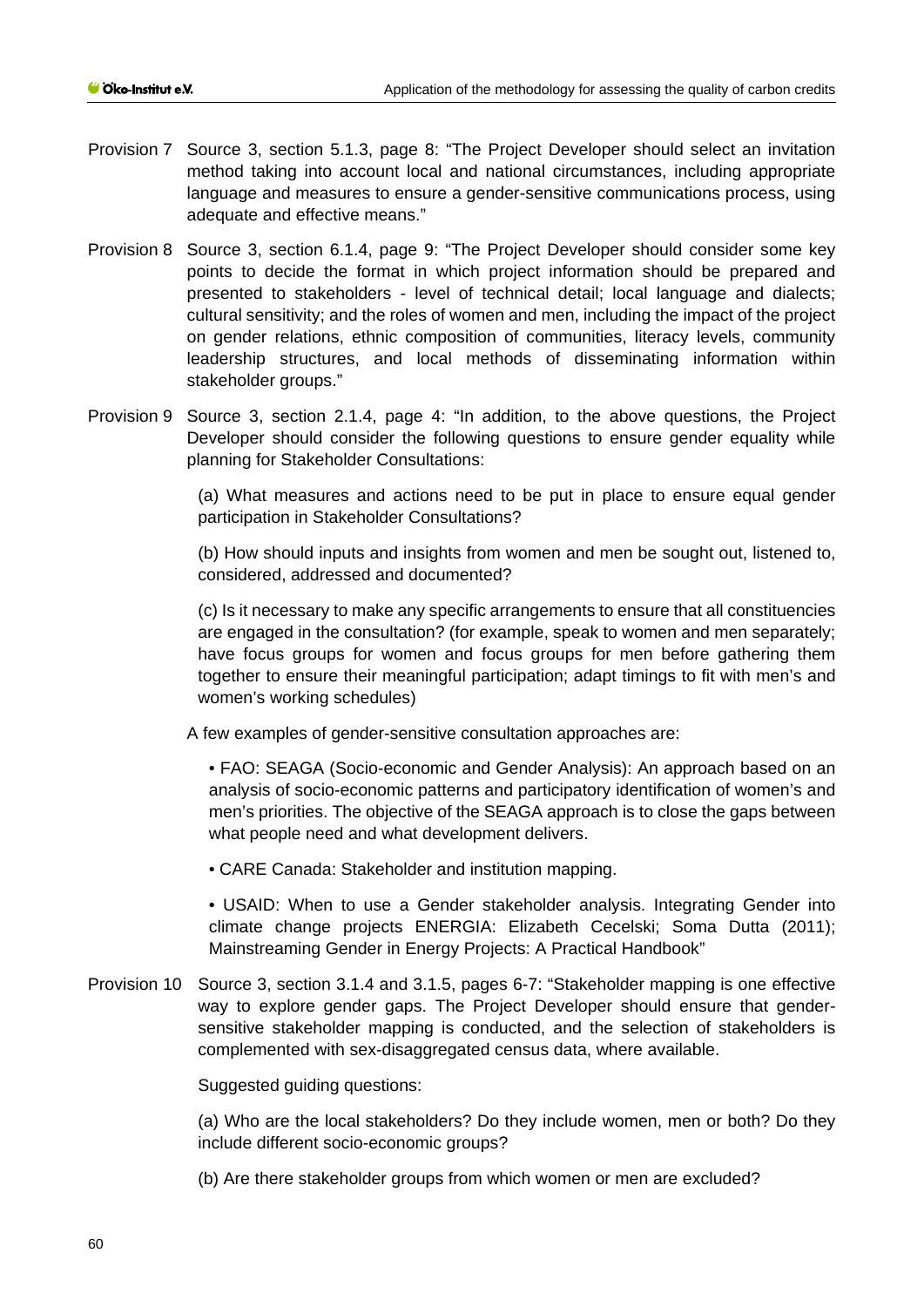(c) Which ones? Why? What do they lose through non-participation?

(d) Are there stakeholder groups composed of women exclusively or men exclusively? If so, what is the focus of these groups? What do women/men gain from them?

(e) What project activities are men and women involved in and when and where do these activities take place?

(f) Who is most dependent on the resources at stake (women or men)? Is this a matter of livelihood or economic advantage?

(g) Who has access to and control of resources and services and decision making? How are decisions made?

(h) How do target groups interact with the project developer?

(i) What are the constraints to access and participation?

- (j) Who has the capacity to contribute to gender equality in the project?
- (k) Who has the capacity to hinder efforts of gender equality in the project?
- Provision 11 Source 3, section 8 "Consideration of Comments received" sub-section 8.1.8, page 13: "It may highlight unintended risks or harms from a gender perspective. Make sure to document individual differences6 as they relate to priorities, concerns and potential impacts (positive or negative). These should be categorised and evaluated separately."

#### **Assessment outcome**

Yes (1 Point).

# **Justification of assessment**

The Gold Standard Gender Policy and Gold Standard Gender equality requirements and guidelines establish that all project developers must conduct stakeholder consultations in a gender sensitive manner (Provision 1 to Provision 4). Project owners further must ensure that the stakeholders are invited in a 'gender-sensitive' manner and efforts must be made to solicit input from women and marginalised groups (Provision 5). The program's stakeholder consultation guidelines provide detailed guidance on how to ensure conducting the stakeholder consultations in a gender-sensitive manner (Provisions  $6 - 11$ ). The indicator is therefor considered to be fulfilled.

# **Indicator 6.1.43**

#### **Relevant scoring methodology provisions**

"The program explicitly requires that project owners perform a gender safeguard assessment during project design."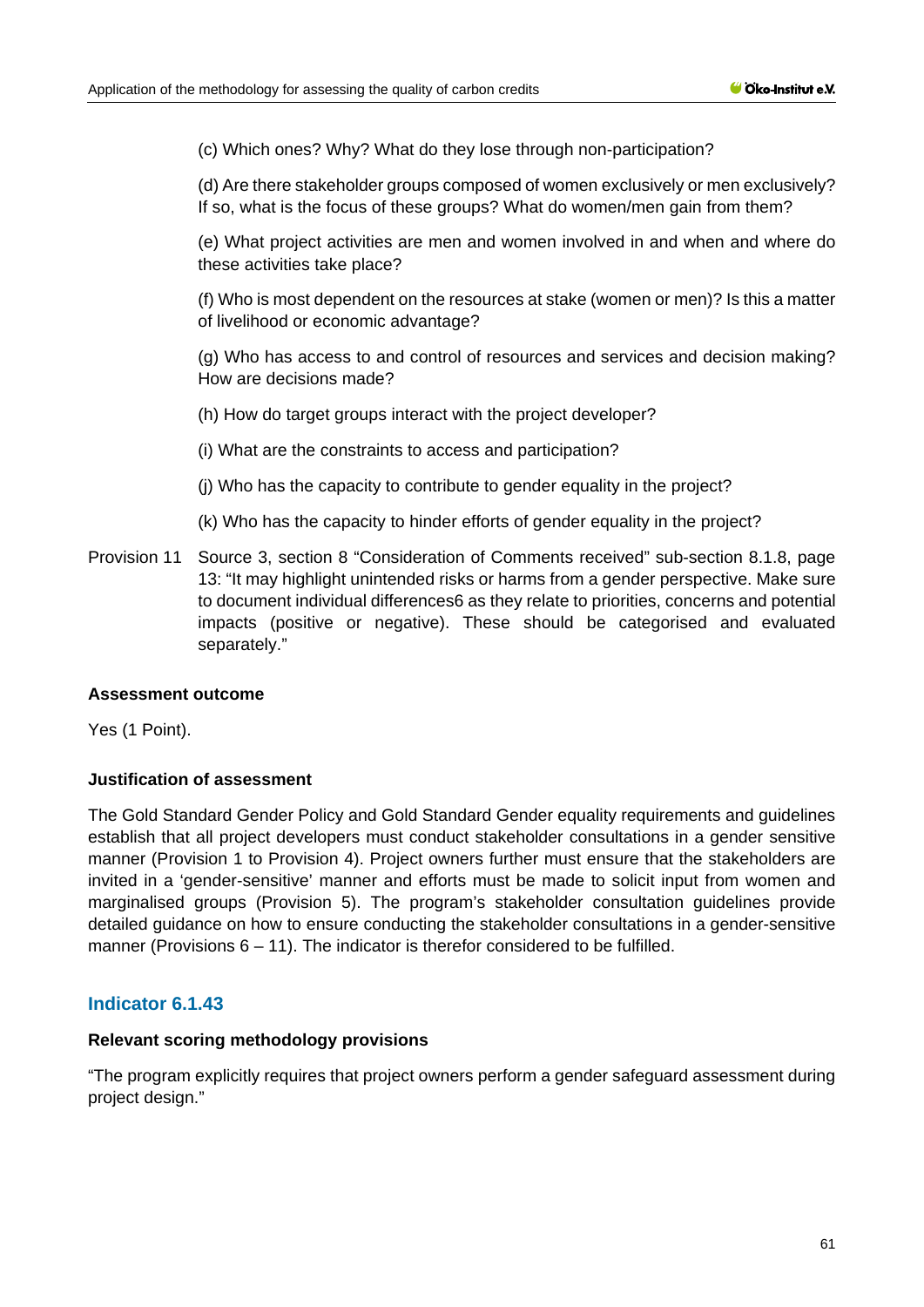### **Information sources considered**

- 1 Gold Standard Gender policy. Version 1.0. Document issued on 9 August 2017. Online available at: [https://globalgoals.goldstandard.org/000-6-gov-gender-policy/.](https://globalgoals.goldstandard.org/000-6-gov-gender-policy/)
- 2 Gold Standard Gender equality requirements & guidelines. Version 1.1. Document issued on 1 March 2018. Online available at: [https://globalgoals.goldstandard.org/104-par-gender](https://globalgoals.goldstandard.org/104-par-gender-equality-requirements-and-guidelines/)[equality-requirements-and-guidelines/](https://globalgoals.goldstandard.org/104-par-gender-equality-requirements-and-guidelines/)

### **Relevant carbon crediting program provisions**

- Provision 1 Source 1, section "summary", page 2: "b. To be eligible for Gold Standard certification, all applicants must satisfy the minimum criteria to prove the gender sensitivity of their project design and implementation. This includes compliance with the gender 'do no harm' safeguard, gender-gap analysis and gender sensitive stakeholder consultations. This is referred to as foundational gender-sensitive certification. […]"
- Provision 2 Source 1, section 4.1.4, page 7: "The foundational gender-sensitive standards will, among other things:

(a) Establish basic gender equality safeguards and principles that apply to all projects such as requiring all project developers to conduct a gender assessment that identifies risks.

(b) Address gender inequalities and gender-related risks identified in project gender analyses.

(c) Outline mandatory 'standard gender equality design elements' to encourage women and men to participate equitably and meaningfully in project design and implementation; to mitigate risks of a project intervention to ensure that it does not increase gender inequity; as well as to increase the project benefits for women and men. […]"

Provision 3 Source 2, section "Notes to Project Developers", page 4: "All projects submitted for Gold Standard certification must have GENDER-SENSITIVE PROCEDURES/ STRATEGIES AND MUST ADHERE TO THE GENDER PRINCIPLES AS ESTABLISHED IN THE GOLD STANDARD GENDER POLICY. STEPS 1–3 require all project developers to complete a gender safeguards assessment and gender-sensitive stakeholder consultations as part of initial project design and feasibility. Meeting these requirements enables projects to claim to be 'Gender-Sensitive'. This is a mandatory foundational requirement that applies to all Gold Standard certifications. […]"

### **Assessment outcome**

Yes (1 Point).

### **Justification of assessment**

The above documentation clearly specifies that the indicator is fulfilled.